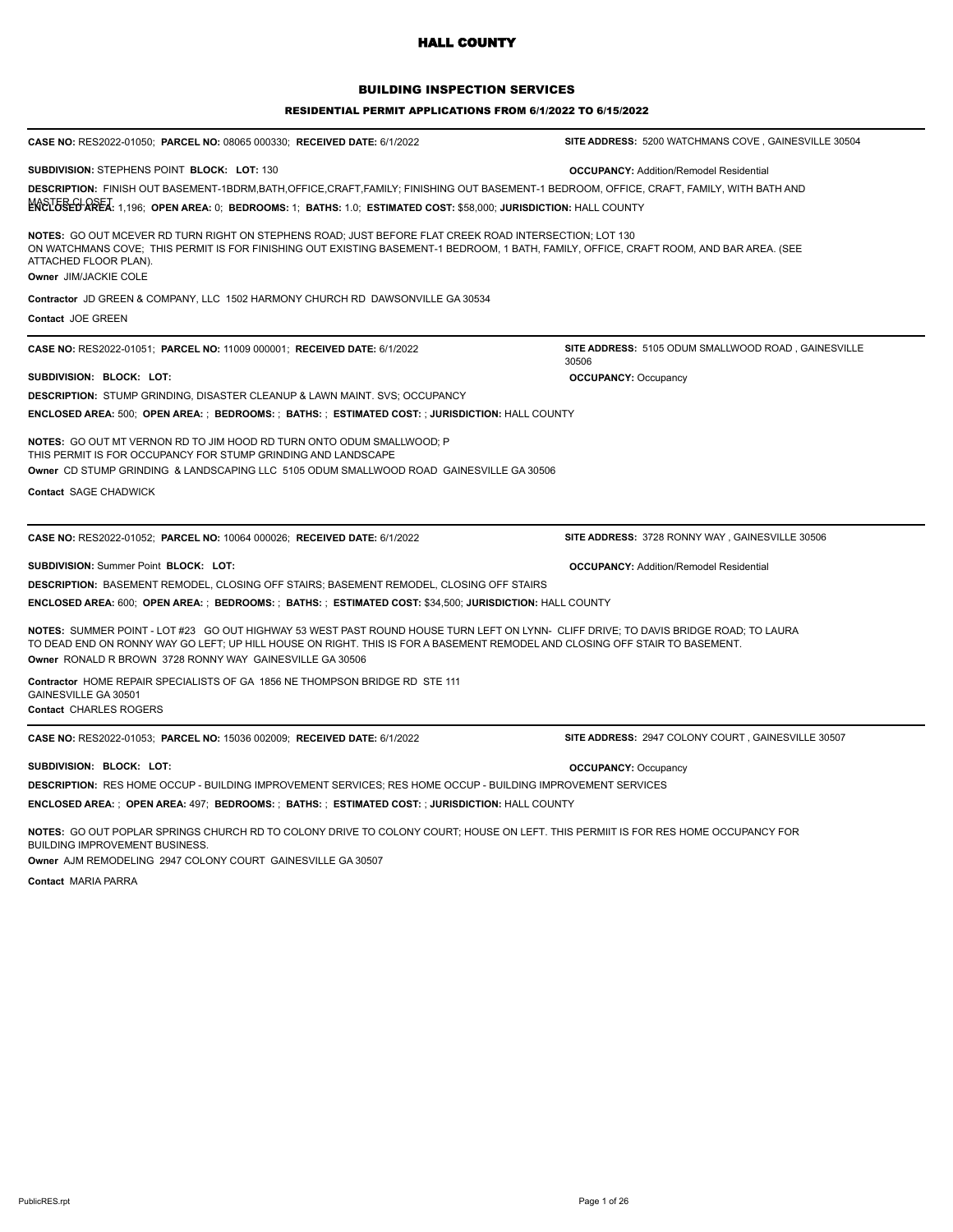## BUILDING INSPECTION SERVICES

#### RESIDENTIAL PERMIT APPLICATIONS FROM 6/1/2022 TO 6/15/2022

| CASE NO: RES2022-01054; PARCEL NO: 15042 000654; RECEIVED DATE: 6/1/2022                                                                                                                                                                                                                                                                                                                                                                                                                                         | SITE ADDRESS: 6976 MANCHESTER DRIVE, FLOWERY BRANCH<br>30542 |  |
|------------------------------------------------------------------------------------------------------------------------------------------------------------------------------------------------------------------------------------------------------------------------------------------------------------------------------------------------------------------------------------------------------------------------------------------------------------------------------------------------------------------|--------------------------------------------------------------|--|
| SUBDIVISION: 284 BLOCK: LOT: 54                                                                                                                                                                                                                                                                                                                                                                                                                                                                                  | <b>OCCUPANCY:</b> Single-Family Residence                    |  |
| <b>DESCRIPTION:</b> SINGLE FAMILY RESIDENCE; 2 STORY HOUSE ON SLAB WITH PORCHES & GARAGE/NO DECK                                                                                                                                                                                                                                                                                                                                                                                                                 |                                                              |  |
| ENCLOSED AREA: 3,059; OPEN AREA: 0; BEDROOMS: 4; BATHS: 3.0; ESTIMATED COST: \$293,600; JURISDICTION: HALL COUNTY                                                                                                                                                                                                                                                                                                                                                                                                |                                                              |  |
| NOTES: 1985 SOUTH TO SPOUT SPRINGS RD, LEFT ON SPOUT SPRINGS, RIGHT ON CAMBRIDGE DRIVE,GO TO MANCHESTER DR AND LOOK FOR LOT 54. SEE<br>ATTACHED ZONING CONDITIONS<br>MIN 1,800 HEATED SQ. FT; PRIMARY BRICK OR STONE; NO VINYL SIDING, MIN 1 CAR GARAGE; GARAGE SHALL NOT EXCEED 60% WIDTH OF THE FRONT FACADE;<br><b>SODDED YARDS</b><br>ELECTRICIAN - WADE EL-EN<br>MECH - VIS VIVA- CN<br>PL - RANDAL LOWE-MP                                                                                                 |                                                              |  |
| Contractor EASTWOOD HOMES OF GEORGIA LLC 555 NORTH POINT OF GEORGIA LLC ALPHARETTA GA 30022                                                                                                                                                                                                                                                                                                                                                                                                                      |                                                              |  |
| Electrician WADE ELECTRIC, INC 1900 OLD 41 HIGHWAY KENNESAW GA 30152                                                                                                                                                                                                                                                                                                                                                                                                                                             |                                                              |  |
| Mechanical VIS VIVA ENERGY & SERVICES DBA VITALAIR SERVICES 4708 SOUTH OLD PEACHTREE RD #2<br>ATLANTA GA 30071<br><b>Plumber RANDAL LOWE PLUMBING LLC 505 HAMES ROAD MARIETTA GA 30060</b>                                                                                                                                                                                                                                                                                                                       |                                                              |  |
| Owner EASTWOOD HOMES OF GEORGIA, LLC 2857 WESTPORT ROAD CHARLOTTE NC 28208                                                                                                                                                                                                                                                                                                                                                                                                                                       |                                                              |  |
| Contact GREGG JONES                                                                                                                                                                                                                                                                                                                                                                                                                                                                                              |                                                              |  |
|                                                                                                                                                                                                                                                                                                                                                                                                                                                                                                                  |                                                              |  |
| CASE NO: RES2022-01055; PARCEL NO: 15042 000707; RECEIVED DATE: 6/1/2022                                                                                                                                                                                                                                                                                                                                                                                                                                         | SITE ADDRESS: 6800 CAMBRIDGE DRIVE, FLOWERY BRANCH<br>30542  |  |
| SUBDIVISION: 2.84 BLOCK: LOT: 107                                                                                                                                                                                                                                                                                                                                                                                                                                                                                | <b>OCCUPANCY: Single-Family Residence</b>                    |  |
| <b>DESCRIPTION: SINGLE FAMILY RESIDENCE; 2 STORY HOUSE ON SLAB WITH PORCHES &amp; GARAGE/NO DECK</b>                                                                                                                                                                                                                                                                                                                                                                                                             |                                                              |  |
| ENCLOSED AREA: 2,071; OPEN AREA: 0; BEDROOMS: 4; BATHS: 3.0; ESTIMATED COST: \$293,600; JURISDICTION: HALL COUNTY                                                                                                                                                                                                                                                                                                                                                                                                |                                                              |  |
| NOTES: 1985 SOUTH TO SPOUT SPRINGS RD, LEFT ON SPOUT SPRINGS, RIGHT ON CAMBRIDGE DRIVE,GO TO MANCHESTER DR AND LOOK FOR LOT 107. SEE<br>ATTACHED ZONING CONDITIONS<br>MIN 1,800 HEATED SQ. FT; PRIMARY BRICK OR STONE; NO VINYL SIDING, MIN 1 CAR GARAGE; GARAGE SHALL NOT EXCEED 60% WIDTH OF THE FRONT FACADE;<br>SODDED YARDS<br>ELECTRICIAN - WADE EL-EN<br>MECH - VIS VIVA- CN<br>PL - RANDAL LOWE-MP<br><b>Contractor EASTWOOD HOMES OF GEORGIA LLC 555 NORTH POINT OF GEORGIA LLC ALPHARETTA GA 30022</b> |                                                              |  |
| Electrician WADE ELECTRIC, INC 1900 OLD 41 HIGHWAY KENNESAW GA 30152                                                                                                                                                                                                                                                                                                                                                                                                                                             |                                                              |  |
| Mechanical VIS VIVA ENERGY & SERVICES DBA VITALAIR SERVICES 4708 SOUTH OLD PEACHTREE RD #2<br>ATLANTA GA 30071<br><b>Plumber RANDAL LOWE PLUMBING LLC 505 HAMES ROAD MARIETTA GA 30060</b>                                                                                                                                                                                                                                                                                                                       |                                                              |  |
| Owner EASTWOOD HOMES OF GEORGIA, LLC 2857 WESTPORT ROAD CHARLOTTE NC 28208                                                                                                                                                                                                                                                                                                                                                                                                                                       |                                                              |  |
| Contact GREGG JONES                                                                                                                                                                                                                                                                                                                                                                                                                                                                                              |                                                              |  |
| <b>CASE NO: RES2022-01056; PARCEL NO: 15042 000708; RECEIVED DATE: 6/1/2022</b>                                                                                                                                                                                                                                                                                                                                                                                                                                  | SITE ADDRESS: 6804 CAMBRIDGE DRIVE, FLOWERY BRANCH<br>30542  |  |
| SUBDIVISION: 2.84 BLOCK: LOT: 108                                                                                                                                                                                                                                                                                                                                                                                                                                                                                | <b>OCCUPANCY: Single-Family Residence</b>                    |  |
| <b>DESCRIPTION:</b> SINGLE FAMILY RESIDENCE; 2 STORY HOUSE ON SLAB WITH PORCHES & GARAGE/NO DECK                                                                                                                                                                                                                                                                                                                                                                                                                 |                                                              |  |
| ENCLOSED AREA: 3,649; OPEN AREA: 0; BEDROOMS: 4; BATHS: 3.0; ESTIMATED COST: \$293,600; JURISDICTION: HALL COUNTY                                                                                                                                                                                                                                                                                                                                                                                                |                                                              |  |
| NOTES: I 985 SOUTH TO SPOUT SPRINGS RD, LEFT ON SPOUT SPRINGS, RIGHT ON CAMBRIDGE DRIVE, GO TO MANCHESTER DR AND LOOK FOR LOT 108. SEE<br>ATTACHED ZONING CONDITIONS<br>MIN 1,800 HEATED SQ. FT; PRIMARY BRICK OR STONE; NO VINYL SIDING, MIN 1 CAR GARAGE; GARAGE SHALL NOT EXCEED 60% WIDTH OF THE FRONT FACADE;<br><b>SODDED YARDS</b><br>ELECTRICIAN - WADE EL-EN<br>MECH - VIS VIVA- CN<br>PL - RANDAL LOWE-MP                                                                                              |                                                              |  |
| Contact REAGAN ANDERSON                                                                                                                                                                                                                                                                                                                                                                                                                                                                                          |                                                              |  |
| Contractor EASTWOOD HOMES OF GEORGIA LLC 555 NORTH POINT OF GEORGIA LLC ALPHARETTA GA 30022                                                                                                                                                                                                                                                                                                                                                                                                                      |                                                              |  |
| Electrician WADE ELECTRIC, INC 1900 OLD 41 HIGHWAY KENNESAW GA 30152                                                                                                                                                                                                                                                                                                                                                                                                                                             |                                                              |  |
| Mechanical VIS VIVA ENERGY & SERVICES DBA VITALAIR SERVICES 4708 SOUTH OLD PEACHTREE RD #2<br>ATLANTA GA 30071                                                                                                                                                                                                                                                                                                                                                                                                   |                                                              |  |

**Plumber** RANDAL LOWE PLUMBING LLC 505 HAMES ROAD MARIETTA GA 30060

**Owner** EASTWOOD HOMES OF GEORGIA, LLC 2857 WESTPORT ROAD CHARLOTTE NC 28208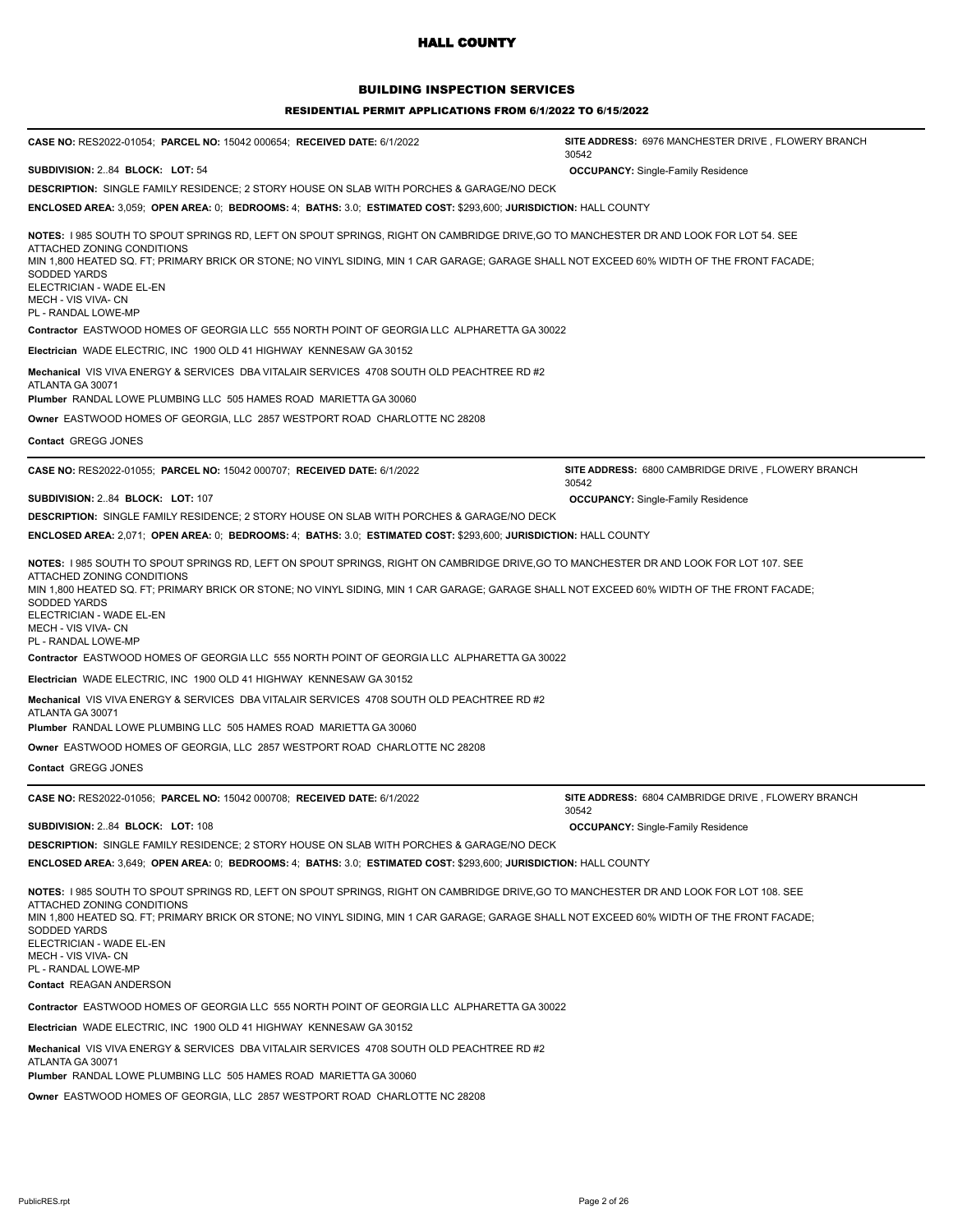## BUILDING INSPECTION SERVICES

#### RESIDENTIAL PERMIT APPLICATIONS FROM 6/1/2022 TO 6/15/2022

| CASE NO: RES2022-01057; PARCEL NO: 10015 000068; RECEIVED DATE: 6/1/2022                                                                                                                                                                                                   | SITE ADDRESS: 5610 COOL SPRINGS ROAD, GAINESVILLE 30506     |
|----------------------------------------------------------------------------------------------------------------------------------------------------------------------------------------------------------------------------------------------------------------------------|-------------------------------------------------------------|
| SUBDIVISION: BLOCK: LOT:                                                                                                                                                                                                                                                   | <b>OCCUPANCY:</b> Single-Family Residence                   |
| DESCRIPTION: SINGLE FAMILY RESIDENCE ON SLAB WITH PORCH AND CAR; SINGLE FAMILY RESIDENCE ON SLAB WITH PORCH AND CARPORT                                                                                                                                                    |                                                             |
| ENCLOSED AREA: 2,394; OPEN AREA: 160; BEDROOMS: 3; BATHS: 2.0; ESTIMATED COST: \$275,000; JURISDICTION: HALL COUNTY                                                                                                                                                        |                                                             |
| NOTES: HWY 53 EAST TO SARDIS RD TURN RIGHT THEN RIGHT ONTO CHESTATEE RD RIGHT ON COOL SPRINGS, HOUSE ON LEFT. THIS PERMIT IS FOR A<br>SINGLE FAMILY RESIDENCE ON SLAB WITH PORCH AND CARPORT.<br>Owner STACEY FOWLER 178 HOMER LANE DAWSONVILLE GA 30534                   |                                                             |
| Contractor FOWLER CONSTRUCTION 178 HOMER LANE DAWSONVIILLE GA 30534                                                                                                                                                                                                        |                                                             |
| <b>Contact STACY FOWLER</b>                                                                                                                                                                                                                                                |                                                             |
| <b>Plumber HARRISON PLUMBING 4613 ROTTERDAM PLACE FLOWERY BRANCH GA 30542</b>                                                                                                                                                                                              |                                                             |
| Mechanical DAWSON HEAT N AIR 180 DANIEL DRIVE DAWSONVILLE GA 30534                                                                                                                                                                                                         |                                                             |
|                                                                                                                                                                                                                                                                            |                                                             |
| <b>Electrician E-SYSTEMS INC 102 KELLY MILL ROAD CUMMING GA 30040</b>                                                                                                                                                                                                      |                                                             |
| CASE NO: RES2022-01058; PARCEL NO: 15042 000717; RECEIVED DATE: 6/1/2022                                                                                                                                                                                                   | SITE ADDRESS: 6799 CAMBRIDGE DRIVE, FLOWERY BRANCH<br>30542 |
| SUBDIVISION: 284 BLOCK: LOT: 117                                                                                                                                                                                                                                           | <b>OCCUPANCY:</b> Single-Family Residence                   |
| <b>DESCRIPTION:</b> SINGLE FAMILY RESIDENCE; 2 STORY HOUSE ON SLAB WITH PORCHES & GARAGE/NO DECK                                                                                                                                                                           |                                                             |
| ENCLOSED AREA: 2,251; OPEN AREA: 0; BEDROOMS: 4; BATHS: 3.0; ESTIMATED COST: \$293,600; JURISDICTION: HALL COUNTY                                                                                                                                                          |                                                             |
| NOTES: 1985 SOUTH TO SPOUT SPRINGS RD, LEFT ON SPOUT SPRINGS, RIGHT ON CAMBRIDGE DRIVE, GO TO MANCHESTER DR AND LOOK FOR LOT 117. SEE                                                                                                                                      |                                                             |
| ATTACHED ZONING CONDITIONS<br>MIN 1,800 HEATED SQ. FT; PRIMARY BRICK OR STONE; NO VINYL SIDING, MIN 1 CAR GARAGE; GARAGE SHALL NOT EXCEED 60% WIDTH OF THE FRONT FACADE;<br>SODDED YARDS<br>ELECTRICIAN - WADE EL-EN<br>MECH - VIS VIVA- CN<br>PL - RANDAL LOWE-MP         |                                                             |
| Contact GREGG JONES                                                                                                                                                                                                                                                        |                                                             |
| Contractor EASTWOOD HOMES OF GEORGIA LLC 555 NORTH POINT OF GEORGIA LLC ALPHARETTA GA 30022                                                                                                                                                                                |                                                             |
| Electrician WADE ELECTRIC, INC 1900 OLD 41 HIGHWAY KENNESAW GA 30152                                                                                                                                                                                                       |                                                             |
| Mechanical VIS VIVA ENERGY & SERVICES DBA VITALAIR SERVICES 4708 SOUTH OLD PEACHTREE RD #2<br>ATLANTA GA 30071                                                                                                                                                             |                                                             |
| Plumber RANDAL LOWE PLUMBING LLC 505 HAMES ROAD MARIETTA GA 30060                                                                                                                                                                                                          |                                                             |
| Owner EASTWOOD HOMES OF GEORGIA, LLC 2857 WESTPORT ROAD CHARLOTTE NC 28208                                                                                                                                                                                                 |                                                             |
| CASE NO: RES2022-01059; PARCEL NO: 10015 000068; RECEIVED DATE: 6/1/2022                                                                                                                                                                                                   | SITE ADDRESS: 5618 COOL SPRINGS ROAD, GAINESVILLE 30506     |
| SUBDIVISION: BLOCK: LOT:                                                                                                                                                                                                                                                   | <b>OCCUPANCY:</b> Single-Family Residence                   |
| DESCRIPTION: SINGLE FAMILY RESIDENCE ON SLAB WITH PORCH AND CAR; SINGLE FAMILY RESIDENCE ON SLAB WITH PORCH AND CARPORT                                                                                                                                                    |                                                             |
| ENCLOSED AREA: 2,394; OPEN AREA: 63; BEDROOMS: 3; BATHS: 2.0; ESTIMATED COST: \$275,000; JURISDICTION: HALL COUNTY                                                                                                                                                         |                                                             |
| NOTES: HWY 53 EAST TO SARDIS RD TURN RIGHT THEN RIGHT ONTO CHESTATEE RD RIGHT ON COOL SPRINGS, HOUSE ON LEFT. THIS PERMIT IS FOR A<br>SINGLE FAMILY RESIDENCE ON SLAB WITH PORCH AND CARPORT.<br>Owner STACEY FOWLER 178 HOMER LANE DAWSONVILLE GA 30534                   |                                                             |
| Contractor FOWLER CONSTRUCTION 178 HOMER LANE DAWSONVIILLE GA 30534                                                                                                                                                                                                        |                                                             |
| Contact STACY FOWLER                                                                                                                                                                                                                                                       |                                                             |
| Plumber HARRISON PLUMBING 4613 ROTTERDAM PLACE FLOWERY BRANCH GA 30542                                                                                                                                                                                                     |                                                             |
| Mechanical DAWSON HEAT N AIR 180 DANIEL DRIVE DAWSONVILLE GA 30534                                                                                                                                                                                                         |                                                             |
| Electrician E-SYSTEMS INC 102 KELLY MILL ROAD CUMMING GA 30040                                                                                                                                                                                                             |                                                             |
|                                                                                                                                                                                                                                                                            |                                                             |
| CASE NO: RES2022-01062; PARCEL NO: 10086 000039A; RECEIVED DATE: 6/2/2022                                                                                                                                                                                                  | SITE ADDRESS: 3214 SIMPSON PARK ROAD, GAINESVILLE 30506     |
| SUBDIVISION: Simpson Park Road BLOCK: LOT:                                                                                                                                                                                                                                 | <b>OCCUPANCY: Occupancy</b>                                 |
| DESCRIPTION: SHORT TERM RENTAL - 3 BEDROOMS & 9 PEOPLE MAX; SHORT TERM RENTAL - 3 BEDROOMS & 9 PEOPLE MAX                                                                                                                                                                  |                                                             |
| ENCLOSED AREA: 1,706; OPEN AREA: 0; BEDROOMS: 0; BATHS: ; ESTIMATED COST: ; JURISDICTION: HALL COUNTY                                                                                                                                                                      |                                                             |
| NOTES: TURN LEFT ONTO DAWSONVILLE HWY/GA-53. TURN LEFT ONTO LYNNCLIFF DR. TURN LEFT ONTO FORK RD. TURN SLIGHT LEFT ONTO SIMPSON PARK<br>RD. WILL BE ON RIGHT.<br>THIS PERMIT IS FOR OCCUPANCY FOR SHORT TERM RENTAL-3 BEDROOMS-9 PEOPLE MAX<br>Contact RAVINAND RAMPERSAUD |                                                             |

**Owner** LAKE LIFE ON SIMPSON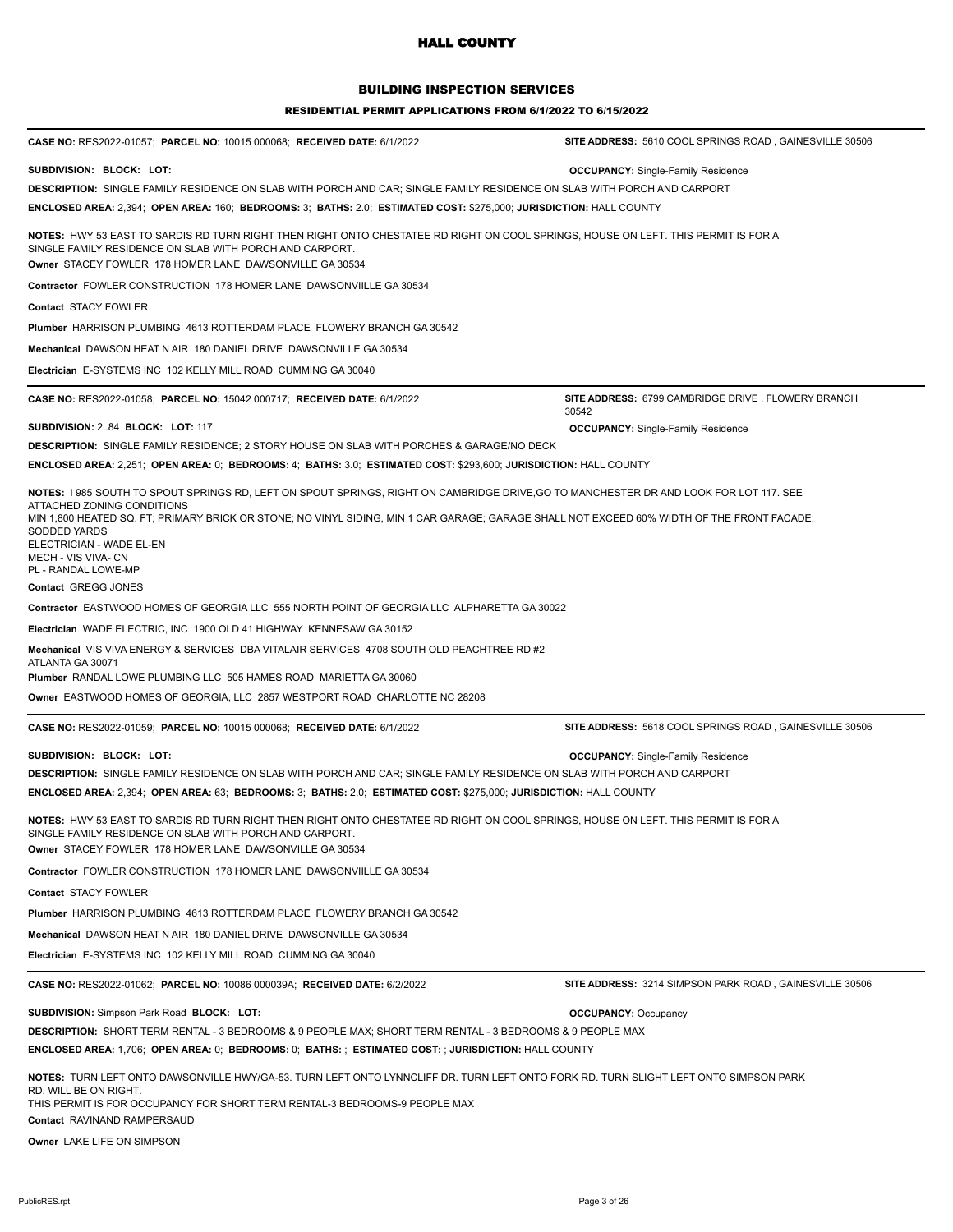### BUILDING INSPECTION SERVICES

| CASE NO: RES2022-01065; PARCEL NO: 15030J000009; RECEIVED DATE: 6/2/2022                                                                                                                                                                                                                                                                                                                                                 | SITE ADDRESS: 5308 HOPEWELL LANE, GAINESVILLE 30507           |  |
|--------------------------------------------------------------------------------------------------------------------------------------------------------------------------------------------------------------------------------------------------------------------------------------------------------------------------------------------------------------------------------------------------------------------------|---------------------------------------------------------------|--|
| SUBDIVISION: BLOCK: LOT:                                                                                                                                                                                                                                                                                                                                                                                                 | <b>OCCUPANCY: Occupancy</b>                                   |  |
| <b>DESCRIPTION:</b> MOBILE REPAIR; HOME OCCUPATION- MOBILE REPAIR                                                                                                                                                                                                                                                                                                                                                        |                                                               |  |
| <b>ENCLOSED AREA: 322; OPEN AREA: ; BEDROOMS: ; BATHS: ; ESTIMATED COST: ; JURISDICTION: HALL COUNTY</b>                                                                                                                                                                                                                                                                                                                 |                                                               |  |
| NOTES: CANDLER RD; RIGHT ON POPLAR SPRINGS RD; RIGHT ON HOPEWELL LANE; LOT IS ON RIGHT AT THE CUL-DE-SAC.<br>THIS PERMIT IS FOR A HOME OCCUPANCY FOR A MOBILE REPAIR BUSINESS.<br>Owner SKID STEER REPAIR LLC                                                                                                                                                                                                            |                                                               |  |
| CASE NO: RES2022-01066; PARCEL NO: 15015 000199; RECEIVED DATE: 6/2/2022                                                                                                                                                                                                                                                                                                                                                 | SITE ADDRESS: 3461 DOVER ROAD, GAINESVILLE 30507              |  |
|                                                                                                                                                                                                                                                                                                                                                                                                                          |                                                               |  |
| SUBDIVISION: DOVER MEADOWS BLOCK: LOT: 9                                                                                                                                                                                                                                                                                                                                                                                 | <b>OCCUPANCY: Occupancy</b>                                   |  |
| DESCRIPTION: RES HOME OCCUP-MOBILE AUTO DETAILING & CLEANING SE; RES HOME OCCUP-MOBILE AUTO DETAILING & CLEANING SERVICES<br><b>ENCLOSED AREA: 386; OPEN AREA: ; BEDROOMS: ; BATHS: ; ESTIMATED COST: ; JURISDICTION: HALL COUNTY</b>                                                                                                                                                                                    |                                                               |  |
|                                                                                                                                                                                                                                                                                                                                                                                                                          |                                                               |  |
| NOTES: GO OUT ATHENS HWY TURN LEFT ON GILLSVILLE HWY TURN RIGHT ON HARMONY CHURCH RD TURN RIGHT ON DOVE RD; GO 2 MILES TURN INTO<br>NEW SUBD; LOT 9. LOT ON RIGHT.<br>THIS PERMIT IS FOR A RESIDENTIAL HOME OCCUPANCY<br>Owner ELEVATION DETAILS 3461 DOVER RD GAINESVILLE GA 30507<br><b>Contact KEVIN SANCHEZ</b>                                                                                                      |                                                               |  |
| CASE NO: RES2022-01068; PARCEL NO: 15044 000335; RECEIVED DATE: 6/2/2022                                                                                                                                                                                                                                                                                                                                                 | SITE ADDRESS: 4613 GRANDVIEW PARKWAY, FLOWERY<br>BRANCH 30542 |  |
| <b>SUBDIVISION: GRANDVIEW ESTATES BLOCK: LOT: 129</b>                                                                                                                                                                                                                                                                                                                                                                    | <b>OCCUPANCY:</b> Single-Family Residence                     |  |
| DESCRIPTION: SINGLE FAMILY RESIDENCE; TWO STORY SINGLE FAMILY RESIDENCE OVER BASEMENT WITH PORCHES GARAGE AND BONUS ROOM                                                                                                                                                                                                                                                                                                 |                                                               |  |
| ENCLOSED AREA: 5,318; OPEN AREA: 280; BEDROOMS: 4; BATHS: 3.5; ESTIMATED COST: \$300,000; JURISDICTION: HALL COUNTY                                                                                                                                                                                                                                                                                                      |                                                               |  |
| <b>NOTES: START ON FALCON PKWY AND TURN ONTO J M TURK RD. TURN ONTO GRANDVIEW PARKWAY.</b><br>THIS PERMIT IS FOR TWO STORY SINGLE FAMILY RESIDENCE OVER BASEMENT WITH PORCHES GARAGE AND BONUS ROOM.<br>MECH" STUART MECHANICAL<br>ELEC" COPPER ELEC<br>PLUMB' JFM PL<br>Owner ARTHUR E CONVERSE, IV 2161 SPRING SOUND LANE BUFORD GA 30519<br><b>Contractor RIVERMOORE PARTNERS 441 SUWANEE DAM RD SUWANEE GA 30024</b> |                                                               |  |
| Contact JASON GILLIS                                                                                                                                                                                                                                                                                                                                                                                                     |                                                               |  |
|                                                                                                                                                                                                                                                                                                                                                                                                                          |                                                               |  |
| CASE NO: RES2022-01070; PARCEL NO: 15025 000040; RECEIVED DATE: 6/2/2022                                                                                                                                                                                                                                                                                                                                                 | SITE ADDRESS: 4947 WEAVER ROAD, GAINESVILLE 30507             |  |
| SUBDIVISION: BLOCK: LOT:                                                                                                                                                                                                                                                                                                                                                                                                 | <b>OCCUPANCY: Occupancy</b>                                   |  |
| <b>DESCRIPTION: SPORTS &amp; RECREATION, TICKETS &amp; MERCHANDISE SALES; RES HOME OCCUPANCY</b>                                                                                                                                                                                                                                                                                                                         |                                                               |  |
| ENCLOSED AREA: 360; OPEN AREA: ; BEDROOMS: ; BATHS: ; ESTIMATED COST: ; JURISDICTION: HALL COUNTY                                                                                                                                                                                                                                                                                                                        |                                                               |  |
| NOTES: GO OUT POPLAR SPRINGS ROAD TURN TO WEAVER ROAD; HOUSE ON LEFT. THIS PERMIT IS FOR RES HOME OCCUPANCY FOR SPORTS & REC<br>TICKETS AND MERCHANDISE SALES                                                                                                                                                                                                                                                            |                                                               |  |
| Contact MICHAEL CASPER                                                                                                                                                                                                                                                                                                                                                                                                   |                                                               |  |
| Owner FRIENDLY GHOST SPORTS LLC                                                                                                                                                                                                                                                                                                                                                                                          |                                                               |  |
| CASE NO: RES2022-01071; PARCEL NO: 11011 000037; RECEIVED DATE: 6/2/2022                                                                                                                                                                                                                                                                                                                                                 | SITE ADDRESS: 4645 MANOR DRIVE, GAINESVILLE 30506             |  |
| SUBDIVISION: NORTH GATE MANOR BLOCK: LOT: 5                                                                                                                                                                                                                                                                                                                                                                              | <b>OCCUPANCY: Addition/Remodel Residential</b>                |  |
| DESCRIPTION: REPAIRING DECK, ,ADDING SCREENS, UNDERNEATH LANAI; REPAIRING DECK, ADDING SCREENS, UNDERNATH LANAI SYSTEM                                                                                                                                                                                                                                                                                                   |                                                               |  |
| ENCLOSED AREA: 620; OPEN AREA: 0; BEDROOMS: ; BATHS: ; ESTIMATED COST: \$78,700; JURISDICTION: HALL COUNTY                                                                                                                                                                                                                                                                                                               |                                                               |  |
| NOTES: GO OUT HIGHLAND ROAD TURN ONTO JIM HOOD ROAD TURN LEFT ON MANOR DRIVE; 5TH OR 6TH LOT ON LEFT. THIS PERMIT IS FOR REPLACE DECK<br>AND ADDING SCREENS AND UNDERNEATH LANAI SYSTEM.<br>Contractor HOME REPAIR SPECIALISTS OF GA 1856 NE THOMPSON BRIDGE RD STE 111                                                                                                                                                  |                                                               |  |
| GAINESVILLE GA 30501<br>Owner JEFFREY FESSLER                                                                                                                                                                                                                                                                                                                                                                            |                                                               |  |
| <b>Contact TRACY TESMER</b>                                                                                                                                                                                                                                                                                                                                                                                              |                                                               |  |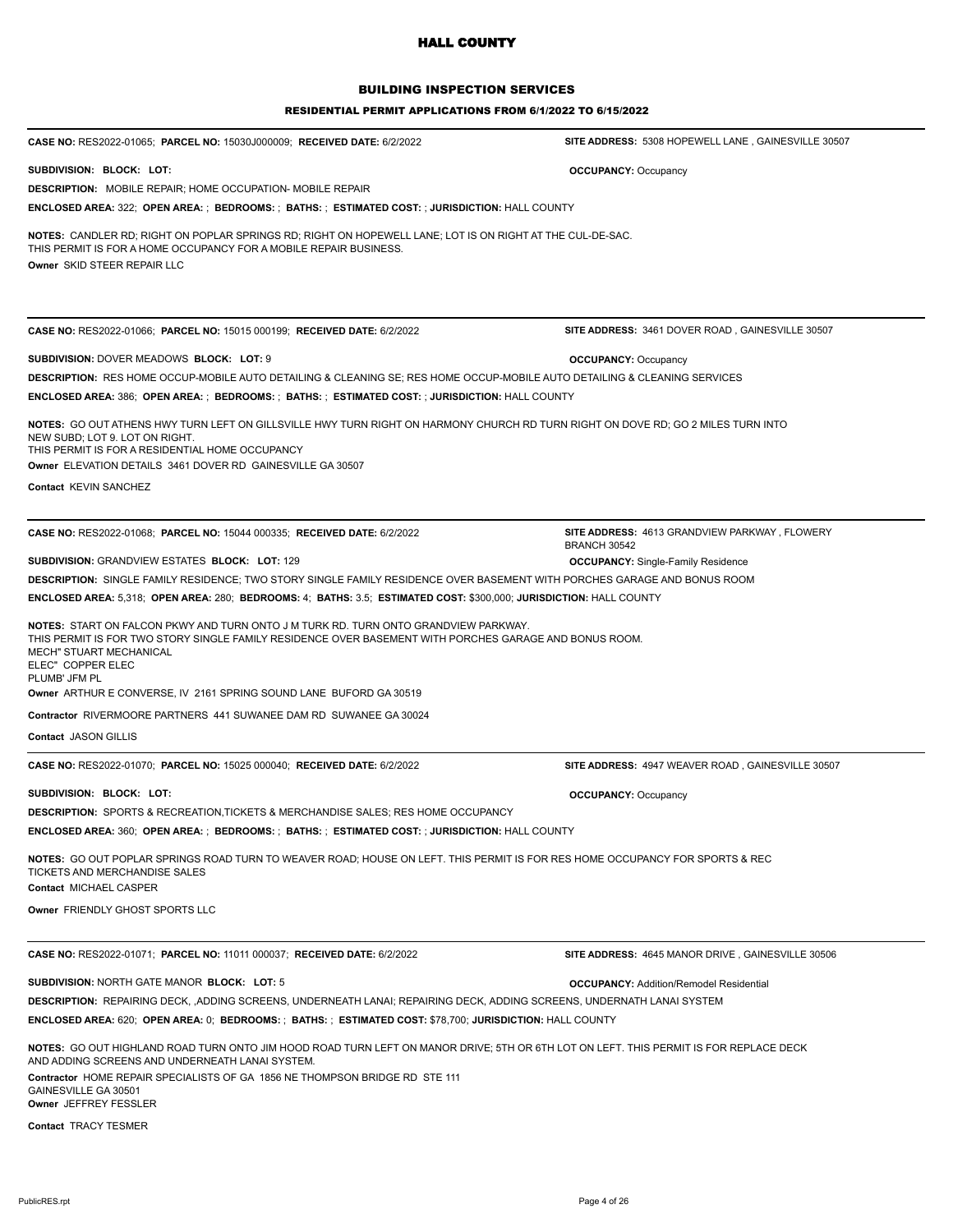## BUILDING INSPECTION SERVICES

#### RESIDENTIAL PERMIT APPLICATIONS FROM 6/1/2022 TO 6/15/2022

| CASE NO: RES2022-01072; PARCEL NO: 15039N000047; RECEIVED DATE: 6/2/2022                                                                                                                                                                                                                                                                         | SITE ADDRESS: 6627 AMHERST DRIVE, HOSCHTON 30548        |
|--------------------------------------------------------------------------------------------------------------------------------------------------------------------------------------------------------------------------------------------------------------------------------------------------------------------------------------------------|---------------------------------------------------------|
| <b>SUBDIVISION:</b> VILLAGE @ DEATON CREEK BLOCK: LOT: 869                                                                                                                                                                                                                                                                                       | <b>OCCUPANCY: Addition/Remodel Residential</b>          |
| <b>DESCRIPTION: REPAIR &amp; REPLACE VENTHOOD IN KITCHEN; REPAIR AND REPLACE VENTHOOD IN KITCHEN</b>                                                                                                                                                                                                                                             |                                                         |
| ENCLOSED AREA: 0; OPEN AREA: 10; BEDROOMS: ; BATHS: ; ESTIMATED COST: \$6,900; JURISDICTION: HALL COUNTY                                                                                                                                                                                                                                         |                                                         |
| NOTES: GO OUT DEATON CREEK PKWY TURN ONTO CANEBRIDGE TO AUTUMN CREST TO AMHERST; CORNER OF COVERED BRIDGE AND AMHERST DRIVE,<br>THIS PERMIT IS FOR REPAIRING AND REPLACING VENTHOOD IN KITCHEN.<br>Contractor TRACY TESMER DESIGN/REMODELING 1856 THOMPSON BRIDGE RD STE 11<br>GAINESVILLE GA 30501<br>Owner ROY/KATHY AUTRY                     |                                                         |
|                                                                                                                                                                                                                                                                                                                                                  |                                                         |
| <b>Contact TRACY TESMER</b>                                                                                                                                                                                                                                                                                                                      |                                                         |
| CASE NO: RES2022-01073; PARCEL NO: 15005 000026D; RECEIVED DATE: 6/2/2022                                                                                                                                                                                                                                                                        | SITE ADDRESS: 7212 COUNTY LINE ROAD, LULA 30554         |
| SUBDIVISION: BLOCK: LOT:                                                                                                                                                                                                                                                                                                                         | <b>OCCUPANCY:</b> Single-Family Residence               |
| <b>DESCRIPTION:</b> SINGLE FAMILY RESIDENCE; ONE STORY SINGLE FAMILY RESIDENCE WITH GARAGE WITH BONUS ROOM/PORCH/NO DECK                                                                                                                                                                                                                         |                                                         |
| ENCLOSED AREA: 5,015; OPEN AREA: 0; BEDROOMS: 3; BATHS: 3.0; ESTIMATED COST: \$350,000; JURISDICTION: HALL COUNTY                                                                                                                                                                                                                                |                                                         |
| NOTES: GO OUT 365N TURN RIGHT ON ATHENS STREET; RIGHT ONOT COUNTY LINE ROAD; PROPERTY ON RIGHT.<br>ELEC - PETHEL SERVICES-ER<br>PLUMB -PETHEL SERVICE LLC-MPR<br>MECHANICAL-ACE COMFORT-CN<br>Contractor KEMP CUSTOM HOMES 4694 JIM HOOD RD GAINESVILLE GA 30506                                                                                 |                                                         |
| Contact JOE KEMP                                                                                                                                                                                                                                                                                                                                 |                                                         |
| Mechanical PAUL CANADA HVAC 4704 CLARKS BRIDGE RD GAINESVILLE GA 30506                                                                                                                                                                                                                                                                           |                                                         |
| Owner HOLLY/JOHN MICHAEL DOROUGH                                                                                                                                                                                                                                                                                                                 |                                                         |
| Electrician PETHEL SERVICES LLC PO BOX 907954 GAINESVILLE GA 30501                                                                                                                                                                                                                                                                               |                                                         |
| Plumber PETHEL SERVICES LLC P O BOX 907954 GAINESVILLE GA 30501                                                                                                                                                                                                                                                                                  |                                                         |
| Mechanical ACE COMFORT MECHANICAL 60 ZANDER DRIVE GAINESVILLE GA 30504                                                                                                                                                                                                                                                                           |                                                         |
| CASE NO: RES2022-01074; PARCEL NO: 15041F000014; RECEIVED DATE: 6/3/2022                                                                                                                                                                                                                                                                         | SITE ADDRESS: 7285 GRAND REUNION DR,                    |
| SUBDIVISION: REUNION BLOCK: LOT:                                                                                                                                                                                                                                                                                                                 | <b>OCCUPANCY: Occupancy</b>                             |
| <b>DESCRIPTION: COMPUTER REPAIR &amp; CUSTOM BUILT COMPUTERS; occuapncy</b>                                                                                                                                                                                                                                                                      |                                                         |
| ENCLOSED AREA: 500; OPEN AREA: 0; BEDROOMS: 5; BATHS: 3.0; ESTIMATED COST: ; JURISDICTION: HALL COUNTY                                                                                                                                                                                                                                           |                                                         |
| NOTES: TAKE I-985 TO EXIT 12 (SPOUT SPRINGS RD). TURN LEFT ONTO SPOUT SPRINGS RD. TURN LEFT ONTO THOMPSON MILL RD. TURN LEFT INTO REUNION<br>S/D. TURN LEFT ONTO GRAND REUNION DR AT STOP SIGN. LOT 876 WILL BE ON THE RIGHT AT THE CORNER OF GRAND REUNION DR. AND ROCKING CHAIR LN.<br>THIS PERMIT IS FOR HOME OCCUPATION -<br>Contact GADLAGE |                                                         |
| Owner JMG COMPUTERS LLC                                                                                                                                                                                                                                                                                                                          |                                                         |
| CASE NO: RES2022-01075; PARCEL NO: 10030 001015; RECEIVED DATE: 6/3/2022                                                                                                                                                                                                                                                                         | SITE ADDRESS: 5349 LAWSON LAKE DRIVE, GAINESVILLE 30506 |
|                                                                                                                                                                                                                                                                                                                                                  |                                                         |
| <b>SUBDIVISION: LAWSON'S COVE BLOCK: LOT: 15</b>                                                                                                                                                                                                                                                                                                 | <b>OCCUPANCY:</b> Single-Family Residence               |
| <b>DESCRIPTION: SINGLE FAMILY RESIDENCE; TWO STORY ON SLAB WITH GARAGE AND PORCH</b><br>ENCLOSED AREA: 2,280; OPEN AREA: ; BEDROOMS: 3; BATHS: 2.0; ESTIMATED COST: \$100,000; JURISDICTION: HALL COUNTY                                                                                                                                         |                                                         |
| NOTES: GO OUT THOMPSON BRIDGE RD TURN LEFT ON PRICE ROAD GO TO LAWSON ROBINSON ROAD; TURN ONTO LAWSON LAKE DRIVE; LOT 15.<br>ELECTRICIAN - CRANE ELEC - ER<br>PLUMBER - PREFFERED - MP<br>MECHANICAL - SERVICE SOLUTIONS - CR<br>Contractor BREEDLOVE HOMES LLC 4651 STRICKLAND RD FLOWERY BRANCH GA 30542                                       |                                                         |
| Owner BREEDLOVE HOMES, LLC 4651 STRICKLAND ROAD FLOWERY BRANCH GA 30542                                                                                                                                                                                                                                                                          |                                                         |
| <b>Electrician</b> CRANE ELECTRIC 186 TESNATEE LANDING DRIVE CLEVELAND GA 30528                                                                                                                                                                                                                                                                  |                                                         |
| Plumber MITCHELL DUNAGAN PLUMBING CO INC 457 KINSEY TOWN RD CLEVELAND GA 30528                                                                                                                                                                                                                                                                   |                                                         |
| Mechanical SERVICE SOLUTIONS, INC 777 PETTY RD SUITE 203<br>LAWRENCEVILLE GA 30043                                                                                                                                                                                                                                                               |                                                         |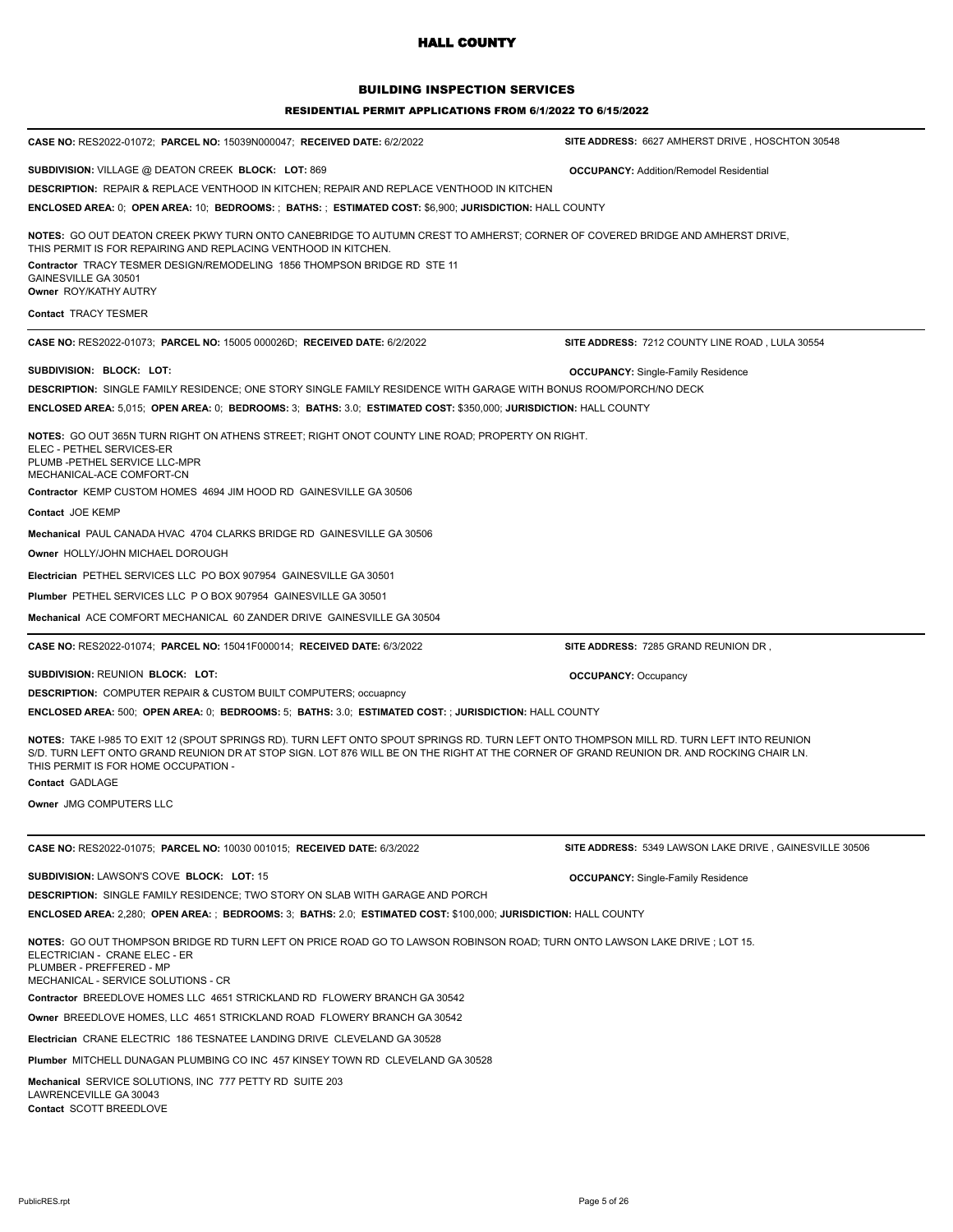## BUILDING INSPECTION SERVICES

#### RESIDENTIAL PERMIT APPLICATIONS FROM 6/1/2022 TO 6/15/2022

| CASE NO: RES2022-01076; PARCEL NO: 10074 000077; RECEIVED DATE: 6/3/2022                                                                                                                                                       | SITE ADDRESS: 4603 ENFIELD DRIVE, GAINESVILLE 30506                              |
|--------------------------------------------------------------------------------------------------------------------------------------------------------------------------------------------------------------------------------|----------------------------------------------------------------------------------|
| SUBDIVISION: PRINCETON BLOCK: LOT: 93                                                                                                                                                                                          | <b>OCCUPANCY: Occupancy</b>                                                      |
| <b>DESCRIPTION: CRAFTS MERCHANDISE &amp; ONLINE SALES; OCCUPANCY</b>                                                                                                                                                           |                                                                                  |
| <b>ENCLOSED AREA: 306; OPEN AREA: ; BEDROOMS: ; BATHS: ; ESTIMATED COST: ; JURISDICTION: HALL COUNTY</b>                                                                                                                       |                                                                                  |
| NOTES: THIS PERMIT IS FOR RESIDENTIAL OCCUPANCY FOR CRAFTS MERCHANDISE AND ONLINE SALES.                                                                                                                                       |                                                                                  |
| Owner TRIPLE CAT DELUXE                                                                                                                                                                                                        |                                                                                  |
| Contact BLAKE ASHWORTH                                                                                                                                                                                                         |                                                                                  |
|                                                                                                                                                                                                                                |                                                                                  |
| CASE NO: RES2022-01077; PARCEL NO: 10060 000153; RECEIVED DATE: 6/3/2022                                                                                                                                                       | SITE ADDRESS: 3114 CHAPPERAL DRIVE, GAINESVILLE 30506                            |
| <b>SUBDIVISION: Lake Ranch Estates BLOCK: LOT:</b>                                                                                                                                                                             | <b>OCCUPANCY: Occupancy</b>                                                      |
| <b>DESCRIPTION: BUILDING IMPROVEMENT SERVICES; OCCUPANCY</b>                                                                                                                                                                   |                                                                                  |
| <b>ENCLOSED AREA: 368; OPEN AREA: ; BEDROOMS: ; BATHS: ; ESTIMATED COST: ; JURISDICTION: HALL COUNTY</b>                                                                                                                       |                                                                                  |
| NOTES: THIS PERMIT IS FOR RESIENTIAL OCCUPANCY FOR HOME OFFICE FOR BUILDING IMPROVEMENT SERVIXES                                                                                                                               |                                                                                  |
| Owner COMPLETE ILLUSIONS LLC                                                                                                                                                                                                   |                                                                                  |
| <b>Contact GISELLE SIMENTAL</b>                                                                                                                                                                                                |                                                                                  |
|                                                                                                                                                                                                                                |                                                                                  |
| CASE NO: RES2022-01078; PARCEL NO: 10030 001017; RECEIVED DATE: 6/3/2022                                                                                                                                                       | SITE ADDRESS: 5341 LAWSON LAKE DRIVE, GAINESVILLE 30506                          |
| <b>SUBDIVISION: LAWSON'S COVE BLOCK: LOT: 17</b>                                                                                                                                                                               | <b>OCCUPANCY:</b> Single-Family Residence                                        |
| <b>DESCRIPTION: SINGLE FAMILY RESIDENCE; TWO STORY ON SLAB WITH GARAGE AND PORCH</b>                                                                                                                                           |                                                                                  |
| ENCLOSED AREA: 2,280; OPEN AREA: ; BEDROOMS: 3; BATHS: 2.0; ESTIMATED COST: \$100,000; JURISDICTION: HALL COUNTY                                                                                                               |                                                                                  |
| NOTES: GO OUT THOMPSON BRIDGE RD TURN LEFT ON PRICE ROAD GO TO LAWSON ROBINSON ROAD; TURN ONTO LAWSON LAKE DRIVE ; LOT 15.<br>ELECTRICIAN - CRANE ELEC - ER<br>PLUMBER - PREFFERED - MP<br>MECHANICAL - SERVICE SOLUTIONS - CR |                                                                                  |
| Contractor BREEDLOVE HOMES LLC 4651 STRICKLAND RD FLOWERY BRANCH GA 30542                                                                                                                                                      |                                                                                  |
| <b>Owner BREEDLOVE HOMES, LLC 4651 STRICKLAND ROAD FLOWERY BRANCH GA 30542</b>                                                                                                                                                 |                                                                                  |
| Electrician CRANE ELECTRIC 186 TESNATEE LANDING DRIVE CLEVELAND GA 30528                                                                                                                                                       |                                                                                  |
| <b>Plumber MITCHELL DUNAGAN PLUMBING CO INC 457 KINSEY TOWN RD CLEVELAND GA 30528</b>                                                                                                                                          |                                                                                  |
| Mechanical SERVICE SOLUTIONS, INC 777 PETTY RD SUITE 203                                                                                                                                                                       |                                                                                  |
| LAWRENCEVILLE GA 30043<br>Contact SCOTT BREEDLOVE                                                                                                                                                                              |                                                                                  |
|                                                                                                                                                                                                                                |                                                                                  |
| CASE NO: RES2022-01079; PARCEL NO: 150421000017; RECEIVED DATE: 6/3/2022                                                                                                                                                       | <b>SITE ADDRESS: 5477 EVERGREEN FOREST COURT, FLOWERY</b><br><b>BRANCH 30542</b> |
| SUBDIVISION: EVERGREEN BLOCK: LOT: 97                                                                                                                                                                                          | <b>OCCUPANCY: Occupancy</b>                                                      |
| <b>DESCRIPTION: BUILDING IMPROVEMENT SERVICES; RESIDENTIAL OCCUPANCY</b>                                                                                                                                                       |                                                                                  |
| ENCLOSED AREA: 432; OPEN AREA: ; BEDROOMS: ; BATHS: ; ESTIMATED COST: ; JURISDICTION: HALL COUNTY                                                                                                                              |                                                                                  |
| NOTES: NORTH ON LIMESTONE, RIGHT ON CLARKS BRIDGE RD, LEFT ON EVERGREEN. PL. THIS IS A RESIDENTIAL OCCUPANCY PERMIT FOR HOME<br>OCCUPATION FOR BUILDING IMPORVEMENT SERVICES                                                   |                                                                                  |
| Owner TRUE CARPENTRY LLC                                                                                                                                                                                                       |                                                                                  |
| Contact 770-557-5511 WATSON JAAN                                                                                                                                                                                               |                                                                                  |
|                                                                                                                                                                                                                                |                                                                                  |
| CASE NO: RES2022-01081; PARCEL NO: 08134A000034; RECEIVED DATE: 6/6/2022                                                                                                                                                       | SITE ADDRESS: 6375 MAGNETIC POINT, FLOWERY BRANCH<br>30542                       |
| <b>SUBDIVISION: Compass Point BLOCK: LOT: 106</b>                                                                                                                                                                              | <b>OCCUPANCY:</b> New Stor/Agri/Jail/P.O./Pounds                                 |
| <b>DESCRIPTION: STORAGE BUILDING; STORAGE BUILDING - 16'X10'</b>                                                                                                                                                               |                                                                                  |
| ENCLOSED AREA: 160; OPEN AREA: ; BEDROOMS: ; BATHS: ; ESTIMATED COST: \$6,000; JURISDICTION: HALL COUNTY                                                                                                                       |                                                                                  |
| NOTES: WADE ORR RD TO COMPASS DRIVE TURN ONTO NORTH STAR DRIVE GO TO MAGNETIC POINT TO END TURN RIGHT; 1ST LOT ON LEFT, THIS PERMIT IS<br>FOR 16'X10' STORAGE BUILDING.                                                        |                                                                                  |
| Owner JAMARIO TRAMALE MALONE 6375 MAGNETIC POINT FLOWERY BRANCH GA 30542                                                                                                                                                       |                                                                                  |
| Contact JAMARIO MALONE                                                                                                                                                                                                         |                                                                                  |

**Contractor** HOMEOWNER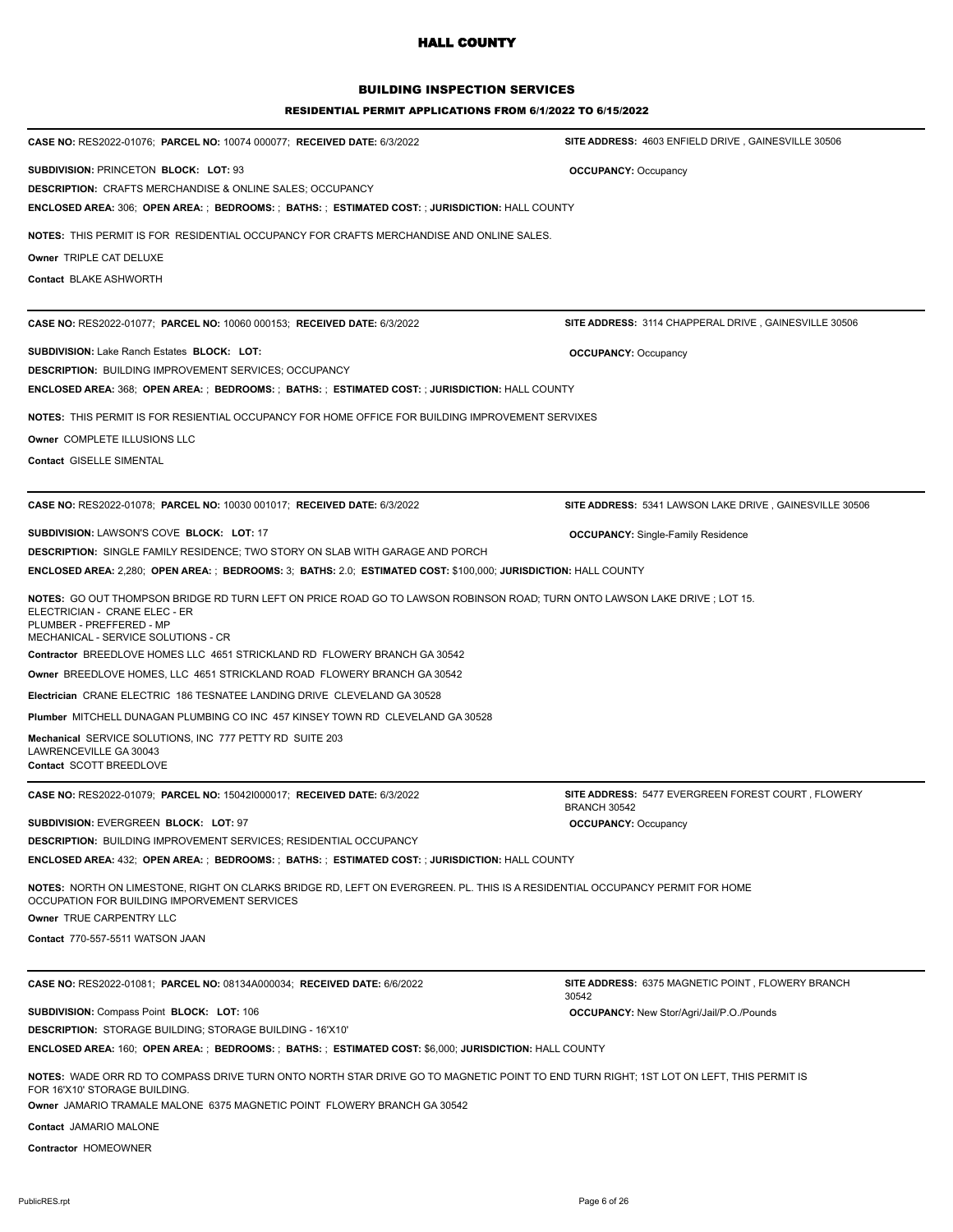| <b>BUILDING INSPECTION SERVICES</b><br><b>RESIDENTIAL PERMIT APPLICATIONS FROM 6/1/2022 TO 6/15/2022</b>                                                                                                                                                          |                                                            |  |
|-------------------------------------------------------------------------------------------------------------------------------------------------------------------------------------------------------------------------------------------------------------------|------------------------------------------------------------|--|
| CASE NO: RES2022-01082; PARCEL NO: 15028 000242; RECEIVED DATE: 6/6/2022                                                                                                                                                                                          | SITE ADDRESS: 4337 BENEFIELD ROAD, BRASELTON 30517         |  |
| SUBDIVISION: BLOCK: LOT:                                                                                                                                                                                                                                          | <b>OCCUPANCY:</b> New Stor/Agri/Jail/P.O./Pounds           |  |
| <b>DESCRIPTION: STORAGE BUILDING - 12'X36'; STORAGE BUILDING - 12'X36'</b>                                                                                                                                                                                        |                                                            |  |
| ENCLOSED AREA: 432; OPEN AREA: 0; BEDROOMS: ; BATHS: ; ESTIMATED COST: ; JURISDICTION: HALL COUNTY                                                                                                                                                                |                                                            |  |
| NOTES: GO OUT WINDER HIGHWAY TURN ONTO TANNERS MILL ROAD TURN RIGHT ON BENEFIELD ROAD; PROPERTY ON LEFT PAST BENEFIELD CIRCLE, THIS<br>PERMIT IS FOR STORAGE BUILDING WITH ELECTRICAL/NO PLUMBING.<br>Owner SHANE SULLARDS 4337 BENEFIELD ROAD BRASELTON GA 30517 |                                                            |  |
| <b>Contact SHANE/STEPHANIE SULLARDS</b>                                                                                                                                                                                                                           |                                                            |  |
| <b>Contractor HOMEOWNER</b>                                                                                                                                                                                                                                       |                                                            |  |
| CASE NO: RES2022-01083; PARCEL NO: 11030 000014; RECEIVED DATE: 6/6/2022                                                                                                                                                                                          | SITE ADDRESS: 5606 MOUNT VERNON ROAD, MURRAYVILLE<br>30564 |  |
| SUBDIVISION: BLOCK: LOT:                                                                                                                                                                                                                                          | <b>OCCUPANCY:</b> Single-Family Residence                  |  |
| DESCRIPTION: SINGLE FAMILY RESIDENCE; ONE STORY HOUSE OVER UNFINISHED BASEMENT WITH PORCH WITH GARAGE NO DECK                                                                                                                                                     |                                                            |  |
| ENCLOSED AREA: 4,988; OPEN AREA: 0; BEDROOMS: 3; BATHS: 4.0; ESTIMATED COST: \$600,000; JURISDICTION: HALL COUNTY                                                                                                                                                 |                                                            |  |
| NOTES: GO OUT 60N TURN RIGHT ON MT VERNON ROAD GO 6.5 MILES PROPERTY IS LOCATED ON RIGHT.<br>ELEC-PETHEL SERVICES-ER<br>PLUMBING-PETHEL SERVICES-MP<br>MECH-FULLER MECHANICAL-CN<br>Contractor MELVIN FULLER CONSTRUCTION INC 5549 BETHEL RD CLERMONT GA 30527    |                                                            |  |

**Contact** MICHELE LESTER

**Mechanical** FULLER MECHANICAL LLC 2529 PARKER TRAIL GAINESVILLE GA 30506

**Electrician** PETHEL SERVICES LLC PO BOX 907954 GAINESVILLE GA 30501

**Plumber** PETHEL SERVICES LLC P O BOX 907954 GAINESVILLE GA 30501

**Owner** JAMES/TINA CAMPBELL

**CASE NO:** RES2022-01084; **PARCEL NO:** 15003 000230; **RECEIVED DATE:** 6/6/2022

**SUBDIVISION: BLOCK: LOT: OCCUPANCY:** Addition/Remodel Residential

**DESCRIPTION:** METAL CARPORT (40' X 30'); METAL CARPORT (40' X 30')

**ENCLOSED AREA:** 1,200; **OPEN AREA:** ; **BEDROOMS:** ; **BATHS:** ; **ESTIMATED COST:** \$15,000; **JURISDICTION:** HALL COUNTY

**NOTES:** GO TO 129S, TAKE LEFT ON GILLSVILLE HWY. GO APPROX. 6 MILES AND TAKE A RIGHT ON PEACKWOPOD RD GO TO THE END OF THE ROAD AND TAKE

RIGHT ON BUFFINGTON. 1ST HOUSE ON LEFT **Owner** CHRISTOPHER S HULSEY P.O. BOX 1364 FLOWERY BRANCH GA 30542

**Contractor** HOMEOWNER

**Contact** CHRISTOPHER HULSEY

**CASE NO:** RES2022-01087; **PARCEL NO:** 11061 007009; **RECEIVED DATE:** 6/6/2022

**SITE ADDRESS:** 4834 THOMPSON BRIDGE ROAD , GAINESVILLE 30506

**SITE ADDRESS:** 5353 BUFFINGTON ROAD , GILLSVILLE 30543

**SUBDIVISION: BLOCK: LOT: OCCUPANCY:** Addition/Remodel Residential

**DESCRIPTION:** REMODELING TO CONVERT HOUSE INTO STORAGE BUILDING; REMODELING TO CONVERT HOUSE INTO STORAGE BUILDING

**ENCLOSED AREA:** 384; **OPEN AREA:** ; **BEDROOMS:** ; **BATHS:** ; **ESTIMATED COST:** \$1,000; **JURISDICTION:** HALL COUNTY

**NOTES:** GO OUT THOMPSON BRIDGE ROAD ON RIGHT JUST BEFORE HOPEWELL ROAD INTERSECTION ON RIGHT. THIS PERMIT IS FOR CONVERTING EXISTING HOUSE TO STORAGE BUILDING. (THIS UNIT HAS TO BE USED A HOUSE NOT A MOBILE HOME.) **Owner** DEBRA PATTERSON 4834 THOMPSON BRIDGE RD. GAINESVILLE GA 30506

**Contact** DEBRA PATTERSON

**Contractor** HOMEOWNER

**CASE NO:** RES2022-01089; **PARCEL NO:** 11060 000076; **RECEIVED DATE:** 6/6/2022

**SUBDIVISION:** Wahoo Forest **BLOCK: LOT:** 8 **OCCUPANCY:** Addition/Remodel Residential

**SITE ADDRESS:** 4419 ROBERTA CIRCLE , GAINESVILLE 30506

**DESCRIPTION:** ENCLOSE 3 WALLS OF CARPORT TO MAKE OFFICE; ENCLOSE 3 WALLS OF EXISTING CARPORT TO MAKE OFFICE

**ENCLOSED AREA:** 260; **OPEN AREA:** ; **BEDROOMS:** ; **BATHS:** ; **ESTIMATED COST:** \$2,600; **JURISDICTION:** HALL COUNTY

**NOTES:** GO OUT THOMPSON BRIDGE ROAD TURN RIGHT ON LOGGINS ROAD TURN LEFT ON ROBERTA CIRCLE; LOT ON LEFT BEFORE START OF CIRCLE. THIS PERMIT IS FOR ENCLOSING 3 WALLS OF EXISTING CARPORT TO MAKE OFFICE. WILL HAVE ELECTRICAL.

**Owner** ZACHARY TAYLOR MARLEY 4419 ROBERTA CIRCLE GAINESVILLE GA 30506

**Contact** JESSICA MARLEY

**Contractor** HOMEOWNER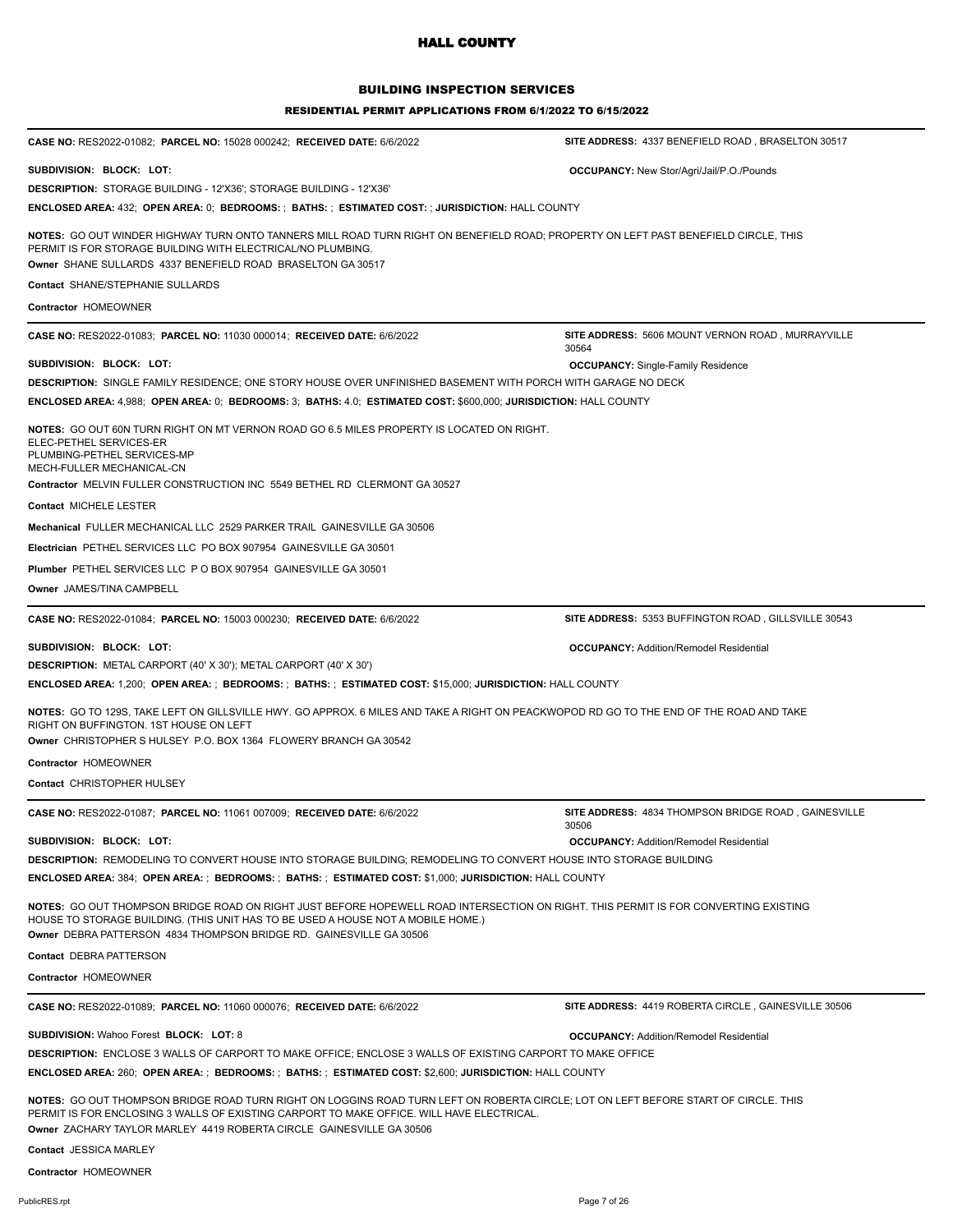### BUILDING INSPECTION SERVICES

#### RESIDENTIAL PERMIT APPLICATIONS FROM 6/1/2022 TO 6/15/2022

| <b>CASE NO: RES2022-01091; PARCEL NO: 10151 000102; RECEIVED DATE: 6/6/2022</b>                                                                                                                                                                                                                                                                                                                              | <b>SITE ADDRESS: 3449 CLARKS BRIDGE CROSSING, GAINESVILLE</b><br>30506 |  |
|--------------------------------------------------------------------------------------------------------------------------------------------------------------------------------------------------------------------------------------------------------------------------------------------------------------------------------------------------------------------------------------------------------------|------------------------------------------------------------------------|--|
| SUBDIVISION: CLARKS BRIDGE CROSSING BLOCK: LOT: 12                                                                                                                                                                                                                                                                                                                                                           | <b>OCCUPANCY:</b> Res. Garage/Carport Att./Det.                        |  |
| DESCRIPTION: STORAGE BUILDING - 24'X30'; STORAGE BUILDING - 24'X30'                                                                                                                                                                                                                                                                                                                                          |                                                                        |  |
| ENCLOSED AREA: 720;  OPEN AREA: ;  BEDROOMS: ;  BATHS: ;  ESTIMATED COST: \$20,000; JURISDICTION: HALL COUNTY                                                                                                                                                                                                                                                                                                |                                                                        |  |
| NOTES: GO OUT CLARKS BRIDGE ROAD TURN LEFT ON STANCIL RD TURN RIGHT ON CLARKS BRIDGE CROSSING; HOUSE AT CUL-DE-SAC. THIS PERMIT IS FOR<br>STORAGE BUILDING LOCATED BEHIND EXISTING RESIDENCE.<br>Owner TERI ANN CARR 3449 CLARKS BRIDGE CROSSING GAINESVILLE GA 30506                                                                                                                                        |                                                                        |  |
| Contact CODY ROUNTREE                                                                                                                                                                                                                                                                                                                                                                                        |                                                                        |  |
| Contractor ROUNTREE HOMES 5464 BETHEL ROAD CLERMONT GA 30527                                                                                                                                                                                                                                                                                                                                                 |                                                                        |  |
|                                                                                                                                                                                                                                                                                                                                                                                                              |                                                                        |  |
| <b>CASE NO: RES2022-01092; PARCEL NO: 10086 000043C; RECEIVED DATE: 6/6/2022</b>                                                                                                                                                                                                                                                                                                                             | SITE ADDRESS: 3089 SIMPSON PARK ROAD, GAINESVILLE 30506                |  |
| <b>SUBDIVISION: Simpson Park Road BLOCK: LOT:</b>                                                                                                                                                                                                                                                                                                                                                            | <b>OCCUPANCY: Addition/Remodel Residential</b>                         |  |
| DESCRIPTION: FINISH OUT BASEMENT; FINISH OUT BASEMENT                                                                                                                                                                                                                                                                                                                                                        |                                                                        |  |
| ENCLOSED AREA: 1,236;  OPEN AREA: ;  BEDROOMS: ;  BATHS: ;  ESTIMATED COST: \$80,000; JURISDICTION: HALL COUNTY                                                                                                                                                                                                                                                                                              |                                                                        |  |
| NOTES: GO OUT DAWSONVILLE HIGHWAY TURN LEFT ON LYNNCLIFF DRIVE TURN LEFT ON FORK ROAD; LEFT ON SIMPSON PARK ROAD; HOUSE IS LONG<br>CONCRETE DRIVEWAY ON LEFT. THIS PERMIT IS FOR REMOVING DROP CEILING IN BASEMENT AND INSTALLING DRYWALL, DOORS AND WINDOWS. REMODEL<br>MASTER BEDROOM AND BATHROOMS. *NO INCREASE IN BEDROOMS PER ENV HEALTH APPROVAL (SEE NOTE ON APPLICATION).<br>Owner CINDY/KEVIN ABEL |                                                                        |  |
| Contractor DB 2000 CONSTRUCTION INC 5920 LAKESIDE COURT GAINESVILLE GA 30506                                                                                                                                                                                                                                                                                                                                 |                                                                        |  |
| <b>Contact MICHAEL COLWELL</b>                                                                                                                                                                                                                                                                                                                                                                               |                                                                        |  |
|                                                                                                                                                                                                                                                                                                                                                                                                              |                                                                        |  |
| CASE NO: RES2022-01093; PARCEL NO: 15044 000417; RECEIVED DATE: 6/6/2022                                                                                                                                                                                                                                                                                                                                     | SITE ADDRESS: 4430 J M TURK ROAD, FLOWERY BRANCH 30542                 |  |
| SUBDIVISION: MARTIN ESTATE BLOCK: LOT: 2A&3A                                                                                                                                                                                                                                                                                                                                                                 | <b>OCCUPANCY: Occupancy</b>                                            |  |
| <b>DESCRIPTION: RES HOME OCCUP - BUILDING IMPROVEMENT; RES HOME OCCUPANCY</b>                                                                                                                                                                                                                                                                                                                                |                                                                        |  |
| ENCLOSED AREA: 500;  OPEN AREA: ;  BEDROOMS: ;  BATHS: ;  ESTIMATED COST: ; JURISDICTION: HALL COUNTY                                                                                                                                                                                                                                                                                                        |                                                                        |  |
| NOTES: GO OUT MARTIN RD TURN ONTO J M TURK ROAD; PASS SASSER ROAD INTERSECTION HOUSE ON RIGHT. THIS PERMIT IS FOR RES HOME OCCUPANCY<br>FOR BUILDING IMPROVEMENT.                                                                                                                                                                                                                                            |                                                                        |  |
| Owner H C B CONSTRUCTION, LLC 4629 HIGHLAND DRIVE GAINESVILLE GA 305063170                                                                                                                                                                                                                                                                                                                                   |                                                                        |  |
| Contact THOMAS CARTER                                                                                                                                                                                                                                                                                                                                                                                        |                                                                        |  |
| CASE NO: RES2022-01094; PARCEL NO: 11109A000023; RECEIVED DATE: 6/6/2022                                                                                                                                                                                                                                                                                                                                     | SITE ADDRESS: 5275 OLD HICKORY PLACE, GAINESVILLE 30506                |  |
| SUBDIVISION: BLOCK: LOT:                                                                                                                                                                                                                                                                                                                                                                                     |                                                                        |  |
| DESCRIPTION: ADDITION OF EXISTING HOUSE 10'; ADDITION OF EXISTING HOUSE 10' FROM CORNER TO CORNER IN THE BACK TO INCLUDE BATHROOM,                                                                                                                                                                                                                                                                           | <b>OCCUPANCY: Addition/Remodel Residential</b>                         |  |
| ENCLOBED STREST JON DGPEN FREA PF BE DROGINS: ; BATHS: ; ESTIMATED COST: ; JURISDICTION: HALL COUNTY                                                                                                                                                                                                                                                                                                         |                                                                        |  |
|                                                                                                                                                                                                                                                                                                                                                                                                              |                                                                        |  |
| <b>NOTES:</b> GO OUT PRICE RD TURN LEFT ON LAWSON ROBINSON RD TURN LEFT ON OLD HICKORY PLACE; LOT IN CUL-DE-SAC. THIS PERMIT IS FOR INTERIOR<br>REMODEL AND ADDITIONS                                                                                                                                                                                                                                        |                                                                        |  |
| Owner BENJAMIN THRELKELD 5275 OLD HICKORY PLACE GAINESVILLE GA 30506                                                                                                                                                                                                                                                                                                                                         |                                                                        |  |
| Contractor HOMEOWNER 4088 HYDE MILL RD GAINESVILLE GA 30507                                                                                                                                                                                                                                                                                                                                                  |                                                                        |  |
| Contact BENJAMIN THRELKELD                                                                                                                                                                                                                                                                                                                                                                                   |                                                                        |  |
| CASE NO: RES2022-01097; PARCEL NO: 07331 001141; RECEIVED DATE: 6/6/2022                                                                                                                                                                                                                                                                                                                                     | SITE ADDRESS: 5825 COLES COURT, BUFORD 30518                           |  |
| SUBDIVISION: Coles Mill Crossing BLOCK: LOT: 31                                                                                                                                                                                                                                                                                                                                                              |                                                                        |  |
| DESCRIPTION: DETACHED GARAGE (24' X 38'); DETACHED GARAGE (24' X 38')                                                                                                                                                                                                                                                                                                                                        | <b>OCCUPANCY: Addition/Remodel Residential</b>                         |  |
| ENCLOSED AREA: 912;  OPEN AREA: ;  BEDROOMS: ;  BATHS: ;  ESTIMATED COST: \$25,000; JURISDICTION: HALL COUNTY                                                                                                                                                                                                                                                                                                |                                                                        |  |
|                                                                                                                                                                                                                                                                                                                                                                                                              |                                                                        |  |
| NOTES: GO OUT MCEVER RD INTO GWINNETT CO ONTO PEACHTREE IND BLVD; TURN RIGHT ON SOUTH WATERWORKS RD; LEFT ON COLES RD; CROSS<br>BUFORD DAM RD TO LAKESHORE RD GO 1/2 MILE TURN RIGHT INTO SUBD; TURN LEFT ON COLES COURT; LOT AT END ON CUL-DE-SAC.THIS PERMIT IS FOR A<br>DETACHED GARAGE.                                                                                                                  |                                                                        |  |
| Owner KENNETH R CHARLTON 5825 COLES COURT BUFORD GA 30518                                                                                                                                                                                                                                                                                                                                                    |                                                                        |  |
| Contractor HOMEONWER                                                                                                                                                                                                                                                                                                                                                                                         |                                                                        |  |

**Contact** CLAUDIA CHARLTON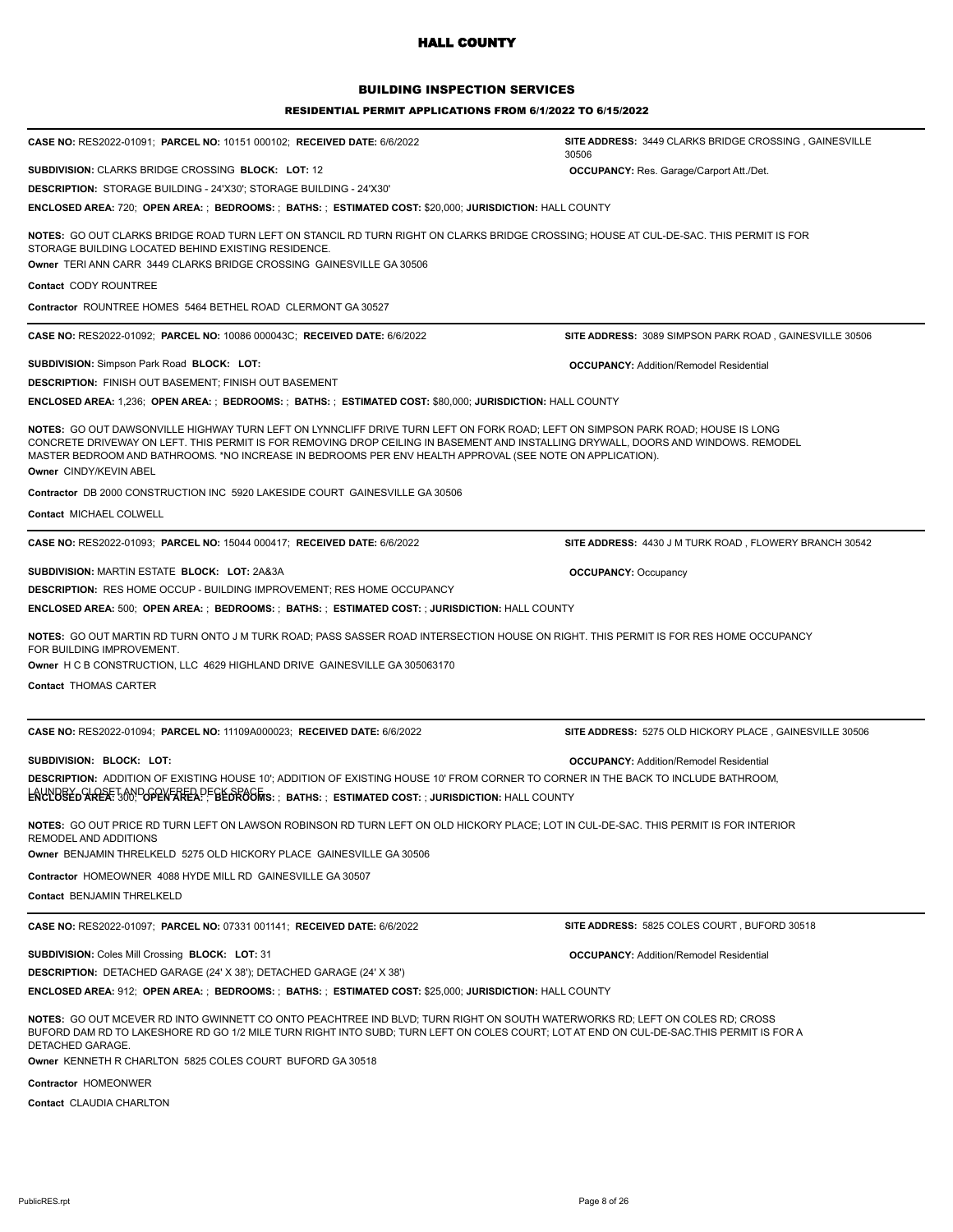## BUILDING INSPECTION SERVICES

#### RESIDENTIAL PERMIT APPLICATIONS FROM 6/1/2022 TO 6/15/2022

| CASE NO: RES2022-01098; PARCEL NO: 12031 005008A; RECEIVED DATE: 6/6/2022                                                                                                                                                                                                                                                                                                                                                       | SITE ADDRESS: 5551 RANSOM FREE ROAD, CLERMONT 30527  |
|---------------------------------------------------------------------------------------------------------------------------------------------------------------------------------------------------------------------------------------------------------------------------------------------------------------------------------------------------------------------------------------------------------------------------------|------------------------------------------------------|
| SUBDIVISION: BLOCK: LOT:                                                                                                                                                                                                                                                                                                                                                                                                        | <b>OCCUPANCY:</b> Single-Family Residence            |
| DESCRIPTION: SINGLE FAMILY RESIDENCE; ONE STORY SINGLE FAMILY RESIDENCE WITH GARAGE ATTACHED BY BREEZEWAY FRONT PORCH AND NO DECK<br>ENCLOSED AREA: 1,512;  OPEN AREA: ;  BEDROOMS: 3;  BATHS: 2.0;  ESTIMATED COST: \$190,000; JURISDICTION: HALL COUNTY                                                                                                                                                                       |                                                      |
| NOTES: NORTH ON CLERMONT HWY THEN RIGHT ON RANSOM FREE RD THIS PERMIT IS FOR SINGLE RESIDNECE OVER CRAWLSPACE WITH FRONT PORCH 4 X<br>8. GARAGE ATT BY BREEZEWAY AND NO DECK.<br>HOMEOWNER PERMITTED ALL<br>Owner DEANNA M BRIGGS 5551 RANSOM FREE RD CLERMONT GA 30527                                                                                                                                                         |                                                      |
| Contractor HOMEOWNER                                                                                                                                                                                                                                                                                                                                                                                                            |                                                      |
| Electrician HOMEOWNER                                                                                                                                                                                                                                                                                                                                                                                                           |                                                      |
| <b>Plumber HOMEOWNER</b>                                                                                                                                                                                                                                                                                                                                                                                                        |                                                      |
| Mechanical HOMEOWNER                                                                                                                                                                                                                                                                                                                                                                                                            |                                                      |
| <b>Contact TRENT CHAMBERS</b>                                                                                                                                                                                                                                                                                                                                                                                                   |                                                      |
|                                                                                                                                                                                                                                                                                                                                                                                                                                 |                                                      |
| CASE NO: RES2022-01100; PARCEL NO: 15032E005028; RECEIVED DATE: 6/6/2022                                                                                                                                                                                                                                                                                                                                                        | SITE ADDRESS: 1731 CHESTIA ROAD, GAINESVILLE 30507   |
| SUBDIVISION: BLOCK: LOT:                                                                                                                                                                                                                                                                                                                                                                                                        | <b>OCCUPANCY:</b> Single-Family Residence            |
| DESCRIPTION: SINGLE FAMILY RESIDENCE; ONE STORY SINGLE FAMILY RESIDENCE OVER SLAB WITH PORCH AND DECK                                                                                                                                                                                                                                                                                                                           |                                                      |
| ENCLOSED AREA: 1,630;  OPEN AREA: 126;  BEDROOMS: 3;  BATHS: 2.0;  ESTIMATED COST: \$75,000; JURISDICTION: HALL COUNTY                                                                                                                                                                                                                                                                                                          |                                                      |
| <b>NOTES:</b> FROM ATHENS HWY TURN LEFT ONTO MONROE DR. TURN RIGHT ONTO ATHENS ST. TURN RIGHT ONTO MARCH DR. TAKE THE 1ST LEFT ONTO MOON<br>DR. TURN RIGHT ONTO CHESTIA DR.<br>THIS PERMIT IS FOR ONE STORY SINGLE FAMILY RESIDENCE OVER SLAB WITH PORCH AND DECK<br>MECH: HULSEY<br>ELEC: CTS<br>PLUMB: PAYNE                                                                                                                  |                                                      |
| Owner BERNABE RAMOS 11306 MARSH RD BEALETON VA 22712                                                                                                                                                                                                                                                                                                                                                                            |                                                      |
| Contractor GRIZZLE CONSTRUCTION 6400 NARROMORE WAY LULA GA 30554                                                                                                                                                                                                                                                                                                                                                                |                                                      |
| Contact ALBERT ANDERSON                                                                                                                                                                                                                                                                                                                                                                                                         |                                                      |
| Mechanical HULSEY HEATING AND AIR LLC 142 SALEM LN CORNELIA GA 30531                                                                                                                                                                                                                                                                                                                                                            |                                                      |
| Electrician CTS&A ELECTRICAL SERVICES 2661 TAMMI LANE GAINESVILLE GA 30506                                                                                                                                                                                                                                                                                                                                                      |                                                      |
| <b>Plumber</b> PAYNE PLUMBING 360 OAK ST GAINESVILLE GA 30501                                                                                                                                                                                                                                                                                                                                                                   |                                                      |
| <b>CASE NO: RES2022-01101; PARCEL NO: 08037 000005; RECEIVED DATE: 6/6/2022</b>                                                                                                                                                                                                                                                                                                                                                 | SITE ADDRESS: 4364 CHEROKEE TRAIL, GAINESVILLE 30504 |
| <b>SUBDIVISION: Cherokee Trail BLOCK: LOT: 30</b>                                                                                                                                                                                                                                                                                                                                                                               | <b>OCCUPANCY: Addition/Remodel Residential</b>       |
| DESCRIPTION: DECK REPLACMENT, SCREEN PORCH ENCLOSURE; DECK REPLACMENT, SCREEN PORCH ENCLOSURE TO MAKE LIVINGROOM, EXPAND 1                                                                                                                                                                                                                                                                                                      |                                                      |
| $\mathsf{ERERSH}$ area: 320; Open area: 620; Bedrooms: ; Baths: ; Estimated Cost: \$150,000; Jurisdiction: <code>HALL</code> COUNTY                                                                                                                                                                                                                                                                                             |                                                      |
| NOTES: THIS PERMIT IS FOR DECK REPLACMENT, 3 STORY ENCLOSURE OF SCREEN PORCH; OPEN DECK ON BOTTOM AND 2 SCREEN ENCLOSURES TO MAKE<br>LIVINGROOM AND EXPAND EXISTING BEDROOM. *TOTAL OF 4 BEDROOMS PER ENVIRONMENTAL HEALTH<br>HOMEOWNER PERMITTED<br>Owner SHERI DE HAAN 4445 UPLAND COURT CUMMING GA 30040                                                                                                                     |                                                      |
| Contractor HOMEOWNER                                                                                                                                                                                                                                                                                                                                                                                                            |                                                      |
| Contact SHERI DE HAAAN                                                                                                                                                                                                                                                                                                                                                                                                          |                                                      |
| CASE NO: RES2022-01102; PARCEL NO: 08065 000235; RECEIVED DATE: 6/6/2022                                                                                                                                                                                                                                                                                                                                                        | SITE ADDRESS: 5203 NOBLE OAK COVE, GAINESVILLE 30504 |
| SUBDIVISION: STEPHENS POINT BLOCK: LOT: 35                                                                                                                                                                                                                                                                                                                                                                                      | <b>OCCUPANCY: Addition/Remodel Residential</b>       |
| <b>DESCRIPTION: INTERIOR REPAIR: INTERIOR REPAIR</b>                                                                                                                                                                                                                                                                                                                                                                            |                                                      |
| ENCLOSED AREA: 1,000;  OPEN AREA: 0;  BEDROOMS: 0;  BATHS: ;  ESTIMATED COST: \$8,500; JURISDICTION: HALL COUNTY                                                                                                                                                                                                                                                                                                                |                                                      |
| <b>NOTES:</b> GO OUT MCEVER RD TURN RIGHT ON STEPHENS ROAD; SUBD ON RIGHT JUST BEFORE FLAT CREEK ROAD INTERSECTION; LOT 40. THIS PERMIT IS<br>FOR INTERIOR REPAIR OF EXISTING RESIDENCE CAUSED BY NEEDED STRUCTURAL REPAIR.<br>Owner LENNAR GEORGIA, INC. 1000 HOLCOMB WOODS PKWY BLDG 400 SUITE 450<br>ROSWELL GA 30076<br>Contractor LENNAR HOMES 1000 HOLCOMB WOODS PKWY UNIT 200<br>ROSWELL GA 30076<br>Contact GAYLE WHITE |                                                      |
|                                                                                                                                                                                                                                                                                                                                                                                                                                 |                                                      |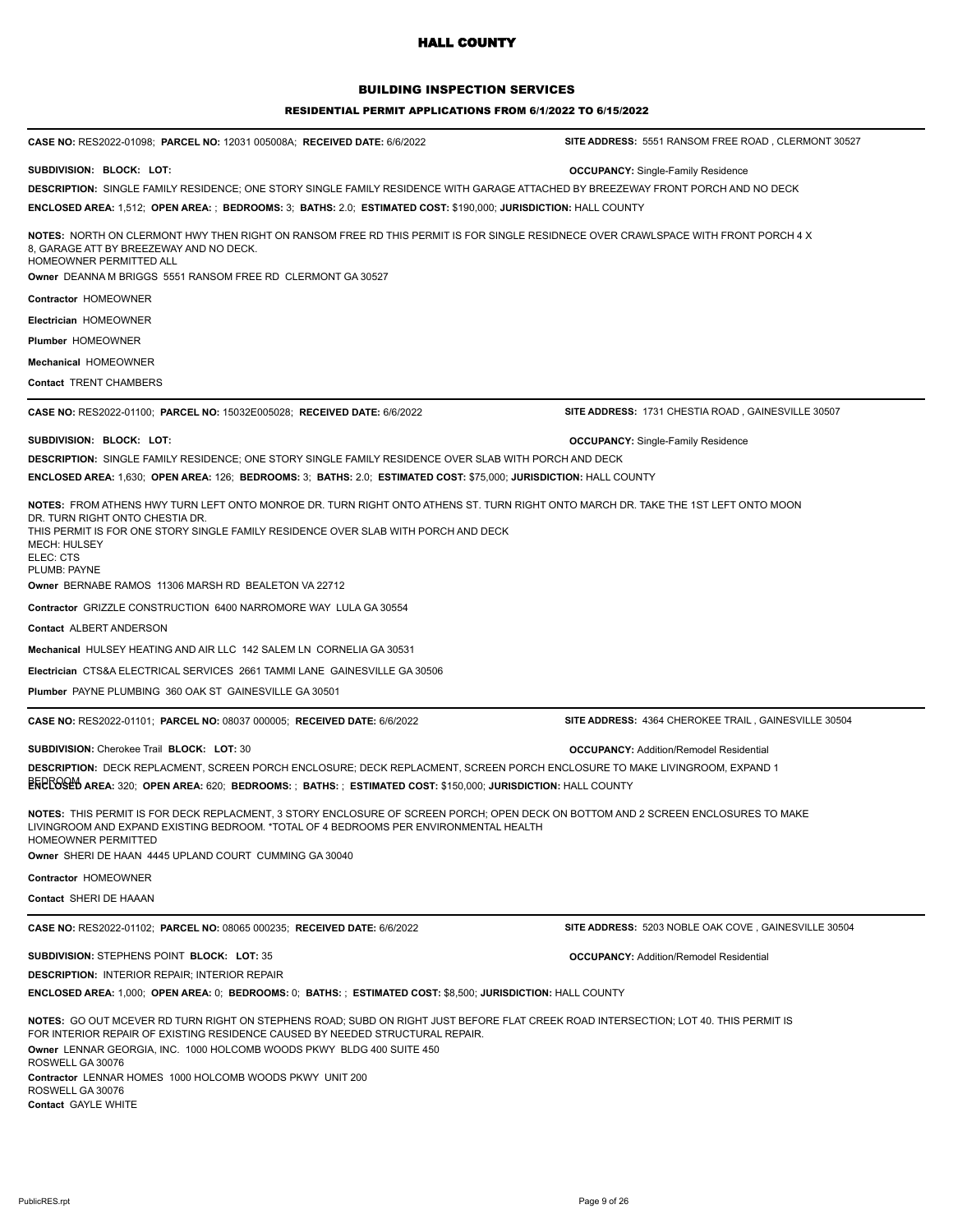## BUILDING INSPECTION SERVICES

#### RESIDENTIAL PERMIT APPLICATIONS FROM 6/1/2022 TO 6/15/2022

| CASE NO: RES2022-01103; PARCEL NO: 10121 000033; RECEIVED DATE: 6/6/2022                                                                                                                                                                                                                                                                                                              | SITE ADDRESS: 3980 SUNDOWN DRIVE, GAINESVILLE 30506                     |
|---------------------------------------------------------------------------------------------------------------------------------------------------------------------------------------------------------------------------------------------------------------------------------------------------------------------------------------------------------------------------------------|-------------------------------------------------------------------------|
| <b>SUBDIVISION:</b> Sundown on Lanier BLOCK: LOT:<br>DESCRIPTION: DECK REPLACE/ EXPAND (16' X 18') W/ 3' STAIRS; DECK REPLACE/ EXPAND (16' X 18') W/ 3' STAIRS<br>ENCLOSED AREA: ; OPEN AREA: 288; BEDROOMS: ; BATHS: ; ESTIMATED COST: \$40,000; JURISDICTION: HALL COUNTY                                                                                                           | <b>OCCUPANCY: Addition/Remodel Residential</b>                          |
| <b>NOTES: THIS PERMIT IS FOR</b>                                                                                                                                                                                                                                                                                                                                                      |                                                                         |
| Owner JOHN F WINNER 3980 SUNDOWN DRIVE GAINESVILLE GA 30506                                                                                                                                                                                                                                                                                                                           |                                                                         |
| Contractor HOMEOWNER                                                                                                                                                                                                                                                                                                                                                                  |                                                                         |
| Contact JEANNE WINNER                                                                                                                                                                                                                                                                                                                                                                 |                                                                         |
| <b>CASE NO: RES2022-01104; PARCEL NO: 12031 003005; RECEIVED DATE: 6/7/2022</b>                                                                                                                                                                                                                                                                                                       | SITE ADDRESS: 5296 CLEVELAND HIGHWAY, CLERMONT 30527                    |
| SUBDIVISION: BLOCK: LOT:                                                                                                                                                                                                                                                                                                                                                              | <b>OCCUPANCY:</b> Single-Family Residence                               |
| <b>DESCRIPTION:</b> SINGLE FAMILY RESIDENCE - BASEMENT ONLY; SINGLE FAMILY RESIDENCE- BASEMENT ONLY                                                                                                                                                                                                                                                                                   |                                                                         |
| ENCLOSED AREA: 1,156;  OPEN AREA: ;  BEDROOMS: 2;  BATHS: 1.0;  ESTIMATED COST: ; JURISDICTION: HALL COUNTY                                                                                                                                                                                                                                                                           |                                                                         |
| <b>NOTES:</b> GO OUT CLEVELAND HIGHWAY PAST BROOKTON LULA ROAD INTERSECTION PROPERTY ON RIGHT. THIS PERMIT IS FOR NEW HOUSE-BASEMENT<br>ONLY.<br>ELEC-HOMEOWNER<br>PLUMBING-HOMEOWNER<br>MECH-HOMEOWNER<br>Owner HARVEY KENNETH SAVAGE 5298 CLEVELAND HIGHWAY CLERMONT GA 30527                                                                                                       |                                                                         |
| <b>Contact HARVEY SAVAGE</b>                                                                                                                                                                                                                                                                                                                                                          |                                                                         |
| Contractor HOMEOWNER                                                                                                                                                                                                                                                                                                                                                                  |                                                                         |
| Electrician HOMEOWNER                                                                                                                                                                                                                                                                                                                                                                 |                                                                         |
| <b>Plumber HOMEOWNER</b>                                                                                                                                                                                                                                                                                                                                                              |                                                                         |
| Mechanical HOMEOWNER                                                                                                                                                                                                                                                                                                                                                                  |                                                                         |
| CASE NO: RES2022-01105; PARCEL NO: 09108 000113; RECEIVED DATE: 6/7/2022                                                                                                                                                                                                                                                                                                              | SITE ADDRESS: 3365 HALL DRIVE, GAINESVILLE 30501                        |
| SUBDIVISION: BLOCK: LOT:                                                                                                                                                                                                                                                                                                                                                              | <b>OCCUPANCY: Addition/Remodel Residential</b>                          |
| DESCRIPTION: DETATCHED GARAGE WITH LIVING SPACE ABOVE 41' X 44'; DETATCHED GARAGE WITH LIVING SPACE ABOVE (41' X 44')                                                                                                                                                                                                                                                                 |                                                                         |
| ENCLOSED AREA: 2,400;  OPEN AREA: ;  BEDROOMS: 2;  BATHS: 1.0;  ESTIMATED COST: \$310,000; JURISDICTION: HALL COUNTY                                                                                                                                                                                                                                                                  |                                                                         |
| NOTES: GO OUT 365N TURN LEFT ON WHITE SULPHUR RD RIGHT ON HALL DRIVE; 1/2 MILE ON RIGHT; THIS PERMIT IS FOR A DETATCHED GARAGE WITH LIVING<br>SPACE ABOVE (41' X 44')<br>Owner JAY M JENKINS 3365 HALL DRIVE GAINESVILLE GA 30501                                                                                                                                                     |                                                                         |
| Contractor HREN CONSTRUCTION CO LLC 122 BRAYDEN PARK DR CANTON GA 30115                                                                                                                                                                                                                                                                                                               |                                                                         |
| Contact CHRIS ORME                                                                                                                                                                                                                                                                                                                                                                    |                                                                         |
| CASE NO: RES2022-01106; PARCEL NO: 11019 000036; RECEIVED DATE: 6/7/2022                                                                                                                                                                                                                                                                                                              | <b>SITE ADDRESS: 5521 WHEELER PLANTATION DRIVE</b><br>MURRAYVILLE 30564 |
| SUBDIVISION: WHEELER PLANTATION BLOCK: LOT: 4                                                                                                                                                                                                                                                                                                                                         | <b>OCCUPANCY: Occupancy</b>                                             |
| <b>DESCRIPTION: MOBILE DETAILING AND CLEANING VEHICLES: RESIDENTIAL HOME OCCUPANCY</b>                                                                                                                                                                                                                                                                                                |                                                                         |
| ENCLOSED AREA: 500; OPEN AREA: ; BEDROOMS: ; BATHS: ; ESTIMATED COST: ; JURISDICTION: HALL COUNTY                                                                                                                                                                                                                                                                                     |                                                                         |
| NOTES: GO OUT WILL WHEELER ROAD TURN ONTO WHEELER PLANTATION; PROPERTY ON LEFT. THIS PERMIT IS FOR RES HOME OCCUPANCY FOR MOBILE<br>VEHICLE DETAILING AND CLEANING VEHICLES.<br>*ZONING CONDITIONS: NO OUTSIDE STORAGE; NO BUSINESS VEHICLE WITH SIGNAGE TO BE PARKED VISIBLE FROM ROAD; NO BUSINESS CUSTOMERS<br>COMIGN TO RESIDENCE-MOBILE BUSINESS ONLY.<br>Contact COREY LANDRESS |                                                                         |

**Owner** SUPERIOR MOBILE DETAILING 5521 WHEELER PLANTATION DRIVE MURRAYVILLE GA 30564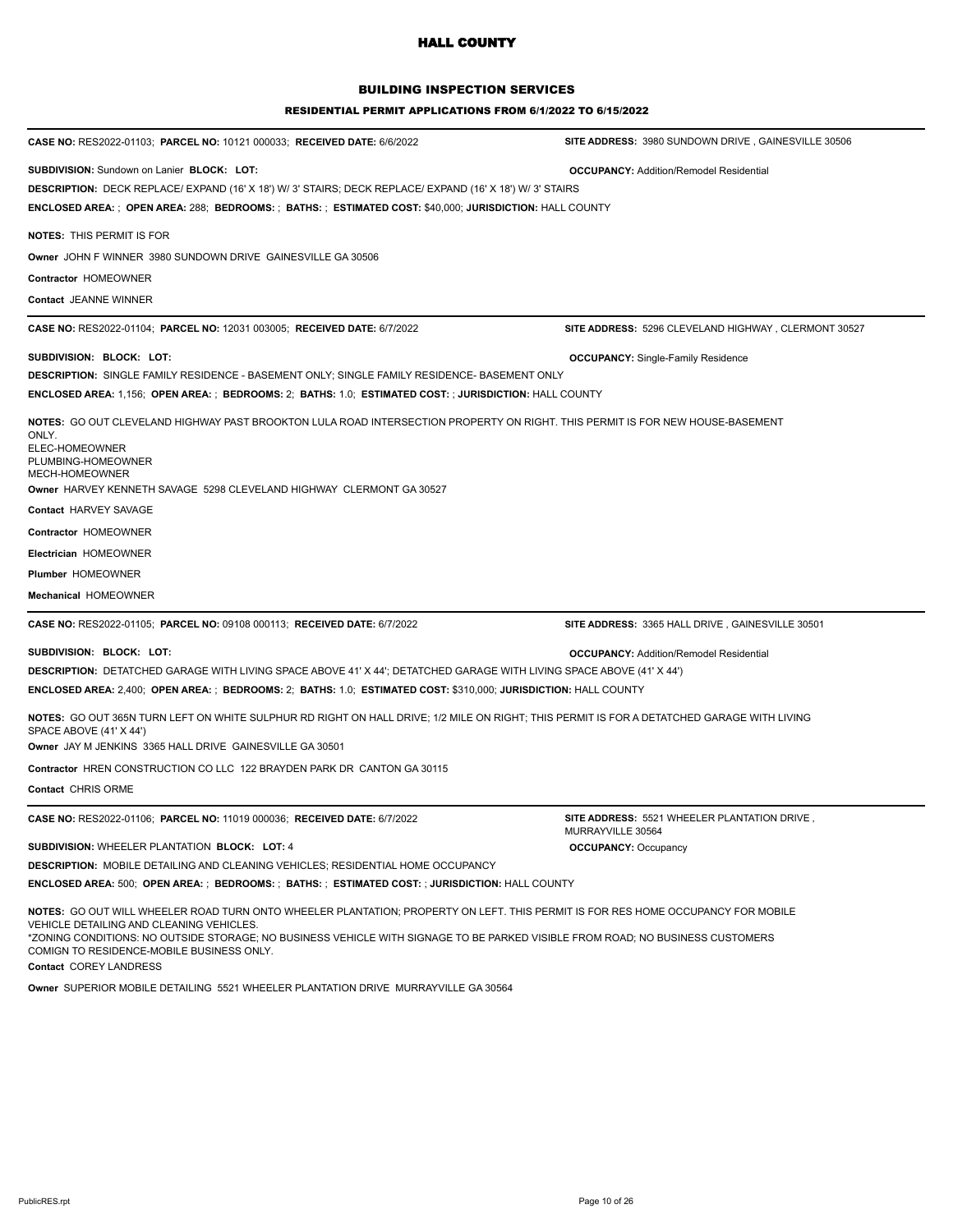## BUILDING INSPECTION SERVICES

| SITE ADDRESS: 4360 J M TURK ROAD, FLOWERY BRANCH 30542                                                                                                                                                                                                      |  |
|-------------------------------------------------------------------------------------------------------------------------------------------------------------------------------------------------------------------------------------------------------------|--|
|                                                                                                                                                                                                                                                             |  |
| <b>OCCUPANCY:</b> Single-Family Residence                                                                                                                                                                                                                   |  |
| DESCRIPTION: SINGLE FAMILY RESIDENCE; TWO STORY SINGLE FAMILY RESIDENCE OVER BASEMENT WITH GARAGE AND PORCHES AND DECK                                                                                                                                      |  |
| ENCLOSED AREA: 6,362; OPEN AREA: 228; BEDROOMS: 5; BATHS: 5.0; ESTIMATED COST: \$850,000; JURISDICTION: HALL COUNTY                                                                                                                                         |  |
|                                                                                                                                                                                                                                                             |  |
|                                                                                                                                                                                                                                                             |  |
|                                                                                                                                                                                                                                                             |  |
|                                                                                                                                                                                                                                                             |  |
| SITE ADDRESS: 4007 AVALON PLACE, FLOWERY BRANCH 30542                                                                                                                                                                                                       |  |
| <b>OCCUPANCY: Addition/Remodel Residential</b>                                                                                                                                                                                                              |  |
|                                                                                                                                                                                                                                                             |  |
| ENCLOSED AREA: 266; OPEN AREA: 0; BEDROOMS: ; BATHS: ; ESTIMATED COST: \$40,000; JURISDICTION: HALL COUNTY                                                                                                                                                  |  |
| NOTES: GO OUT FALCON PKWY TURN ONTO PARKS RD TURN ONTO AVALON PLACE; HOUSE ON LEFT. THIS PERMIT IS FOR ADDING DECK AND SCREEN PORCH<br>ONTO REAR OF EXISTING RESIDENCE.<br>Contractor CHAMPION WINDOW & ENCLOSURE CO 3700 DEKALB TECH PKWY ATLANTA GA 30340 |  |
|                                                                                                                                                                                                                                                             |  |
|                                                                                                                                                                                                                                                             |  |
| SITE ADDRESS: 6944 UNDERWOOD DRIVE, MURRAYVILLE 30564                                                                                                                                                                                                       |  |
| <b>OCCUPANCY: Addition/Remodel Residential</b>                                                                                                                                                                                                              |  |
|                                                                                                                                                                                                                                                             |  |
| ENCLOSED AREA: 1,127; OPEN AREA: ; BEDROOMS: ; BATHS: ; ESTIMATED COST: \$200,000; JURISDICTION: HALL COUNTY                                                                                                                                                |  |
|                                                                                                                                                                                                                                                             |  |
|                                                                                                                                                                                                                                                             |  |
|                                                                                                                                                                                                                                                             |  |
|                                                                                                                                                                                                                                                             |  |
| SITE ADDRESS: 2531 BALD EAGLE TRAIL, GAINESVILLE 30507                                                                                                                                                                                                      |  |
|                                                                                                                                                                                                                                                             |  |
| <b>OCCUPANCY: Addition/Remodel Residential</b>                                                                                                                                                                                                              |  |
|                                                                                                                                                                                                                                                             |  |
| ENCLOSED AREA: 560;  OPEN AREA: ;  BEDROOMS: ;  BATHS: ;  ESTIMATED COST: \$40,000; JURISDICTION: HALL COUNTY                                                                                                                                               |  |
| NOTES: GO OUT POPLAR SPRINGS CHURCH RD TURN ONTO CALVARY CHURCH ROAD; TURN ONTO BALD EAGLE TRAIL;                                                                                                                                                           |  |
|                                                                                                                                                                                                                                                             |  |
|                                                                                                                                                                                                                                                             |  |
|                                                                                                                                                                                                                                                             |  |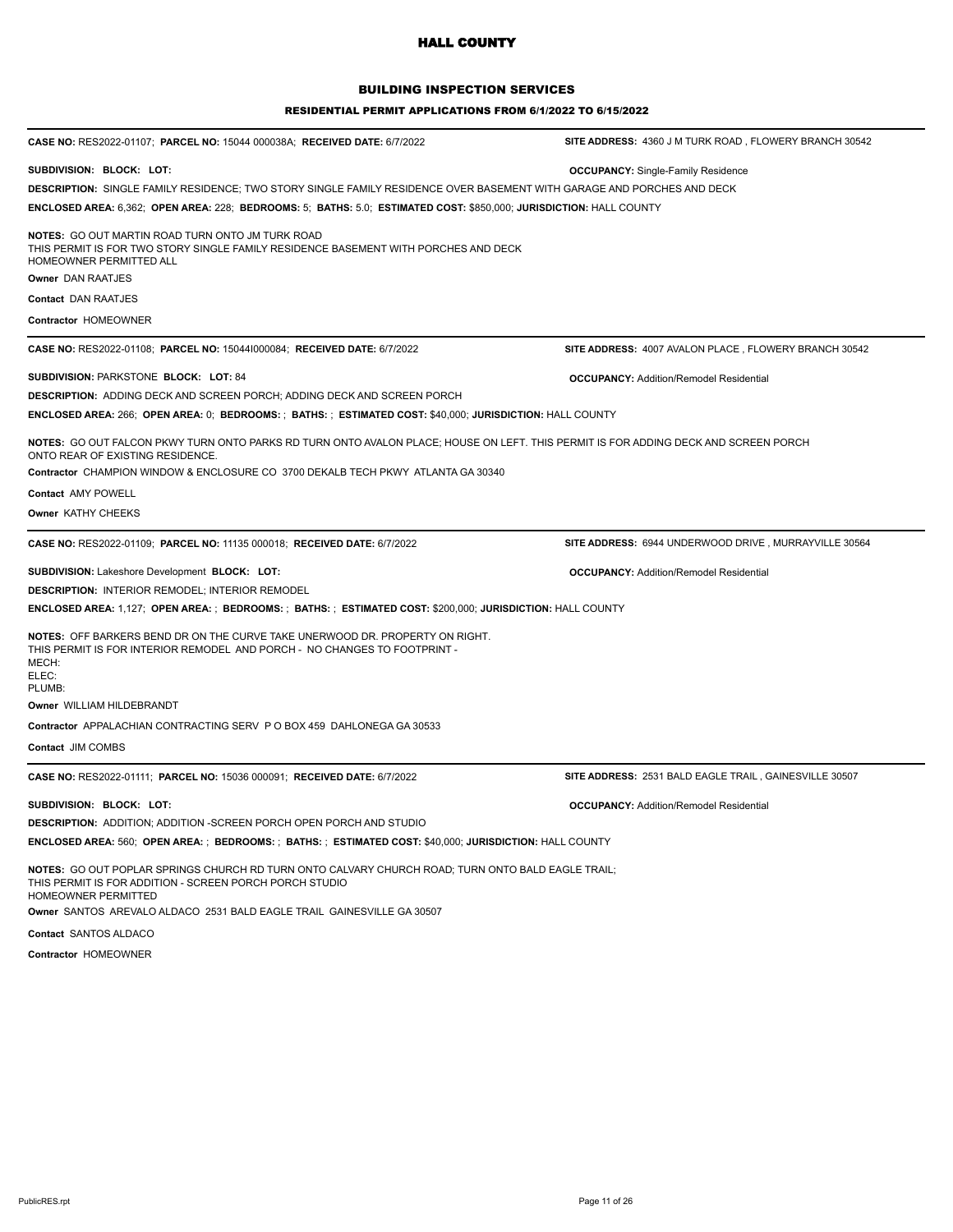### BUILDING INSPECTION SERVICES

| <b>CASE NO: RES2022-01113; PARCEL NO: 15042 000531; RECEIVED DATE: 6/7/2022</b>                                                                                                                                                                                                                                                                                                        | SITE ADDRESS: 7119 BRANCH CREEK COVE, FLOWERY<br><b>BRANCH 30542</b> |
|----------------------------------------------------------------------------------------------------------------------------------------------------------------------------------------------------------------------------------------------------------------------------------------------------------------------------------------------------------------------------------------|----------------------------------------------------------------------|
| SUBDIVISION: LANCASTER BLOCK: LOT: 131                                                                                                                                                                                                                                                                                                                                                 | <b>OCCUPANCY:</b> Single-Family Residence                            |
| DESCRIPTION: SINGLE FAMILY RESIDENCE; TWO STORY SINGLE FAMILY RESIDENCE OVER UNFINISHED BASEMENT WITH PORCH AND GARAGE                                                                                                                                                                                                                                                                 |                                                                      |
| ENCLOSED AREA: 5,105; OPEN AREA: 0; BEDROOMS: 5; BATHS: 4.0; ESTIMATED COST: \$335,800; JURISDICTION: HALL COUNTY                                                                                                                                                                                                                                                                      |                                                                      |
| NOTES: 985S TO EXIT 12 TURN LEFT OFF EXIT ON SPOUT SPRINGS ROAD; GO APPROX 2 MILES TURN RIGHT INTO NEW SUBDIVISION (LANCASTER-GO TO<br>PHASE 2) LOT 131 LOCATED ON BRANCH CREEK COVE.<br>*SEE ZONING VERIFICATION FOR CONDITIONS<br>ELECTRICAL-GEC (EN)<br>MECHANICAL-STUART CR)<br>PLUMBING-KP (MP)                                                                                   |                                                                      |
| Contractor CLAYTON PROPERTIES GROUP INC DBA CHAFIN BUILDERS 5230 BELLEWOOD CT, STE A<br>BUFORD GA 30518<br>Owner CLAYTON PROPERTIES GROUP INC. 5230 BELLE WOOD CT SUITE A<br>BUFORD GA 30518<br>Contact KAREN BLEDEA                                                                                                                                                                   |                                                                      |
| <b>Plumber KP PLUMBING INC 631 COUNTY LINE AUBORN RD WINDER GA</b>                                                                                                                                                                                                                                                                                                                     |                                                                      |
| Mechanical STUART MECHANICAL SERVICES, INC 5267 PALMERO CT BUFORD GA 30518                                                                                                                                                                                                                                                                                                             |                                                                      |
| Electrician GEC CONTRACTORS, INC. 600 ATLANTA HWY NW WINDER GA 30680                                                                                                                                                                                                                                                                                                                   |                                                                      |
| CASE NO: RES2022-01114; PARCEL NO: 15042 000532; RECEIVED DATE: 6/7/2022                                                                                                                                                                                                                                                                                                               | SITE ADDRESS: 7115 BRANCH CREEK COVE, FLOWERY<br><b>BRANCH 30542</b> |
| SUBDIVISION: LANCASTER BLOCK: LOT: 132                                                                                                                                                                                                                                                                                                                                                 | <b>OCCUPANCY:</b> Single-Family Residence                            |
| DESCRIPTION: SINGLE FAMILY RESIDENCE; TWO STORY SINGLE FAMILY RESIDENCE OVER UNFINISHED BASEMENT WITH PORCH AND GARAGE                                                                                                                                                                                                                                                                 |                                                                      |
| ENCLOSED AREA: 4,162; OPEN AREA: 0; BEDROOMS: 5; BATHS: 4.0; ESTIMATED COST: \$208,100; JURISDICTION: HALL COUNTY                                                                                                                                                                                                                                                                      |                                                                      |
| NOTES: 985S TO EXIT 12 TURN LEFT OFF EXIT ON SPOUT SPRINGS ROAD; GO APPROX 2 MILES TURN RIGHT INTO NEW SUBDIVISION (LANCASTER-GO TO<br>PHASE 2) LOT 132 LOCATED ON BRANCH CREEK COVE.<br>*SEE ZONING VERIFICATION FOR CONDITIONS<br>ELECTRICAL-GEC (EN)<br>MECHANICAL-STUART CR)<br>PLUMBING-KP (MP)                                                                                   |                                                                      |
| Contractor CLAYTON PROPERTIES GROUP INC DBA CHAFIN BUILDERS 5230 BELLEWOOD CT, STE A<br>BUFORD GA 30518<br>Owner CLAYTON PROPERTIES GROUP INC. 5230 BELLE WOOD CT SUITE A<br>BUFORD GA 30518<br>Contact KAREN BLEDEA                                                                                                                                                                   |                                                                      |
|                                                                                                                                                                                                                                                                                                                                                                                        |                                                                      |
| Plumber KP PLUMBING INC 631 COUNTY LINE AUBORN RD WINDER GA                                                                                                                                                                                                                                                                                                                            |                                                                      |
| Mechanical STUART MECHANICAL SERVICES, INC 5267 PALMERO CT BUFORD GA 30518                                                                                                                                                                                                                                                                                                             |                                                                      |
| Electrician GEC CONTRACTORS, INC. 600 ATLANTA HWY NW WINDER GA 30680                                                                                                                                                                                                                                                                                                                   |                                                                      |
| CASE NO: RES2022-01115; PARCEL NO: 15042 000655; RECEIVED DATE: 6/8/2022                                                                                                                                                                                                                                                                                                               | SITE ADDRESS: 6980 MANCHESTER DRIVE, FLOWERY BRANCH<br>30542         |
| <b>SUBDIVISION: CAMBRIDGE BLOCK: LOT: 55</b>                                                                                                                                                                                                                                                                                                                                           | <b>OCCUPANCY:</b> Single-Family Residence                            |
| DESCRIPTION: SINGLE FAMILY RESIDENCE; 2 STORY HOUSE ON SLAB WITH PORCHES & GARAGE/NO DECK                                                                                                                                                                                                                                                                                              |                                                                      |
| ENCLOSED AREA: 3,988; OPEN AREA: 0; BEDROOMS: 4; BATHS: 2.5; ESTIMATED COST: \$295,968; JURISDICTION: HALL COUNTY                                                                                                                                                                                                                                                                      |                                                                      |
| NOTES: 1985 SOUTH TO SPOUT SPRINGS RD, LEFT ON SPOUT SPRINGS, RIGHT ON CAMBRIDGE DRIVE,GO TO MANCHESTER DR AND LOOK FOR LOT 55. SEE<br>ATTACHED ZONING CONDITIONS MIN 1,800 HEATED SQ. FT; PRIMARY BRICK OR STONE; NO VINYL SIDING, MIN 1 CAR GARAGE; GARAGE SHALL NOT EXCEED<br>60% WIDTH OF THE FRONT FACADE; SODDED YARDS<br>ELEC, WADE-EN, MECH - VIS VIVA- CN PL - RANDAL LOWE-MP |                                                                      |
| Contact GREGG JONES                                                                                                                                                                                                                                                                                                                                                                    |                                                                      |
| Contractor EASTWOOD HOMES OF GEORGIA LLC 555 NORTH POINT OF GEORGIA LLC ALPHARETTA GA 30022                                                                                                                                                                                                                                                                                            |                                                                      |
| Electrician WADE ELECTRIC, INC 1900 OLD 41 HIGHWAY KENNESAW GA 30152                                                                                                                                                                                                                                                                                                                   |                                                                      |
| Mechanical VIS VIVA ENERGY & SERVICES DBA VITALAIR SERVICES 4708 SOUTH OLD PEACHTREE RD #2<br>ATLANTA GA 30071                                                                                                                                                                                                                                                                         |                                                                      |
| Plumber RANDAL LOWE PLUMBING LLC 505 HAMES ROAD MARIETTA GA 30060                                                                                                                                                                                                                                                                                                                      |                                                                      |
| Owner EASTWOOD HOMES OF GEORGIA, LLC 2857 WESTPORT ROAD CHARLOTTE NC 28208                                                                                                                                                                                                                                                                                                             |                                                                      |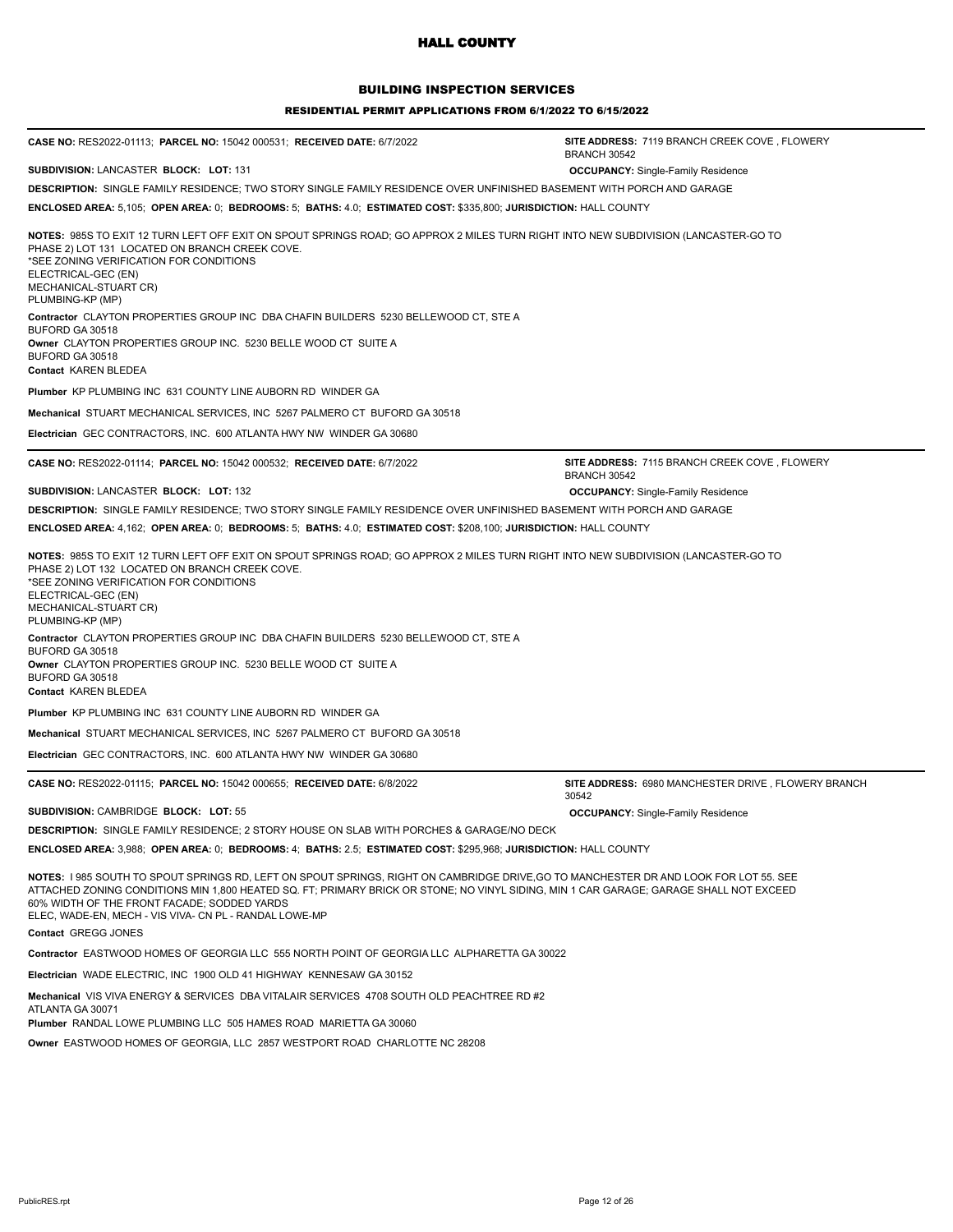## BUILDING INSPECTION SERVICES

#### RESIDENTIAL PERMIT APPLICATIONS FROM 6/1/2022 TO 6/15/2022

| CASE NO: RES2022-01116; PARCEL NO: 15042 000721; RECEIVED DATE: 6/8/2022                                                                                                                                                                                                                                                                                                                                                   | SITE ADDRESS: 6783 CAMBRIDGE DRIVE, FLOWERY BRANCH<br>30542 |
|----------------------------------------------------------------------------------------------------------------------------------------------------------------------------------------------------------------------------------------------------------------------------------------------------------------------------------------------------------------------------------------------------------------------------|-------------------------------------------------------------|
| SUBDIVISION: CAMBRIDGE BLOCK: LOT: 121                                                                                                                                                                                                                                                                                                                                                                                     | <b>OCCUPANCY: Single-Family Residence</b>                   |
| <b>DESCRIPTION:</b> SINGLE FAMILY RESIDENCE; 2 STORY HOUSE ON SLAB WITH PORCHES & GARAGE/NO DECK                                                                                                                                                                                                                                                                                                                           |                                                             |
| ENCLOSED AREA: 3,782; OPEN AREA: 0; BEDROOMS: 4; BATHS: 3.0; ESTIMATED COST: \$292,512; JURISDICTION: HALL COUNTY                                                                                                                                                                                                                                                                                                          |                                                             |
| NOTES: I 985 SOUTH TO SPOUT SPRINGS RD, LEFT ON SPOUT SPRINGS, RIGHT ON CAMBRIDGE DRIVE,GO TO MANCHESTER DR AND LOOK FOR LOT 121. SEE<br>ATTACHED ZONING CONDITIONS                                                                                                                                                                                                                                                        |                                                             |
| MIN 1,800 HEATED SQ. FT; PRIMARY BRICK OR STONE; NO VINYL SIDING, MIN 1 CAR GARAGE; GARAGE SHALL NOT EXCEED 60% WIDTH OF THE FRONT FACADE;<br>SODDED YARDS<br>ELEC -WADE EL-EN, MECH-VIS VIVA-CN; PL - RANDAL LOWE-MP                                                                                                                                                                                                      |                                                             |
| Contact GREGG JONES                                                                                                                                                                                                                                                                                                                                                                                                        |                                                             |
| <b>Contractor EASTWOOD HOMES OF GEORGIA LLC 555 NORTH POINT OF GEORGIA LLC ALPHARETTA GA 30022</b>                                                                                                                                                                                                                                                                                                                         |                                                             |
| Electrician WADE ELECTRIC, INC 1900 OLD 41 HIGHWAY KENNESAW GA 30152                                                                                                                                                                                                                                                                                                                                                       |                                                             |
| Mechanical VIS VIVA ENERGY & SERVICES DBA VITALAIR SERVICES 4708 SOUTH OLD PEACHTREE RD #2<br>ATLANTA GA 30071                                                                                                                                                                                                                                                                                                             |                                                             |
| Plumber RANDAL LOWE PLUMBING LLC 505 HAMES ROAD MARIETTA GA 30060                                                                                                                                                                                                                                                                                                                                                          |                                                             |
| Owner_EASTWOOD HOMES OF GEORGIA, LLC_2857 WESTPORT ROAD_CHARLOTTE NC 28208                                                                                                                                                                                                                                                                                                                                                 |                                                             |
| CASE NO: RES2022-01117; PARCEL NO: 15042 000705; RECEIVED DATE: 6/8/2022                                                                                                                                                                                                                                                                                                                                                   | SITE ADDRESS: 6792 CAMBRIDGE DRIVE, FLOWERY BRANCH<br>30542 |
| SUBDIVISION: CAMBRIDGE BLOCK: LOT: 105                                                                                                                                                                                                                                                                                                                                                                                     | <b>OCCUPANCY:</b> Single-Family Residence                   |
| <b>DESCRIPTION:</b> SINGLE FAMILY RESIDENCE; 2 STORY HOUSE ON SLAB WITH PORCHES & GARAGE/NO DECK                                                                                                                                                                                                                                                                                                                           |                                                             |
| ENCLOSED AREA: 4,021; OPEN AREA: 0; BEDROOMS: 4; BATHS: 3.0; ESTIMATED COST: \$293,600; JURISDICTION: HALL COUNTY                                                                                                                                                                                                                                                                                                          |                                                             |
| NOTES: I 985 SOUTH TO SPOUT SPRINGS RD, LEFT ON SPOUT SPRINGS, RIGHT ON CAMBRIDGE DRIVE,GO TO MANCHESTER DR AND LOOK FOR LOT 105. SEE<br>ATTACHED ZONING CONDITIONS<br>MIN 1,800 HEATED SQ. FT; PRIMARY BRICK OR STONE; NO VINYL SIDING, MIN 1 CAR GARAGE; GARAGE SHALL NOT EXCEED 60% WIDTH OF THE FRONT FACADE;<br><b>SODDED YARDS</b><br>ELEC - WADE EL-EN, MECH-VIS VIVA-CN, PL RANDALL LOWE-MP<br>Contact GREGG JONES |                                                             |
| <b>Contractor EASTWOOD HOMES OF GEORGIA LLC 555 NORTH POINT OF GEORGIA LLC ALPHARETTA GA 30022</b>                                                                                                                                                                                                                                                                                                                         |                                                             |
| Electrician WADE ELECTRIC, INC 1900 OLD 41 HIGHWAY KENNESAW GA 30152                                                                                                                                                                                                                                                                                                                                                       |                                                             |
| Mechanical VIS VIVA ENERGY & SERVICES DBA VITALAIR SERVICES 4708 SOUTH OLD PEACHTREE RD #2<br>ATLANTA GA 30071<br><b>Plumber RANDAL LOWE PLUMBING LLC 505 HAMES ROAD MARIETTA GA 30060</b>                                                                                                                                                                                                                                 |                                                             |
|                                                                                                                                                                                                                                                                                                                                                                                                                            |                                                             |
| Owner_EASTWOOD HOMES OF GEORGIA, LLC_2857 WESTPORT ROAD_CHARLOTTE NC 28208                                                                                                                                                                                                                                                                                                                                                 |                                                             |
| CASE NO: RES2022-01118; PARCEL NO: 15042 000704; RECEIVED DATE: 6/8/2022                                                                                                                                                                                                                                                                                                                                                   | SITE ADDRESS: 6788 CAMBRIDGE DRIVE, FLOWERY BRANCH<br>30542 |
| SUBDIVISION: CAMBRIDGE BLOCK: LOT: 104                                                                                                                                                                                                                                                                                                                                                                                     | <b>OCCUPANCY:</b> Single-Family Residence                   |
| <b>DESCRIPTION:</b> SINGLE FAMILY RESIDENCE; 2 STORY HOUSE ON SLAB WITH PORCHES & GARAGE/NO DECK                                                                                                                                                                                                                                                                                                                           |                                                             |
| ENCLOSED AREA: 4,136;  OPEN AREA: 0;  BEDROOMS: 4;  BATHS: 3.0;  ESTIMATED COST: \$293,600; JURISDICTION: HALL COUNTY                                                                                                                                                                                                                                                                                                      |                                                             |
| NOTES: I 985 SOUTH TO SPOUT SPRINGS RD, LEFT ON SPOUT SPRINGS, RIGHT ON CAMBRIDGE DRIVE,GO TO MANCHESTER DR AND LOOK FOR LOT 104. SEE<br>ATTACHED ZONING CONDITIONS<br>MIN 1,800 HEATED SQ. FT; PRIMARY BRICK OR STONE; NO VINYL SIDING, MIN 1 CAR GARAGE; GARAGE SHALL NOT EXCEED 60% WIDTH OF THE FRONT FACADE;<br>SODDED YARDS<br>ELEC- WADE EL-EN.MECH - VIS VIVA- CN, RANDAL LOWE-MP                                  |                                                             |
| Contact GREGG JONES                                                                                                                                                                                                                                                                                                                                                                                                        |                                                             |
| Contractor EASTWOOD HOMES OF GEORGIA LLC 555 NORTH POINT OF GEORGIA LLC ALPHARETTA GA 30022                                                                                                                                                                                                                                                                                                                                |                                                             |
| Electrician WADE ELECTRIC, INC 1900 OLD 41 HIGHWAY KENNESAW GA 30152                                                                                                                                                                                                                                                                                                                                                       |                                                             |
| Mechanical VIS VIVA ENERGY & SERVICES DBA VITALAIR SERVICES 4708 SOUTH OLD PEACHTREE RD #2<br>ATLANTA GA 30071                                                                                                                                                                                                                                                                                                             |                                                             |
| Plumber RANDAL LOWE PLUMBING LLC 505 HAMES ROAD MARIETTA GA 30060                                                                                                                                                                                                                                                                                                                                                          |                                                             |

**Owner** EASTWOOD HOMES OF GEORGIA, LLC 2857 WESTPORT ROAD CHARLOTTE NC 28208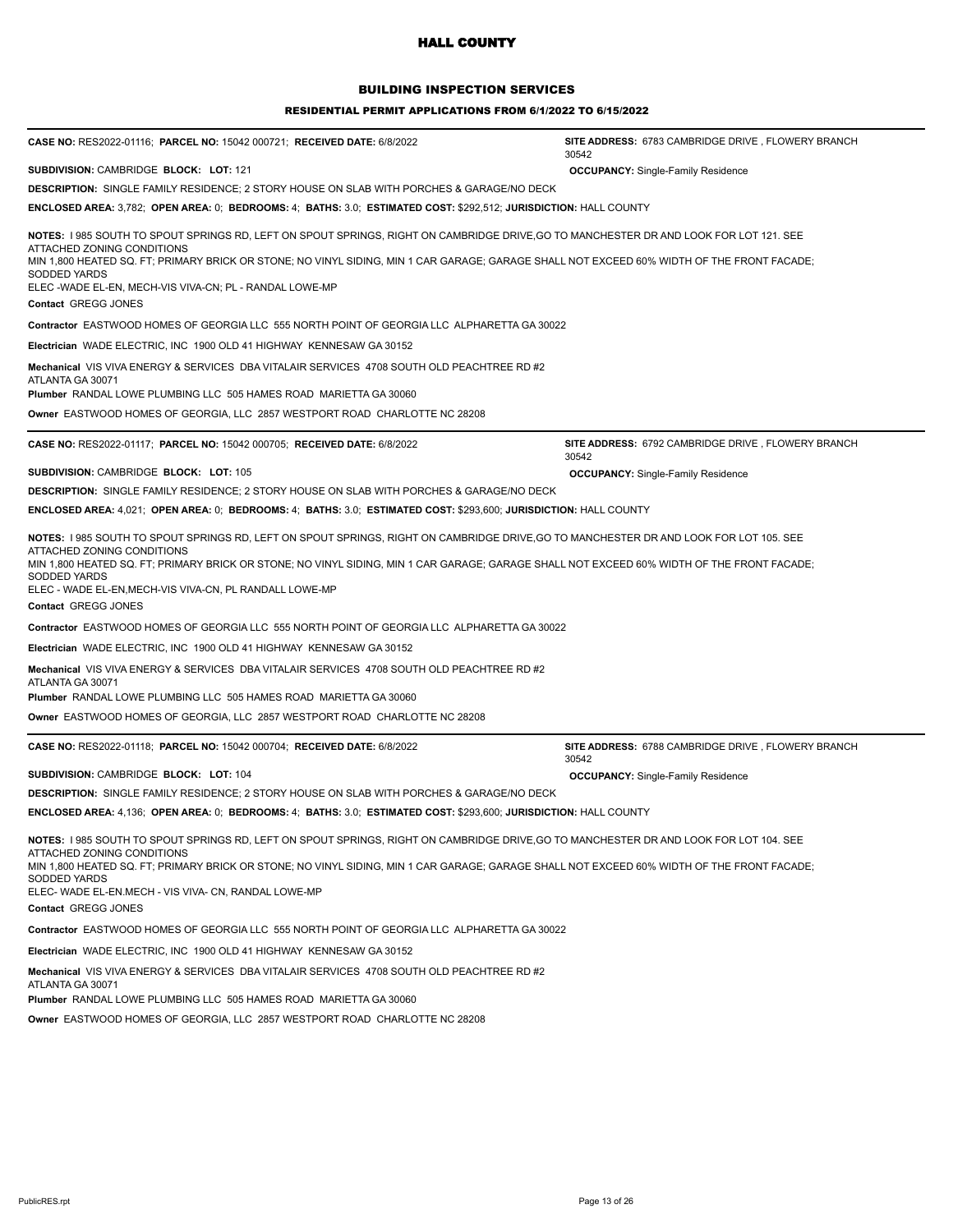## BUILDING INSPECTION SERVICES

| CASE NO: RES2022-01119; PARCEL NO: 15042 000706; RECEIVED DATE: 6/8/2022                                                                                                                                                                                                                                                                                                                                             | SITE ADDRESS: 6796 CAMBRIDGE DRIVE, FLOWERY BRANCH<br>30542 |
|----------------------------------------------------------------------------------------------------------------------------------------------------------------------------------------------------------------------------------------------------------------------------------------------------------------------------------------------------------------------------------------------------------------------|-------------------------------------------------------------|
| SUBDIVISION: CAMBRIDGE BLOCK: LOT: 106                                                                                                                                                                                                                                                                                                                                                                               | <b>OCCUPANCY: Single-Family Residence</b>                   |
| DESCRIPTION: SINGLE FAMILY RESIDENCE; 2 STORY HOUSE ON SLAB WITH PORCHES & GARAGE/NO DECK                                                                                                                                                                                                                                                                                                                            |                                                             |
| ENCLOSED AREA: 3,550; OPEN AREA: 0; BEDROOMS: 4; BATHS: 3.0; ESTIMATED COST: \$293,600; JURISDICTION: HALL COUNTY                                                                                                                                                                                                                                                                                                    |                                                             |
| NOTES: I 985 SOUTH TO SPOUT SPRINGS RD, LEFT ON SPOUT SPRINGS, RIGHT ON CAMBRIDGE DRIVE,GO TO MANCHESTER DR AND LOOK FOR LOT 106. SEE<br>ATTACHED ZONING CONDITIONS<br>MIN 1,800 HEATED SQ. FT; PRIMARY BRICK OR STONE; NO VINYL SIDING, MIN 1 CAR GARAGE; GARAGE SHALL NOT EXCEED 60% WIDTH OF THE FRONT FACADE;<br>SODDED YARDS<br>ELEC-WADE EL-EN, MECH - VIS VIVA- CN, PL-RANDAL LOWE-MP.<br>Contact GREGG JONES |                                                             |
| <b>Contractor EASTWOOD HOMES OF GEORGIA LLC 555 NORTH POINT OF GEORGIA LLC ALPHARETTA GA 30022</b>                                                                                                                                                                                                                                                                                                                   |                                                             |
| Electrician WADE ELECTRIC, INC 1900 OLD 41 HIGHWAY KENNESAW GA 30152                                                                                                                                                                                                                                                                                                                                                 |                                                             |
| Mechanical VIS VIVA ENERGY & SERVICES DBA VITALAIR SERVICES 4708 SOUTH OLD PEACHTREE RD #2<br>ATLANTA GA 30071<br>Plumber RANDAL LOWE PLUMBING LLC 505 HAMES ROAD MARIETTA GA 30060                                                                                                                                                                                                                                  |                                                             |
| <b>Owner</b> EASTWOOD HOMES OF GEORGIA, LLC  2857 WESTPORT ROAD  CHARLOTTE NC 28208                                                                                                                                                                                                                                                                                                                                  |                                                             |
| CASE NO: RES2022-01120; PARCEL NO: 00133C000040; RECEIVED DATE: 6/8/2022                                                                                                                                                                                                                                                                                                                                             | SITE ADDRESS: 1181 VILLA CLARA WAY, GAINESVILLE 30504       |
| SUBDIVISION: VENTURA BLOCK: LOT: 32<br><b>DESCRIPTION: REAR PATIO WITH ROOF ADDITION; REAR PATIO WITH ROOF ADDITION</b>                                                                                                                                                                                                                                                                                              | <b>OCCUPANCY: Addition/Remodel Residential</b>              |
| ENCLOSED AREA: 250; OPEN AREA: ; BEDROOMS: ; BATHS: ; ESTIMATED COST: \$2,000; JURISDICTION: HALL COUNTY                                                                                                                                                                                                                                                                                                             |                                                             |
| NOTES: GO OUT DIXIE DRIVE TO CRONIC DRIVE; TURN RIGHT IN VENTURA SUBD; HOUSE ON LEFT. THIS PERMIT IS FOR ADDING REAR PATIO WITH ROOF<br>ADDITION. NO ELECTRICAL OR PLUMBING.<br>Owner EDIS CRISTIAN BONILLA 1181 VILLA CLARA WAY GAINESVILLE GA 30504                                                                                                                                                                |                                                             |
| <b>Contact EDIS BONILLA</b>                                                                                                                                                                                                                                                                                                                                                                                          |                                                             |
| Contractor HOMEOWNER                                                                                                                                                                                                                                                                                                                                                                                                 |                                                             |
| CASE NO: RES2022-01121; PARCEL NO: 15028 000212; RECEIVED DATE: 6/8/2022                                                                                                                                                                                                                                                                                                                                             | SITE ADDRESS: 4110 GENTLE BREEZE WAY, BRASELTON 30517       |
| SUBDIVISION: SIGNATURE ESTS BLOCK: LOT: 2<br>DESCRIPTION: SINGLE FAMILY RESIDENCE; SINGLE FAMILY RESIDENCE OVER UNFINISHED BASEMENT WITH PORCH, GARAGE, BONUS ROOM AND DECK<br>ENCLOSED AREA: 7,698; OPEN AREA: 784; BEDROOMS: 4; BATHS: 4.5; ESTIMATED COST: \$650,000; JURISDICTION: HALL COUNTY                                                                                                                   | <b>OCCUPANCY:</b> Single-Family Residence                   |
| NOTES: THIS PERMIT IS FOR TWO STORY SINGLE FAMILY RESIDENCE WITH PORCH GARAGE BONUS ROOM DECK AND BASEMENT                                                                                                                                                                                                                                                                                                           |                                                             |
| <b>Owner R &amp; H CUSTOM HOMES</b>                                                                                                                                                                                                                                                                                                                                                                                  |                                                             |
| Contractor R&H CUSTOM HOMES LLC 3033 PINE ST DULUTH GA 30096                                                                                                                                                                                                                                                                                                                                                         |                                                             |
| Contact WAYNE HERMAN                                                                                                                                                                                                                                                                                                                                                                                                 |                                                             |
| Electrician MICHAEL ELECTRIC 71 BOWMAN MILL RD WINDER GA 30680                                                                                                                                                                                                                                                                                                                                                       |                                                             |
| Mechanical MITCHELL MECHANICAL 1298 DUNCAN LANE AUBURN GA 30011                                                                                                                                                                                                                                                                                                                                                      |                                                             |
| Plumber JFM PLUMBING NGA LLC P O BOX 529 HOMER GA 30547                                                                                                                                                                                                                                                                                                                                                              |                                                             |
| CASE NO: RES2022-01124; PARCEL NO: 15005 000027B; RECEIVED DATE: 6/8/2022                                                                                                                                                                                                                                                                                                                                            | SITE ADDRESS: 5645 WOODLIN ROAD, LULA 30554                 |
|                                                                                                                                                                                                                                                                                                                                                                                                                      |                                                             |
| SUBDIVISION: BLOCK: LOT:<br><b>DESCRIPTION: RES HOME OCCUP - HOME &amp; YARD DECOR; RES HOME OCCUP - HOME &amp; YARD DECOR</b><br><b>ENCLOSED AREA: 414; OPEN AREA: ; BEDROOMS: ; BATHS: ; ESTIMATED COST: ; JURISDICTION: HALL COUNTY</b>                                                                                                                                                                           | <b>OCCUPANCY: Occupancy</b>                                 |
| NOTES: GO OUT COUNTY LINE ROAD TO WOODLIN RD; HOUSE ON LEFT. THIS PERMIT IS FOR RES HOME OCCUPANCY FOR HOME AND YARD DECOR.<br>Owner PK DECOR 5645 WOODLIN RD LULA GA 30554<br>Contact PAIGE P RENTER                                                                                                                                                                                                                |                                                             |
|                                                                                                                                                                                                                                                                                                                                                                                                                      |                                                             |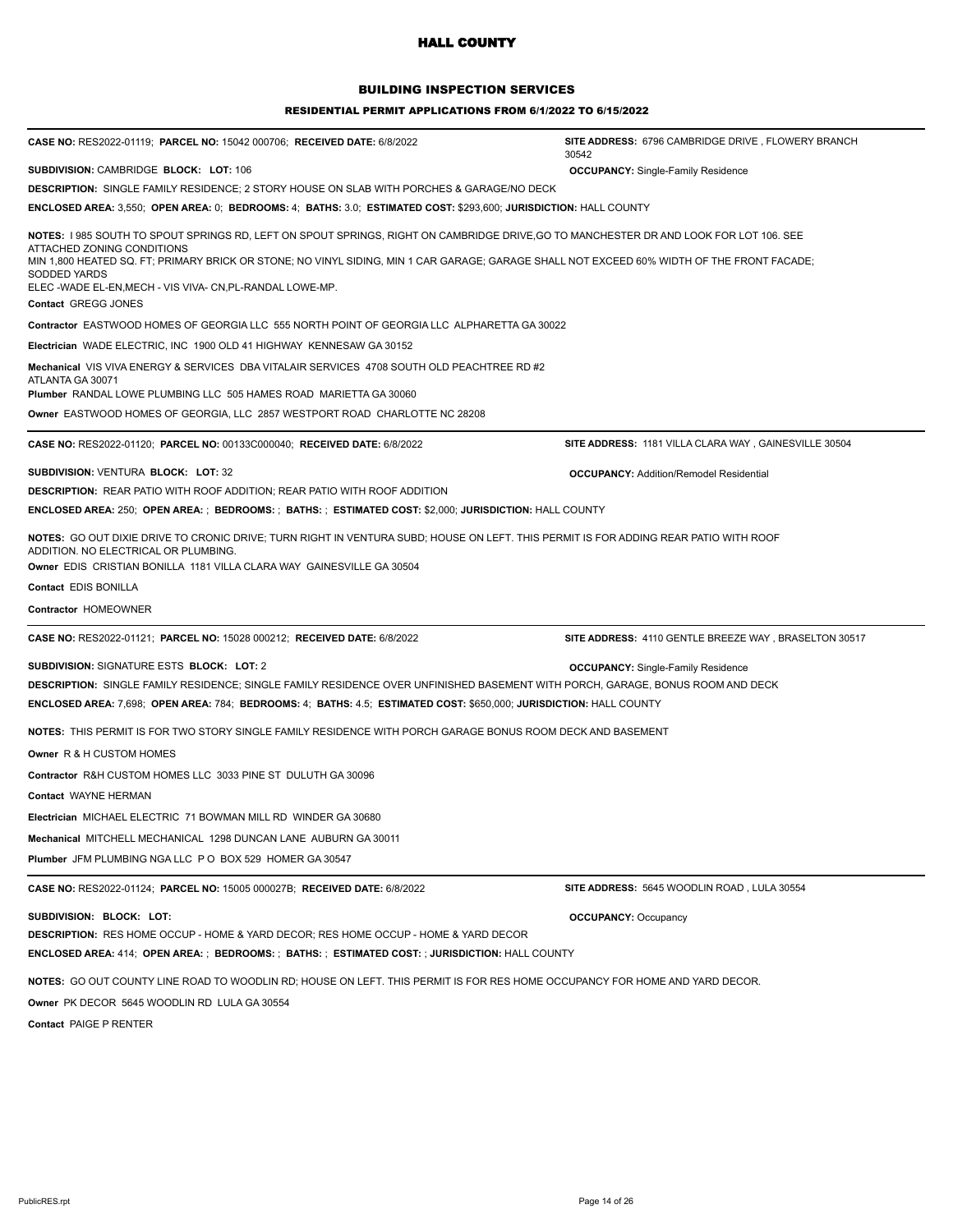## BUILDING INSPECTION SERVICES

| CASE NO: RES2022-01125; PARCEL NO: 10087A000030; RECEIVED DATE: 6/8/2022                                                                                                        | SITE ADDRESS: 3536 CUB CIRCLE, GAINESVILLE 30506             |
|---------------------------------------------------------------------------------------------------------------------------------------------------------------------------------|--------------------------------------------------------------|
| <b>SUBDIVISION: Wolfs Head BLOCK: LOT:</b>                                                                                                                                      | <b>OCCUPANCY: Occupancy</b>                                  |
| <b>DESCRIPTION: SHORT TERM RENTAL - 3 BEDROOM, 9 PEOPLE MAX; SHORT TERM RENTAL</b>                                                                                              |                                                              |
| <b>ENCLOSED AREA:</b> 1,700; OPEN AREA: ; BEDROOMS: 3; BATHS: ; ESTIMATED COST: ; JURISDICTION: HALL COUNTY                                                                     |                                                              |
| NOTES: GO HIGHWAY 53 WEST TO LINCLIFF, LEFT AT FORK; GO TO WOLF DRIVE TO CUT CIRCLE --<br>THIS PERMIT IS FOR SHORT TERM RENTAL 3 BEDROOM, 9 PEOPLE MAX.<br>Contact PRABIR MEHTA |                                                              |
|                                                                                                                                                                                 |                                                              |
| <b>Owner PARLE VIEW</b>                                                                                                                                                         |                                                              |
| CASE NO: RES2022-01126; PARCEL NO: 10071 000040; RECEIVED DATE: 6/9/2022                                                                                                        | <b>SITE ADDRESS: 2680 WESTVIEW CIRCLE, GAINESVILLE 30506</b> |
| <b>SUBDIVISION: Westview BLOCK: LOT:</b>                                                                                                                                        | <b>OCCUPANCY:</b> New Stor/Agri/Jail/P.O./Pounds             |
| <b>DESCRIPTION: SHED; SHED</b>                                                                                                                                                  |                                                              |
| ENCLOSED AREA: 200; OPEN AREA: ; BEDROOMS: ; BATHS: ; ESTIMATED COST: \$6,500; JURISDICTION: HALL COUNTY                                                                        |                                                              |
| NOTES: TAKE DAWSONVILLE HWY TO SARDIS ROAD, NORTH ON SARDIS BEFORE CURVE TURN LEFT ON WESTVIEW CIR.<br>THIS PERMIT IS FOR SHED 20 X 10<br><b>HOMEOWNER PERMITTED</b>            |                                                              |
| Contractor HOMEOWNER                                                                                                                                                            |                                                              |
| Contact DUSTIN HOOSE                                                                                                                                                            |                                                              |
| Owner DUSTIN HOOSE                                                                                                                                                              |                                                              |
| CASE NO: RES2022-01127; PARCEL NO: 08007 004018; RECEIVED DATE: 6/9/2022                                                                                                        | SITE ADDRESS: 2119 GREEN CREST DRIVE, GAINESVILLE 30504      |
| SUBDIVISION: BLOCK: LOT:                                                                                                                                                        | <b>OCCUPANCY: Occupancy</b>                                  |
| <b>DESCRIPTION: HOME OCCUPANCY- LAWN CARE; HOME OCCUPANCY- LAWN CARE</b>                                                                                                        |                                                              |
| <b>ENCLOSED AREA: 363; OPEN AREA: ; BEDROOMS: ; BATHS: ; ESTIMATED COST: ; JURISDICTION: HALL COUNTY</b>                                                                        |                                                              |
| <b>NOTES: THIS PERMIT IS FOR A HOME OCCUPOANCY FOR A LAWN CARE BUSINESS.</b>                                                                                                    |                                                              |
| Owner DAVID LAWN CARE & MAINTENANCE LLC 2119 GREEN CREST DR GAINESVILLE GA 30504                                                                                                |                                                              |
| Contact GABRIELA SALES                                                                                                                                                          |                                                              |
|                                                                                                                                                                                 |                                                              |
| CASE NO: RES2022-01128; PARCEL NO: 15012 002012; RECEIVED DATE: 6/9/2022                                                                                                        | SITE ADDRESS: 3920 HARMONY DRIVE, GAINESVILLE 30507          |
| SUBDIVISION: BLOCK: LOT:                                                                                                                                                        | <b>OCCUPANCY: Addition/Remodel Residential</b>               |
| <b>DESCRIPTION: DETACHED WOODEN DECK; DETACHED WOODEN DECK 20 X 30</b>                                                                                                          |                                                              |
| ENCLOSED AREA: 600; OPEN AREA: ; BEDROOMS: ; BATHS: ; ESTIMATED COST: \$12,000; JURISDICTION: HALL COUNTY                                                                       |                                                              |
| <b>NOTES:</b> GO OUT GILSVILLE HIGHWAY TURN RIGHT ON HARMONY CHURCH ROAD;<br>THIS PERMIT IS FOR DETACHED WOODEN (FLOATING) DECK 20 X 30<br>HOMEOWNER PERMITTED                  |                                                              |
|                                                                                                                                                                                 |                                                              |
| Owner YANIRA E BRAN 3920 HARMONY DRIVE GAINESVILLE GA 30507                                                                                                                     |                                                              |
| Contractor HOMEOWNER                                                                                                                                                            |                                                              |
| Contact YANIRA BRAN                                                                                                                                                             |                                                              |
| CASE NO: RES2022-01129; PARCEL NO: 09126 000032; RECEIVED DATE: 6/9/2022                                                                                                        | SITE ADDRESS: 113 WILDWOOD CIRCLE, GAINESVILLE 30501         |
| SUBDIVISION: Wildwood Circle BLOCK: LOT:                                                                                                                                        | <b>OCCUPANCY: Addition/Remodel Residential</b>               |
| DESCRIPTION: ENCLOSING- EXISTING CARPORT INTO GARAGE-15'X20'; ENCLOSING EXISTING CARPORT INTO GARAGE - 15'X20'                                                                  |                                                              |
| ENCLOSED AREA: 300; OPEN AREA: ; BEDROOMS: ; BATHS: ; ESTIMATED COST: \$13,700; JURISDICTION: HALL COUNTY                                                                       |                                                              |
| NOTES: GO OUT LIMESTONE PKWY TURN RIGHT ON WILDWOOD CIRCLE; HOUSE ON LEFT. THIS PERMIT IS FOR ENCLOSING PORTION OF EXISTING CARPORT<br>TO MAKE GARAGE. NOT CHANGING FOOTPRINT.  |                                                              |
| Owner ENNER N PADILLA GALVEZ 113 WILDWOOD CIRCLE GAINESVILLE GA 30501                                                                                                           |                                                              |
| Contact ENNER N PADILLA                                                                                                                                                         |                                                              |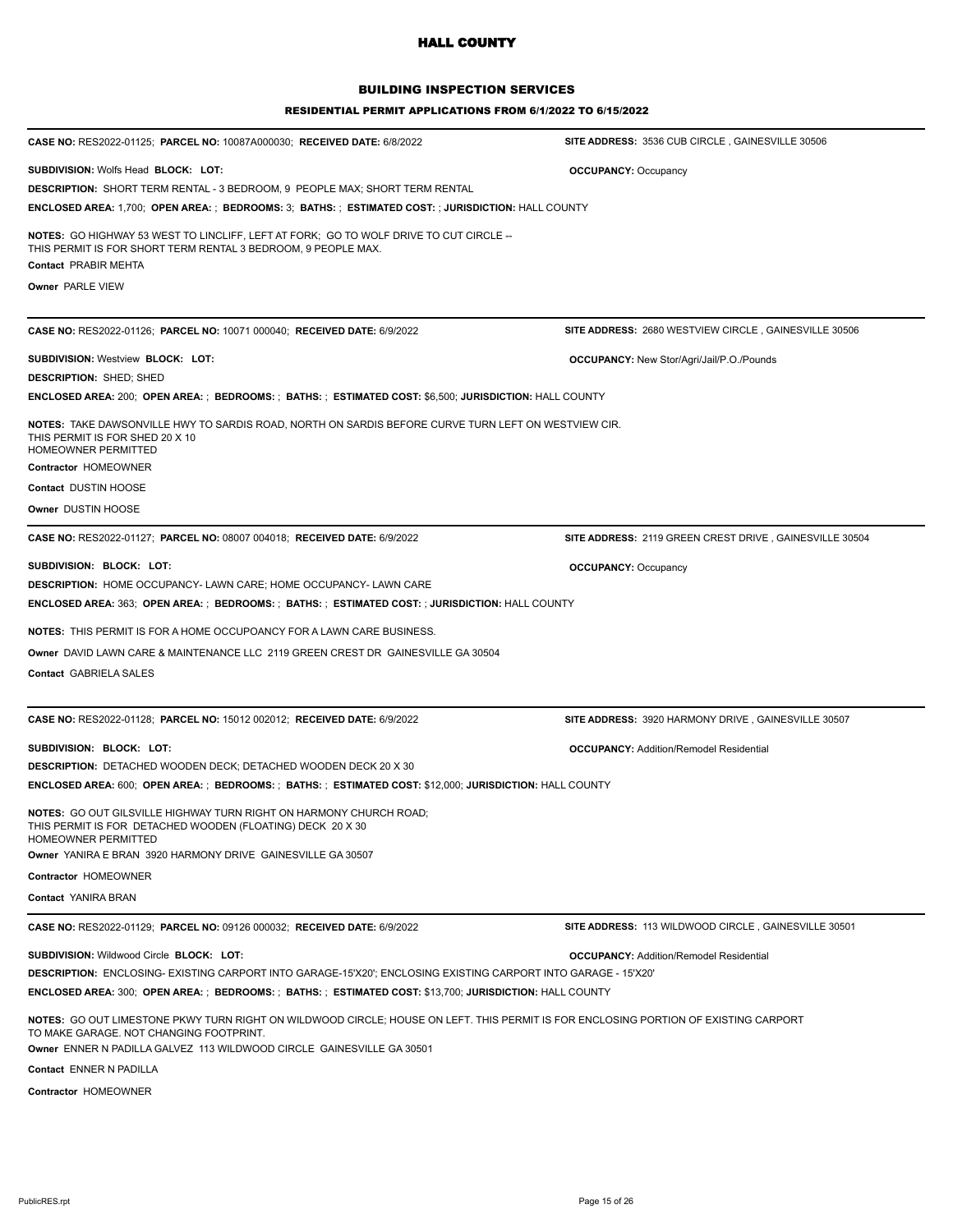## BUILDING INSPECTION SERVICES

#### RESIDENTIAL PERMIT APPLICATIONS FROM 6/1/2022 TO 6/15/2022

| CASE NO: RES2022-01130; PARCEL NO: 15044M000020; RECEIVED DATE: 6/9/2022                                                                                                                                                                                                                                             | SITE ADDRESS: 4905 HOLLAND VIEW DRIVE, FLOWERY<br><b>BRANCH 30542</b> |
|----------------------------------------------------------------------------------------------------------------------------------------------------------------------------------------------------------------------------------------------------------------------------------------------------------------------|-----------------------------------------------------------------------|
| <b>SUBDIVISION: MARTINS XING WEST BLOCK: LOT: 20</b>                                                                                                                                                                                                                                                                 | <b>OCCUPANCY: Occupancy</b>                                           |
| <b>DESCRIPTION: OFFICE FOR MOBILE MECHANIC MAINTENANCE SERVICES; RESIDENTIAL OCCUPANCY</b>                                                                                                                                                                                                                           |                                                                       |
| ENCLOSED AREA: 307; OPEN AREA: ; BEDROOMS: ; BATHS: ; ESTIMATED COST: ; JURISDICTION: HALL COUNTY                                                                                                                                                                                                                    |                                                                       |
| NOTES: MARTIN CROSSING WEST DRIVE TO HOLLAND VIEW DRIVE. THIS IS A RESIDENTIAL PERMIT FOR OCCUPANCY. MOBILE MECHANIC MAINTENANCE<br>SERVICES.                                                                                                                                                                        |                                                                       |
| Owner PM MOBILE SERVICES LLC 4905 HOLLAND VIEW CT FLOWERY BRANCH GA                                                                                                                                                                                                                                                  |                                                                       |
| Contact RUDY SANTANA                                                                                                                                                                                                                                                                                                 |                                                                       |
| CASE NO: RES2022-01131; PARCEL NO: 11057 000001; RECEIVED DATE: 6/9/2022                                                                                                                                                                                                                                             | SITE ADDRESS: 6250 BEN PARKS ROAD, MURRAYVILLE 30564                  |
| SUBDIVISION: BLOCK: LOT:                                                                                                                                                                                                                                                                                             | <b>OCCUPANCY:</b>                                                     |
| <b>DESCRIPTION: ADDITION, COVERED PORCH; ADDITION, COVERED PORCH</b>                                                                                                                                                                                                                                                 |                                                                       |
| ENCLOSED AREA: 432; OPEN AREA: ; BEDROOMS: ; BATHS: ; ESTIMATED COST: \$150,000; JURISDICTION: HALL COUNTY                                                                                                                                                                                                           |                                                                       |
| NOTES: GO 60 NORTH, TURN RIGHT ONTO 115, TURN RIGHT ONTO BEN PARKS RD, BEN PARKS RD TURNS TO LEFT, TAKE THE LEFT AND PROPERTY ON RIGHT.<br>THIS PERMIT IS FOR FINISHING OUT A BASEMENT AND ADDING A COVERED PORCH. SUBS WILL COME IN AND ADD LATER.<br>Owner CHAD J. MUXLOW 6250 BEN PARKS ROAD MURRAYVILLE GA 30564 |                                                                       |
| Contractor RAMSEY HILL 2951 RAMSEY RD GAINESVILLE GA 30507                                                                                                                                                                                                                                                           |                                                                       |
| Contact RAMSEY HILL                                                                                                                                                                                                                                                                                                  |                                                                       |
| CASE NO: RES2022-01132; PARCEL NO: 15039B000044; RECEIVED DATE: 6/9/2022                                                                                                                                                                                                                                             | SITE ADDRESS: 5547 RIDGEMOOR DRIVE, BRASELTON 30517                   |
| SUBDIVISION: RIDGE AT CHESTNUT MTN BLOCK: LOT: 10                                                                                                                                                                                                                                                                    | <b>OCCUPANCY: Addition/Remodel Residential</b>                        |
| <b>DESCRIPTION: BASEMENT REMODEL / FINISH; BASEMENT REMODEL / FINISH</b>                                                                                                                                                                                                                                             |                                                                       |
| ENCLOSED AREA: 1,030; OPEN AREA: ; BEDROOMS: ; BATHS: 1.0; ESTIMATED COST: ; JURISDICTION: HALL COUNTY                                                                                                                                                                                                               |                                                                       |
| NOTES: GO WINDER HWY EAST, TURN RIGHT ONTO HWY 211, GO APPROX 3 MILES S/D IS ON THE RIGHT, TURN RIGHT ONTO RIDGEMOOR DR, ADDRESS 5547.<br>THIS PERMIT IS FOR A BASEMENT REMODEL / FINISH WILL BE LIVING ROOM, MEDIA/EXCERCISE, STORAGE HALLWAY AND BATHROOM.<br>HOMEOWNER PERMITTED ALL                              |                                                                       |
| Owner ALAN E SHACKLETT 5547 RIDGEMOOR DRIVE BRASELTON GA 30517                                                                                                                                                                                                                                                       |                                                                       |
| Contractor HOMEOWNER                                                                                                                                                                                                                                                                                                 |                                                                       |
| Contact ALAN SHACKLETT                                                                                                                                                                                                                                                                                               |                                                                       |
| Electrician HOMEOWNER                                                                                                                                                                                                                                                                                                |                                                                       |
| <b>Plumber HOMEOWNER</b>                                                                                                                                                                                                                                                                                             |                                                                       |
| CASE NO: RES2022-01133; PARCEL NO: 08055 001008; RECEIVED DATE: 6/9/2022                                                                                                                                                                                                                                             | SITE ADDRESS: 4925 ODELL DRIVE, GAINESVILLE 30504                     |
| SUBDIVISION: ODell BLOCK: LOT:                                                                                                                                                                                                                                                                                       | <b>OCCUPANCY:</b> Single-Family Residence                             |
| <b>DESCRIPTION: SINGLE FAMILY RESIDENCE; BASEMENT FINISH OUT</b>                                                                                                                                                                                                                                                     |                                                                       |
| ENCLOSED AREA: 1,057; OPEN AREA: ; BEDROOMS: 0; BATHS: 0.0; ESTIMATED COST: \$57,000; JURISDICTION: HALL COUNTY                                                                                                                                                                                                      |                                                                       |
| NOTES: TURN LEFT ONTO MCEVER RD/GA-53. CONTINUE TO FOLLOW MCEVER RD. TURN RIGHT ONTO STEPHENS RD. TAKE THE 1ST RIGHT ONTO WAVERLY<br>WAY. TURN RIGHT ONTO ODELL DR. WILL BE ON LEFT.                                                                                                                                 |                                                                       |

THIS PERMIT IS FOR A BASEMENT FINISH OUT

**Owner** SUSAN LUNN & KURT SHURE

**Contractor** WEILER & MORGAN CONSTRUCTION 4356 HIGHSMITH RD GAINESVILLE GA 30507

**Contact** EDWARD WEILER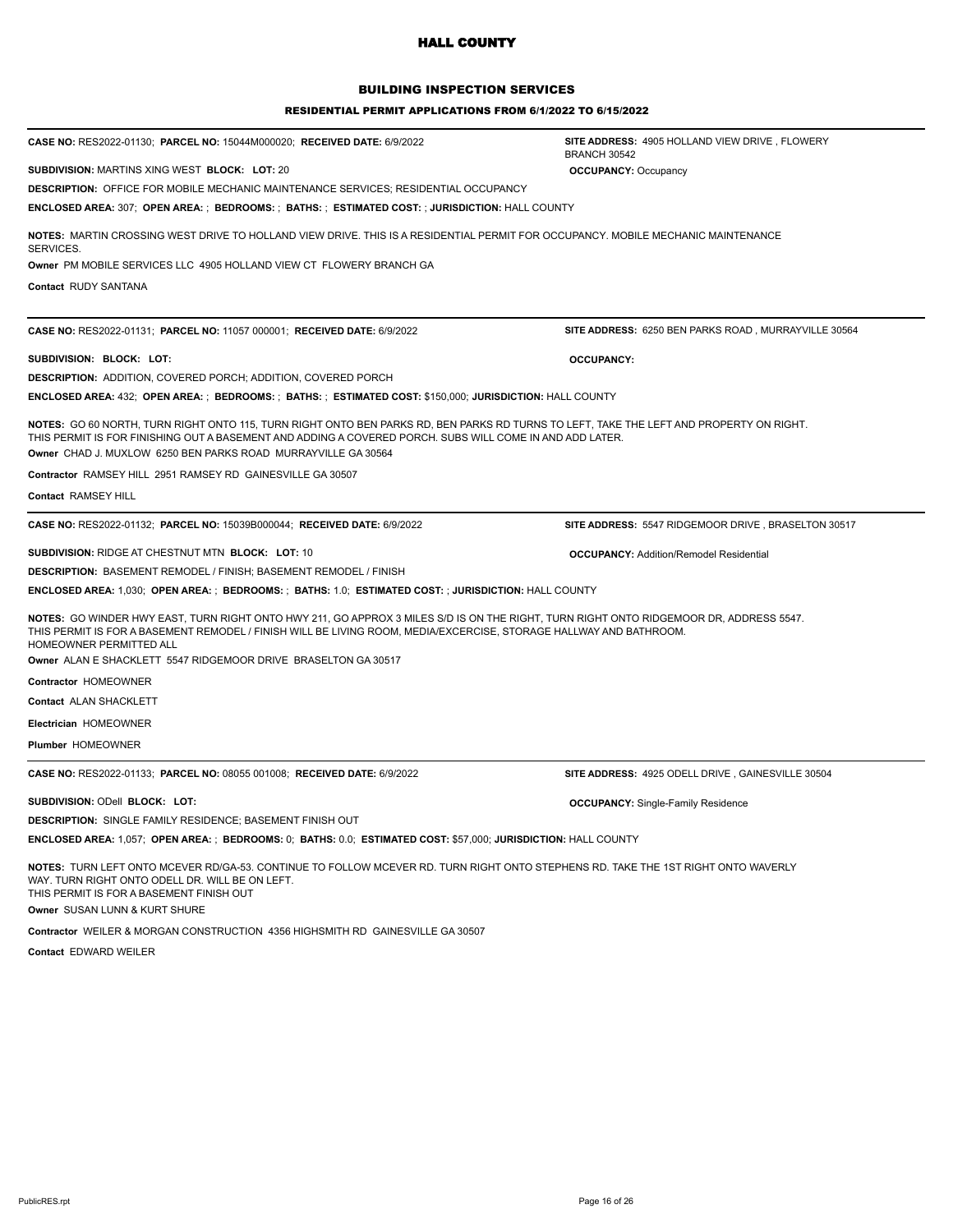## BUILDING INSPECTION SERVICES

#### RESIDENTIAL PERMIT APPLICATIONS FROM 6/1/2022 TO 6/15/2022

| CASE NO: RES2022-01134; PARCEL NO: 08149 000082; RECEIVED DATE: 6/9/2022                                                                                                                                                                     | SITE ADDRESS: 6367 SNELLING MILL ROAD, FLOWERY BRANCH<br>30542 |
|----------------------------------------------------------------------------------------------------------------------------------------------------------------------------------------------------------------------------------------------|----------------------------------------------------------------|
| SUBDIVISION: BLOCK: LOT:                                                                                                                                                                                                                     | <b>OCCUPANCY:</b> Single-Family Residence                      |
| DESCRIPTION: SINGLE FAMILY RESIDENCE; TWO STORY SINGLE FAMILY RESIDENCE OVER SLAB WITH GARAGE AND PORCHES                                                                                                                                    |                                                                |
| ENCLOSED AREA: 5,198; OPEN AREA: ; BEDROOMS: 4; BATHS: 5.5; ESTIMATED COST: \$350,000; JURISDICTION: HALL COUNTY                                                                                                                             |                                                                |
| NOTES: GO OUT MCEVER RD TURN RIGHT ON GAINES FERRY ROAD TURN LEFT ON ONTO SNELLING MILL ROAD;<br>THIS PERMIT IS FOR TWO STORY SINGLE FAMILY RESIDENCE OVER SLAB WITH GARAGE AND PORCH<br><b>MECH: SEASONS</b><br>ELEC: MARCEL<br>PLUMB: PARK |                                                                |
| Owner ANA LEHNER 6367 SNELLING MILL ROAD FLOWERY BRANCH GA 30542                                                                                                                                                                             |                                                                |
| Contractor ISAAC CONSTRUCTION LLC 1544 WYNFIELD DR AUBURN GA 30011                                                                                                                                                                           |                                                                |
| Mechanical SEASONS COMFORTS INC 3672 HOG MOUNTAIN RD DACULA GA 30019                                                                                                                                                                         |                                                                |
| Electrician MARCELECTRIC CO 2924 SUPERIOR DR DACULA GA 30019                                                                                                                                                                                 |                                                                |
| Plumber PARK PLUMBING CO. 3175 OAK DRIVE LAWRENCEVILLE GA 30044                                                                                                                                                                              |                                                                |
| Contact OVIDIU BACTAN                                                                                                                                                                                                                        |                                                                |
| CASE NO: RES2022-01135; PARCEL NO: 12052 000034; RECEIVED DATE: 6/9/2022                                                                                                                                                                     | SITE ADDRESS: 5345 BOGUS ROAD, GAINESVILLE 30506               |
| SUBDIVISION: BLOCK: LOT:                                                                                                                                                                                                                     | <b>OCCUPANCY:</b> Res. Garage/Carport Att./Det.                |
| <b>DESCRIPTION: DETACHED GARAGE; DETACHED GARAGE</b>                                                                                                                                                                                         |                                                                |
| ENCLOSED AREA: 576; OPEN AREA: ; BEDROOMS: ; BATHS: ; ESTIMATED COST: \$30,000; JURISDICTION: HALL COUNTY                                                                                                                                    |                                                                |
| NOTES: GO OUT CLARKS BRIDGE ROAD TURN LEFT ON BOGUS RD;<br>THIS PERMIT IS FOR DETACHED GARAGE 2 DOOR CONCRETE FLOORING METAL ROOF AND SIDING.<br><b>HOMEOWNER PERMITTED</b><br>Owner KEVIN MEYER 5345 BOGUS ROAD GAINESVILLE GA 30506        |                                                                |
| Contact KEVIN MEYER                                                                                                                                                                                                                          |                                                                |
| Contractor HOMEOWNER                                                                                                                                                                                                                         |                                                                |
| CASE NO: RES2022-01137; PARCEL NO: 11065 000001; RECEIVED DATE: 6/9/2022                                                                                                                                                                     | SITE ADDRESS: 6266 CLAUDE PARKS ROAD, MURRAYVILLE<br>30564     |
| SUBDIVISION: BLOCK: LOT:                                                                                                                                                                                                                     | <b>OCCUPANCY:</b> Single-Family Residence                      |
| DESCRIPTION: SINGLE FAMILY RESIDENCE; TWO STORY SINGLE FAMILY RESIDENCE OVER BASEMENT/WITH PORCHES/WITH GARAGE                                                                                                                               |                                                                |
| ENCLOSED AREA: 4,278; OPEN AREA: 0; BEDROOMS: 4; BATHS: 3.5; ESTIMATED COST: \$365,000; JURISDICTION: HALL COUNTY                                                                                                                            |                                                                |
| NOTES: GO OUT THOMPSON BRIDGE RD TURN RIGHT ON HIGHWAY 115 GO PAST GEORGE BARNES ROAD<br>ELEC- SHANE KARRIGAN ELECTRIC-EN<br>HVAC- SUPERIOR INDOOR-CN<br>PLMB-MITCHELL DUNAGAN-MP                                                            |                                                                |
| Electrician SHANE KARRIGAN ELECTRICAL P.O. BOX 5125 GAINESVILLE GA 30504                                                                                                                                                                     |                                                                |
| Contact TODD WOFFORD                                                                                                                                                                                                                         |                                                                |
| Plumber MITCHELL DUNAGAN PLUMBING CO, INC 457 KINSEY TOWN ROAD CLEVELAND GA 30528                                                                                                                                                            |                                                                |
| Contractor SOUTHLAND HOMES CORPORATION PO BOX 6467 265 NORTH COBB PKWY<br>MARIETTA GA 30065<br>Mechanical SUPERIOR INDOOR COMFORT INC 13955 HIGHWAY 9 NORTH ALPHARETTA GA 30004                                                              |                                                                |
| Contractor SOUTHLAND HOMES CORPORATION PO BOX 6467 265 NORTH COBB PKWY<br>MARIETTA GA 30065                                                                                                                                                  |                                                                |

**Owner** NICHOLAS KASTNER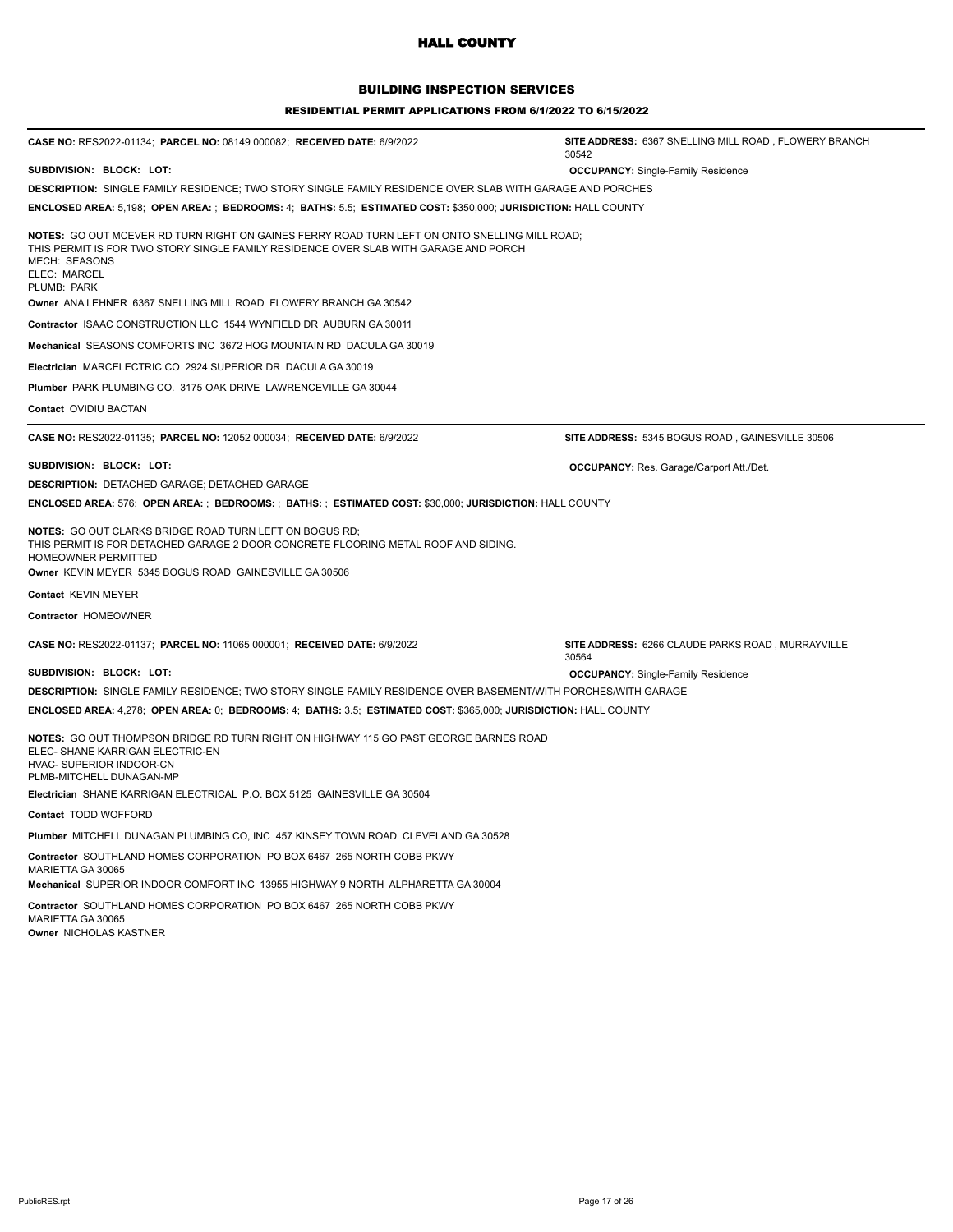#### BUILDING INSPECTION SERVICES

#### RESIDENTIAL PERMIT APPLICATIONS FROM 6/1/2022 TO 6/15/2022

| CASE NO: RES2022-01138; PARCEL NO: 11134 000133; RECEIVED DATE: 6/9/2022                                                                                                                                                                                                                                                                                                                                                                                                                                                                                                                                                                                                    | SITE ADDRESS: 5440 FISHERMANS COVE, GAINESVILLE 30506 |
|-----------------------------------------------------------------------------------------------------------------------------------------------------------------------------------------------------------------------------------------------------------------------------------------------------------------------------------------------------------------------------------------------------------------------------------------------------------------------------------------------------------------------------------------------------------------------------------------------------------------------------------------------------------------------------|-------------------------------------------------------|
| SUBDIVISION: Chestatee Cove BLOCK: LOT: 64<br>DESCRIPTION: SINGLE FAMILY RESIDENCE; ONE STORY SINGLE FAMILY RESIDENCE ON UNFINISHED BASEMENT /WITH GARAGE PORCHES & DECK<br>ENCLOSED AREA: 6,551;  OPEN AREA: 102;  BEDROOMS: 4;  BATHS: 4.0;  ESTIMATED COST: \$550,000; JURISDICTION: HALL COUNTY                                                                                                                                                                                                                                                                                                                                                                         | <b>OCCUPANCY: Single-Family Residence</b>             |
| NOTES: GO OUT PRICE ROAD ONTO MARKS DRIVE TURN RIGHT ONTO FISHERMANS COVE, LOT 64 WILL BE 1ST LOT ON RIGHT.<br>SEE BOARD OF COMMISSIONERS LETTER FOR CONDITIONS-MIN SQ. FT. OF 2,400 FOR TWO STORY; SODDED YARDS. SEE PERMIT NO. MIS2021-00365 FOR<br>DEMOLITION OF EXISTING RESIDENCE-NO IMPACT FEE.<br>PLUMBING-RANDAL LOWE-MP<br>MECH-D & L HEATING-CR<br>ELEC -NEXTGEN POWER SOLUTIONS-EN<br>Mechanical D & L HEATING & AIR 1658 OLD 41 HIGHWAY MARIETTA GA 30060<br>Contractor LOWE PROPERTIES LLC 3398 HUTCHINSON RD CUMMING GA 30040<br>Contact EDWIN LOWE<br>Plumber RANDAL LOWE PLUMBING LLC 505 HAMES ROAD MARIETTA GA 30060<br>Owner CHESTATEE COVE PARTNERS LLC |                                                       |
| Electrician NEXTGEN POWER SOLUTIONS 2258 HOLLY SPRINGS PKWY SUITE 170<br>HOLLY SPRINGS GA 30115                                                                                                                                                                                                                                                                                                                                                                                                                                                                                                                                                                             |                                                       |
| CASE NO: RES2022-01139; PARCEL NO: 15016 000001; RECEIVED DATE: 6/9/2022                                                                                                                                                                                                                                                                                                                                                                                                                                                                                                                                                                                                    | SITE ADDRESS: 3128 BROOME ROAD, GAINESVILLE 30507     |
| SUBDIVISION: BLOCK: LOT:<br>DESCRIPTION: SINGLE FAMILY RESIDENCE: ONE STORY SINGLE FAMILY RESIDENCE OVER BASEMENT WITH PORCH AND DECK<br>ENCLOSED AREA: 1,790;  OPEN AREA: 840;  BEDROOMS: 1;  BATHS: 2.0;  ESTIMATED COST: \$80,000; JURISDICTION: HALL COUNTY<br>NOTES: GO OUT OLD CORNELIA HIGHWAY TURN RIGHT ON BROOME ROAD<br>THIS PERMIT IS FOR ONE STORY SINGLE FAMILY RESIDENCE WITH BASEMENT PORCH AND DECK<br>NO IMPACT FEES DUE<br>HOMEOWNER PERMITTED ALL<br>Owner_EMILY ANN LINTO_3128 BROOME ROAD_GAINESVILLE GA 30507<br>Contractor HOMEOWNER<br>Plumber HOMEOWNER<br>Electrician HOMEOWNER                                                                  | <b>OCCUPANCY: Single-Family Residence</b>             |
| Mechanical HOMEOWNER                                                                                                                                                                                                                                                                                                                                                                                                                                                                                                                                                                                                                                                        |                                                       |
| Contact EMILY LINTO                                                                                                                                                                                                                                                                                                                                                                                                                                                                                                                                                                                                                                                         |                                                       |
| CASE NO: RES2022-01140; PARCEL NO: 15037G000109; RECEIVED DATE: 6/9/2022                                                                                                                                                                                                                                                                                                                                                                                                                                                                                                                                                                                                    | SITE ADDRESS: 4504 NORTHAMPTON, FLOWERY BRANCH 30542  |
| SUBDIVISION: BLOCK: LOT:<br><b>DESCRIPTION: INTERIOR REMODELING - KITCHEN AREA; INTERIOR REMODELING - KITCHEN AREA</b><br>ENCLOSED AREA: 300;  OPEN AREA: ;  BEDROOMS: ;  BATHS: ;  ESTIMATED COST: \$28,700; JURISDICTION: HALL COUNTY                                                                                                                                                                                                                                                                                                                                                                                                                                     | <b>OCCUPANCY: Addition/Remodel Residential</b>        |

**NOTES:** ROYAL LAKES SUBDIDIVION OFF SLOAN MILL RD TURN ONTO NORTH HAMPTON; HOUSE ON RIGHT. THIS PERMIT IS FOR INTERIOR REMODELING OF EXISTING REMODELING OF KITCHEN AREA. WILL NEED ELECTRICAL AND PLUMBING PERMITS. **Owner** KATHY JONES

**Contractor** HOME REPAIR SPECIALISTS OF GA 1856 NE THOMPSON BRIDGE RD STE 111 GAINESVILLE GA 30501 **Contact** DEAN PAGE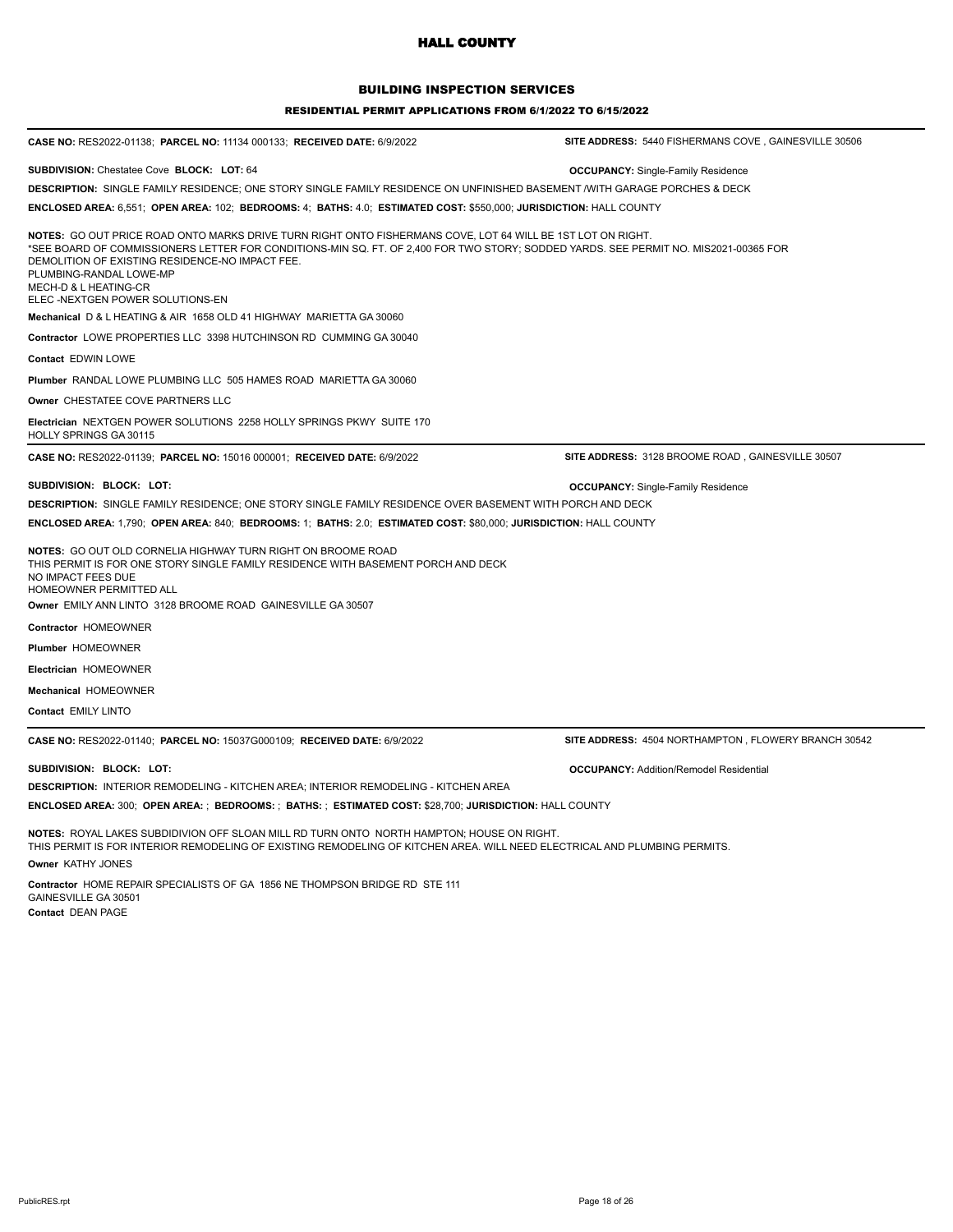## BUILDING INSPECTION SERVICES

| CASE NO: RES2022-01141; PARCEL NO: 11134 000063B; RECEIVED DATE: 6/9/2022                                                                                                                                                                                                                                                                                           | SITE ADDRESS: 5540 MARKS DRIVE, GAINESVILLE 30506     |
|---------------------------------------------------------------------------------------------------------------------------------------------------------------------------------------------------------------------------------------------------------------------------------------------------------------------------------------------------------------------|-------------------------------------------------------|
| SUBDIVISION: BLOCK: LOT:                                                                                                                                                                                                                                                                                                                                            | <b>OCCUPANCY:</b> Single-Family Residence             |
| DESCRIPTION: SINGLE FAMILY RESIDENCE; TWO STORY SINGLE FAMILY RESIDENCE ON UNFINISHED BASEMENT /WITH GARAGE PORCHES AND DECK                                                                                                                                                                                                                                        |                                                       |
| ENCLOSED AREA: 5,790; OPEN AREA: 102; BEDROOMS: 4; BATHS: 4.0; ESTIMATED COST: \$550,000; JURISDICTION: HALL COUNTY                                                                                                                                                                                                                                                 |                                                       |
| <b>NOTES: GO OUT PRICE ROAD ONTO MARKS DRIVE TRACT 2.</b><br>SEE BOARD OF COMMISSIONERS LETTER FOR CONDITIONS-MIN SQ. FT. OF 2,400 FOR TWO STORY; SODDED YARDS. SEE PERMIT NO. MIS2021-00365 FOR<br>DEMOLITION OF EXISTING RESIDENCE-NO IMPACT FEE.<br>PLUMBING-RANDAL LOWE-MP<br>MECH-D & L HEATING-CR<br>ELEC-NEXTGEN POWER SOLUTIONS-EN                          |                                                       |
| Mechanical D & L HEATING & AIR 1658 OLD 41 HIGHWAY MARIETTA GA 30060                                                                                                                                                                                                                                                                                                |                                                       |
| <b>Contractor LOWE PROPERTIES LLC 3398 HUTCHINSON RD CUMMING GA 30040</b>                                                                                                                                                                                                                                                                                           |                                                       |
| <b>Contact EDWIN LOWE</b>                                                                                                                                                                                                                                                                                                                                           |                                                       |
| Plumber RANDAL LOWE PLUMBING LLC 505 HAMES ROAD MARIETTA GA 30060                                                                                                                                                                                                                                                                                                   |                                                       |
| Owner CHESTATEE COVE PARTNERS LLC                                                                                                                                                                                                                                                                                                                                   |                                                       |
| <b>Electrician NEXTGEN POWER SOLUTIONS 2258 HOLLY SPRINGS PKWY SUITE 170</b><br>HOLLY SPRINGS GA 30115                                                                                                                                                                                                                                                              |                                                       |
| CASE NO: RES2022-01142; PARCEL NO: 11134 000063A; RECEIVED DATE: 6/9/2022                                                                                                                                                                                                                                                                                           | SITE ADDRESS: 5574 MARKS DRIVE, GAINESVILLE 30506     |
| <b>SUBDIVISION: RA Whelchel BLOCK: LOT:</b>                                                                                                                                                                                                                                                                                                                         | <b>OCCUPANCY:</b> Single-Family Residence             |
| DESCRIPTION: SINGLE FAMILY RESIDENCE; TWO STORY SINGLE FAMILY RESIDENCE ON UNFINISHED BASEMENT /WITH GARAGE PORCHES AND DECK                                                                                                                                                                                                                                        |                                                       |
| ENCLOSED AREA: 7,014; OPEN AREA: 157; BEDROOMS: 5; BATHS: 4.5; ESTIMATED COST: \$600,000; JURISDICTION: HALL COUNTY                                                                                                                                                                                                                                                 |                                                       |
| <b>NOTES:</b> GO OUT PRICE ROAD ONTO MARKS DRIVE. TRACT 1.<br>SEE BOARD OF COMMISSIONERS LETTER FOR CONDITIONS-MIN SQ. FT. OF 2,400 FOR TWO STORY; SODDED YARDS. SEE PERMIT NO. MIS2021-00365 FOR<br>DEMOLITION OF EXISTING RESIDENCE-NO IMPACT FEE.<br>PLUMBING-RANDAL LOWE-MP<br>MECH-D & L HEATING-CR<br>ELEC-NEXTGEN POWER SOLUTIONS-EN                         |                                                       |
| Mechanical D & L HEATING & AIR 1658 OLD 41 HIGHWAY MARIETTA GA 30060                                                                                                                                                                                                                                                                                                |                                                       |
| <b>Contractor LOWE PROPERTIES LLC 3398 HUTCHINSON RD CUMMING GA 30040</b>                                                                                                                                                                                                                                                                                           |                                                       |
| <b>Contact EDWIN LOWE</b>                                                                                                                                                                                                                                                                                                                                           |                                                       |
| <b>Plumber RANDAL LOWE PLUMBING LLC 505 HAMES ROAD MARIETTA GA 30060</b>                                                                                                                                                                                                                                                                                            |                                                       |
| Owner CHESTATEE COVE PARTNERS LLC                                                                                                                                                                                                                                                                                                                                   |                                                       |
| <b>Electrician NEXTGEN POWER SOLUTIONS 2258 HOLLY SPRINGS PKWY SUITE 170</b><br>HOLLY SPRINGS GA 30115                                                                                                                                                                                                                                                              |                                                       |
| CASE NO: RES2022-01143; PARCEL NO: 11134 000131; RECEIVED DATE: 6/9/2022                                                                                                                                                                                                                                                                                            | SITE ADDRESS: 5432 FISHERMANS COVE, GAINESVILLE 30506 |
| <b>SUBDIVISION: Chestatee Cove BLOCK: LOT: 62</b>                                                                                                                                                                                                                                                                                                                   | <b>OCCUPANCY: Single-Family Residence</b>             |
| DESCRIPTION: SINGLE FAMILY RESIDENCE; ONE STORY SINGLE FAMILY RESIDENCE ON UNFINISHED BASEMENT /WITH GARAGE PORCHES & DECK                                                                                                                                                                                                                                          |                                                       |
| ENCLOSED AREA: 6,551; OPEN AREA: 102; BEDROOMS: 4; BATHS: 4.0; ESTIMATED COST: \$550,000; JURISDICTION: HALL COUNTY                                                                                                                                                                                                                                                 |                                                       |
| NOTES: GO OUT PRICE ROAD ONTO MARKS DRIVE TURN RIGHT ONTO FISHERMANS COVE, LOT 62<br>*SEE BOARD OF COMMISSIONERS LETTER FOR CONDITIONS-MIN SQ. FT. OF 2,400 FOR TWO STORY; SODDED YARDS. SEE PERMIT NO. MIS2021-00365 FOR<br>DEMOLITION OF EXISTING RESIDENCE-NO IMPACT FEE.<br>PLUMBING-RANDAL LOWE-MP<br>MECH-D & L HEATING-CR<br>ELEC-NEXTGEN POWER SOLUTIONS-EN |                                                       |
| Mechanical D & L HEATING & AIR 1658 OLD 41 HIGHWAY MARIETTA GA 30060                                                                                                                                                                                                                                                                                                |                                                       |
| Contractor LOWE PROPERTIES LLC 3398 HUTCHINSON RD CUMMING GA 30040                                                                                                                                                                                                                                                                                                  |                                                       |
| <b>Contact EDWIN LOWE</b>                                                                                                                                                                                                                                                                                                                                           |                                                       |
| Plumber RANDAL LOWE PLUMBING LLC 505 HAMES ROAD MARIETTA GA 30060                                                                                                                                                                                                                                                                                                   |                                                       |
| Owner CHESTATEE COVE PARTNERS LLC                                                                                                                                                                                                                                                                                                                                   |                                                       |
| Electrician NEXTGEN POWER SOLUTIONS 2258 HOLLY SPRINGS PKWY SUITE 170<br>HOLLY SPRINGS GA 30115                                                                                                                                                                                                                                                                     |                                                       |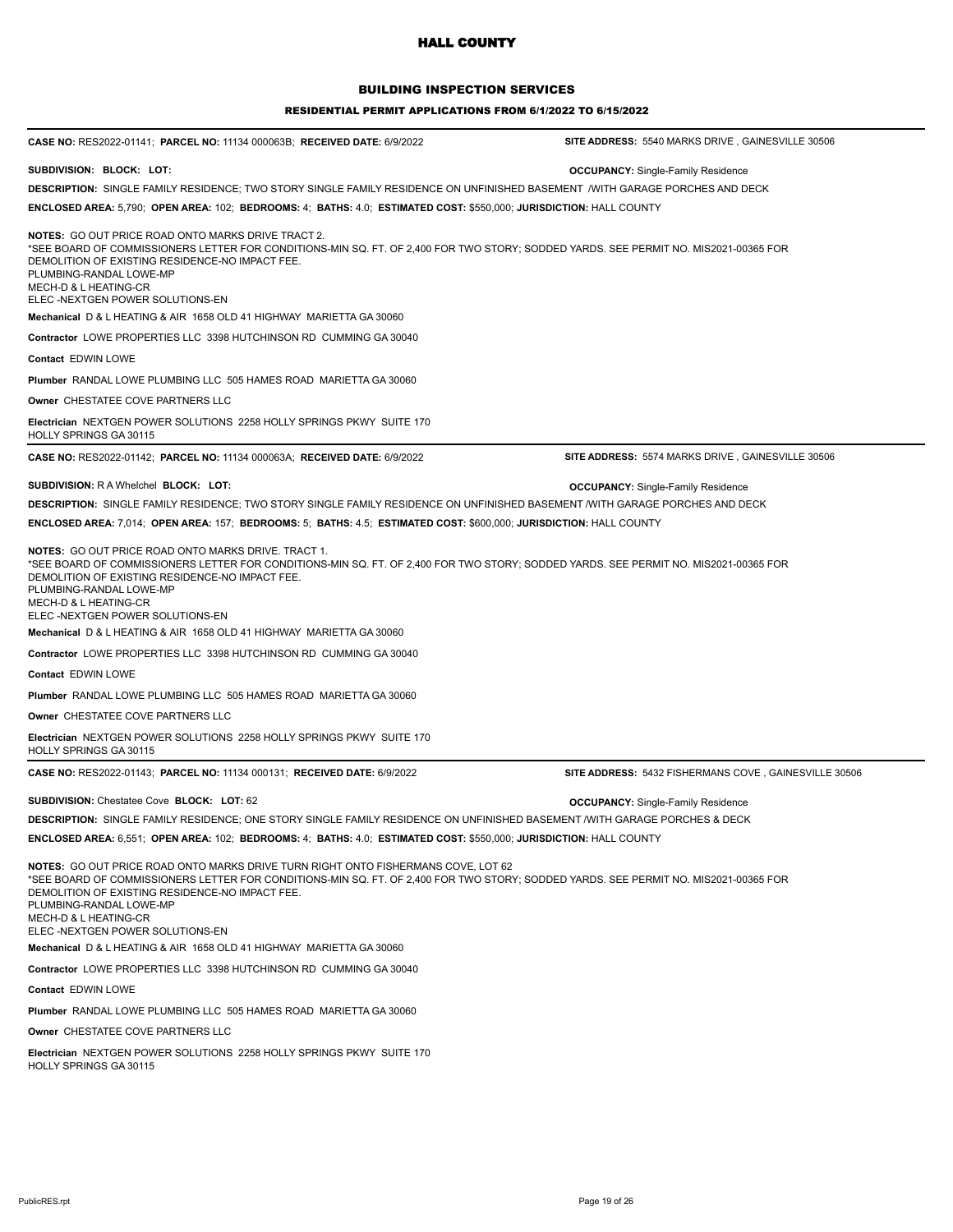### BUILDING INSPECTION SERVICES

| <b>CASE NO: RES2022-01144; PARCEL NO: 11134 000128; RECEIVED DATE: 6/9/2022</b>                                                                                                                                                                                                                                                                                      | SITE ADDRESS: 5420 FISHERMANS COVE, GAINESVILLE 30506 |
|----------------------------------------------------------------------------------------------------------------------------------------------------------------------------------------------------------------------------------------------------------------------------------------------------------------------------------------------------------------------|-------------------------------------------------------|
| SUBDIVISION: Chestatee Cove BLOCK: LOT: 59                                                                                                                                                                                                                                                                                                                           | <b>OCCUPANCY:</b> Single-Family Residence             |
| DESCRIPTION: SINGLE FAMILY RESIDENCE; ONE STORY SINGLE FAMILY RESIDENCE ON UNFINISHED BASEMENT /WITH GARAGE PORCHES & DECK                                                                                                                                                                                                                                           |                                                       |
| ENCLOSED AREA: 5,899; OPEN AREA: 217; BEDROOMS: 3; BATHS: 2.2; ESTIMATED COST: \$525,000; JURISDICTION: HALL COUNTY                                                                                                                                                                                                                                                  |                                                       |
| NOTES: GO OUT PRICE ROAD ONTO MARKS DRIVE TURN RIGHT ONTO FISHERMANS COVE, LOT 59<br>*SEE BOARD OF COMMISSIONERS LETTER FOR CONDITIONS-MIN SQ. FT. OF 2,400 FOR TWO STORY; SODDED YARDS. SEE PERMIT NO. MIS2021-00365 FOR<br>DEMOLITION OF EXISTING RESIDENCE-NO IMPACT FEE.<br>PLUMBING-RANDAL LOWE-MP<br>MECH-D & L HEATING-CR<br>ELEC -NEXTGEN POWER SOLUTIONS-EN |                                                       |
| Mechanical D & L HEATING & AIR 1658 OLD 41 HIGHWAY MARIETTA GA 30060                                                                                                                                                                                                                                                                                                 |                                                       |
| Contractor LOWE PROPERTIES LLC 3398 HUTCHINSON RD CUMMING GA 30040                                                                                                                                                                                                                                                                                                   |                                                       |
| Contact EDWIN LOWE                                                                                                                                                                                                                                                                                                                                                   |                                                       |
| Plumber RANDAL LOWE PLUMBING LLC 505 HAMES ROAD MARIETTA GA 30060                                                                                                                                                                                                                                                                                                    |                                                       |
| Owner CHESTATEE COVE PARTNERS LLC                                                                                                                                                                                                                                                                                                                                    |                                                       |
| Electrician NEXTGEN POWER SOLUTIONS 2258 HOLLY SPRINGS PKWY SUITE 170<br>HOLLY SPRINGS GA 30115                                                                                                                                                                                                                                                                      |                                                       |
| CASE NO: RES2022-01145; PARCEL NO: 11134 000134; RECEIVED DATE: 6/9/2022                                                                                                                                                                                                                                                                                             | SITE ADDRESS: 5444 FISHERMANS COVE, GAINESVILLE 30506 |
| SUBDIVISION: Chestatee Cove BLOCK: LOT: 65                                                                                                                                                                                                                                                                                                                           | <b>OCCUPANCY:</b> Single-Family Residence             |
| DESCRIPTION: SINGLE FAMILY RESIDENCE; ONE STORY SINGLE FAMILY RESIDENCE ON UNFINISHED BASEMENT /WITH GARAGE PORCHES & DECK                                                                                                                                                                                                                                           |                                                       |
| ENCLOSED AREA: 6,551; OPEN AREA: 102; BEDROOMS: 4; BATHS: 4.0; ESTIMATED COST: \$550,000; JURISDICTION: HALL COUNTY                                                                                                                                                                                                                                                  |                                                       |
| *SEE BOARD OF COMMISSIONERS LETTER FOR CONDITIONS-MIN SQ. FT. OF 2,400 FOR TWO STORY; SODDED YARDS. SEE PERMIT NO. MIS2021-00365 FOR<br>DEMOLITION OF EXISTING RESIDENCE-NO IMPACT FEE.<br>PLUMBING-RANDAL LOWE-MP<br>MECH-D & L HEATING-CR<br>ELEC -NEXTGEN POWER SOLUTIONS-EN                                                                                      |                                                       |
| Mechanical D & L HEATING & AIR 1658 OLD 41 HIGHWAY MARIETTA GA 30060                                                                                                                                                                                                                                                                                                 |                                                       |
| Contractor LOWE PROPERTIES LLC 3398 HUTCHINSON RD CUMMING GA 30040                                                                                                                                                                                                                                                                                                   |                                                       |
| Contact EDWIN LOWE                                                                                                                                                                                                                                                                                                                                                   |                                                       |
| Plumber RANDAL LOWE PLUMBING LLC 505 HAMES ROAD MARIETTA GA 30060                                                                                                                                                                                                                                                                                                    |                                                       |
| Owner CHESTATEE COVE PARTNERS LLC                                                                                                                                                                                                                                                                                                                                    |                                                       |
| Electrician NEXTGEN POWER SOLUTIONS 2258 HOLLY SPRINGS PKWY SUITE 170<br><b>HOLLY SPRINGS GA 30115</b>                                                                                                                                                                                                                                                               |                                                       |
| CASE NO: RES2022-01147; PARCEL NO: 11134 000127; RECEIVED DATE: 6/10/2022                                                                                                                                                                                                                                                                                            | SITE ADDRESS: 5416 FISHERMANS COVE, GAINESVILLE 30506 |
| <b>SUBDIVISION: Chestatee Cove BLOCK: LOT: 58</b>                                                                                                                                                                                                                                                                                                                    | <b>OCCUPANCY:</b> Single-Family Residence             |
| DESCRIPTION: SINGLE FAMILY RESIDENCE; ONE STORY SINGLE FAMILY RESIDENCE ON UNFINISHED BASEMENT WITH GARAGE PORCHES & DECK                                                                                                                                                                                                                                            |                                                       |
| ENCLOSED AREA: 5,899; OPEN AREA: 217; BEDROOMS: 4; BATHS: 4.0; ESTIMATED COST: \$525,000; JURISDICTION: HALL COUNTY                                                                                                                                                                                                                                                  |                                                       |
| NOTES: GO OUT PRICE ROAD ONTO MARKS DRIVE TURN RIGHT ONTO FISHERMANS COVE, LOT 58<br>*SEE BOARD OF COMMISSIONERS LETTER FOR CONDITIONS-MIN SQ. FT. OF 2,400 FOR TWO STORY; SODDED YARDS. SEE PERMIT NO. MIS2021-00365 FOR<br>DEMOLITION OF EXISTING RESIDENCE-NO IMPACT FEE.<br>PLUMBING-RANDAL LOWE-MP<br>MECH-D & L HEATING-CR<br>ELEC -NEXTGEN POWER SOLUTIONS-EN |                                                       |
| Mechanical D & L HEATING & AIR 1658 OLD 41 HIGHWAY MARIETTA GA 30060                                                                                                                                                                                                                                                                                                 |                                                       |
| Contractor LOWE PROPERTIES LLC 3398 HUTCHINSON RD CUMMING GA 30040                                                                                                                                                                                                                                                                                                   |                                                       |
| Contact EDWIN LOWE                                                                                                                                                                                                                                                                                                                                                   |                                                       |
| Plumber RANDAL LOWE PLUMBING LLC 505 HAMES ROAD MARIETTA GA 30060                                                                                                                                                                                                                                                                                                    |                                                       |
| Owner CHESTATEE COVE PARTNERS LLC                                                                                                                                                                                                                                                                                                                                    |                                                       |
| Electrician NEXTGEN POWER SOLUTIONS 2258 HOLLY SPRINGS PKWY SUITE 170<br>HOLLY SPRINGS GA 30115                                                                                                                                                                                                                                                                      |                                                       |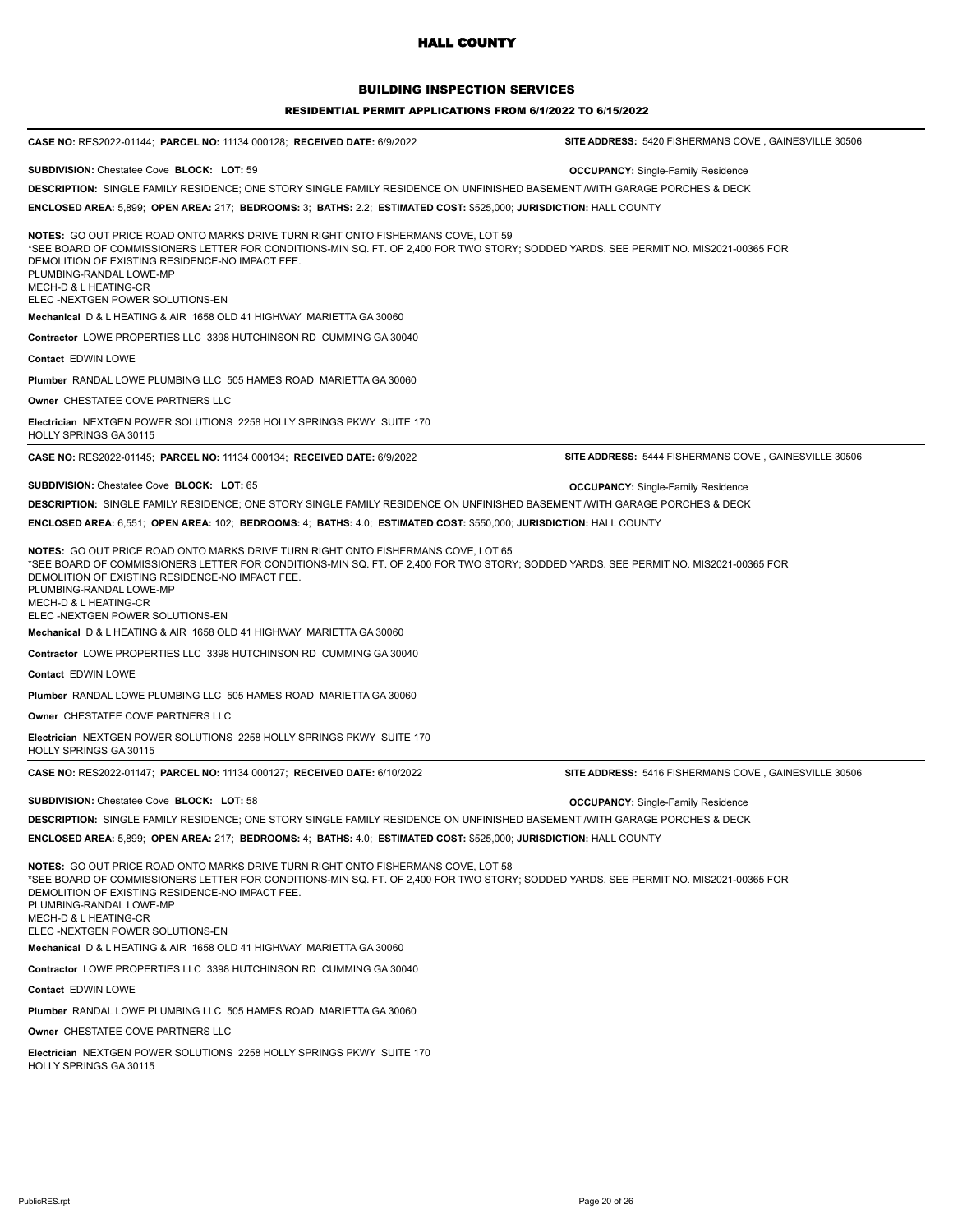## BUILDING INSPECTION SERVICES

| <b>CASE NO: RES2022-01148; PARCEL NO: 00052 002005; RECEIVED DATE: 6/10/2022</b>                                                                                                                                                                                                                                                 | SITE ADDRESS: 13 DUNLAP STREET, GAINESVILLE 30501           |
|----------------------------------------------------------------------------------------------------------------------------------------------------------------------------------------------------------------------------------------------------------------------------------------------------------------------------------|-------------------------------------------------------------|
| SUBDIVISION: BLOCK: LOT:                                                                                                                                                                                                                                                                                                         | <b>OCCUPANCY: Addition/Remodel Residential</b>              |
| <b>DESCRIPTION: ADDING RAMP/STAIRS; ADDING RAMP/STAIRS</b>                                                                                                                                                                                                                                                                       |                                                             |
| <b>ENCLOSED AREA: 0; OPEN AREA: 64; BEDROOMS: ; BATHS: ; ESTIMATED COST: ; JURISDICTION: HALL COUNTY</b>                                                                                                                                                                                                                         |                                                             |
| NOTES: GO OUT INDUSTRIAL BOULEVARD TURN RIGHT ON GEORGIA AVENUE; CROSS R/R TRACKS TURN RIGHT ON DUNLAP STREET; HOUSE ON LEFT. THIS<br>PERMIT IS FOR ADDING A RAMP AND STAIRS.<br>Owner SCOT A OVERBY P O BOX 5064 WSB GAINESVILLE GA 30504                                                                                       |                                                             |
| Contact SCOT OVERBY                                                                                                                                                                                                                                                                                                              |                                                             |
| Contractor HOMEOWNER                                                                                                                                                                                                                                                                                                             |                                                             |
| <b>CASE NO: RES2022-01150; PARCEL NO: 10100 000124; RECEIVED DATE: 6/10/2022</b>                                                                                                                                                                                                                                                 | SITE ADDRESS: 3947 POINTE NORTH, GAINESVILLE 30506          |
| SUBDIVISION: POINTE NORTH BLOCK: LOT: 14                                                                                                                                                                                                                                                                                         | <b>OCCUPANCY: Occupancy</b>                                 |
| <b>DESCRIPTION: EVENT PLANNING &amp; DECORATIONS, SUPPLIES SALES; OCCUPANCY</b>                                                                                                                                                                                                                                                  |                                                             |
| <b>ENCLOSED AREA: 447; OPEN AREA: ; BEDROOMS: ; BATHS: ; ESTIMATED COST: ; JURISDICTION: HALL COUNTY</b>                                                                                                                                                                                                                         |                                                             |
| NOTES: THIS PERMIT IS FOR RESIDENTIAL OCCUPANCY FOR EVENT PLANNING ANS DECORATIONS, SUPPLIES SALES                                                                                                                                                                                                                               |                                                             |
| Owner BUSY BEE EVENTS                                                                                                                                                                                                                                                                                                            |                                                             |
| <b>Contact MADISON TRAXLER</b>                                                                                                                                                                                                                                                                                                   |                                                             |
|                                                                                                                                                                                                                                                                                                                                  |                                                             |
| CASE NO: RES2022-01151; PARCEL NO: 00133C000019; RECEIVED DATE: 6/10/2022                                                                                                                                                                                                                                                        | SITE ADDRESS: 1142 VILLA CLARA WAY, GAINESVILLE 30504       |
| <b>SUBDIVISION: VENTURA BLOCK: LOT: 11</b>                                                                                                                                                                                                                                                                                       | <b>OCCUPANCY: Addition/Remodel Residential</b>              |
| <b>DESCRIPTION:</b> PORCH ADDITION (16' X 38'); PORCH ADDITION (16' X 38')                                                                                                                                                                                                                                                       |                                                             |
| ENCLOSED AREA: 0; OPEN AREA: 608; BEDROOMS: ; BATHS: ; ESTIMATED COST: \$5,000; JURISDICTION: HALL COUNTY                                                                                                                                                                                                                        |                                                             |
| NOTES: BROWNS BRIDGE ROAD TO RIGHT ONTO MEMORIAL PARK DRIVE TO LEFT ON ATLANTA HIGHWAY TO LEFT ONTO RAY STREET TO RIGHT ON WOOD<br>AVENUE TO LEFT ONTO ROYAL WAY, LEFT ONTO VILLA CLARA WAY, VENTURA SUBDIVISION; LOT 11<br>THIS PERMIT IS FOR A PORCH ADDITION.<br>Owner ELIAS ROBELS 1142 VILLA CLARA WAY GAINESVILLE GA 30504 |                                                             |
| Contractor HOMEOWNER                                                                                                                                                                                                                                                                                                             |                                                             |
| Contact ELIAS ROBLES                                                                                                                                                                                                                                                                                                             |                                                             |
| CASE NO: RES2022-01152; PARCEL NO: 08081 006025; RECEIVED DATE: 6/10/2022                                                                                                                                                                                                                                                        | SITE ADDRESS: 5330 BROWNS BRIDGE ROAD, GAINESVILLE<br>30504 |
| <b>SUBDIVISION: Beach Haven BLOCK: LOT:</b>                                                                                                                                                                                                                                                                                      | <b>OCCUPANCY: Occupancy</b>                                 |
| DESCRIPTION: HOME OCCUPANCY- MASONRY HARDSCAPE SERVICES; HOME OCCUPANCY- MASONRY HARDSCAPE SERVICES                                                                                                                                                                                                                              |                                                             |
| <b>ENCLOSED AREA: 300; OPEN AREA: ; BEDROOMS: ; BATHS: ; ESTIMATED COST: ; JURISDICTION:</b> HALL COUNTY                                                                                                                                                                                                                         |                                                             |
| NOTES: GO OUT BROWNS BRIDGE ROAD PAST MCEVER RD INTERSECTION GO 3 MILES HOUSE ON RIGHT; GARAGE ON LEFT SIDE OF HOUSE. THIS PERMIT IS<br>FOR A HOME OCCUPANCY<br>Owner JB STONE                                                                                                                                                   |                                                             |
| CASE NO: RES2022-01153; PARCEL NO: 15019 000040A; RECEIVED DATE: 6/10/2022                                                                                                                                                                                                                                                       | SITE ADDRESS: 5466 WHITEHALL ROAD, LULA 30554               |
| SUBDIVISION: BLOCK: LOT:                                                                                                                                                                                                                                                                                                         | <b>OCCUPANCY:</b>                                           |
| DESCRIPTION: SINGLE FAMILY RESIDENCE; TWO STORY SINGLE FAMILY RESIDENCE ON SLAB WITH PORCH AND GARAGE *** missing water meter<br>ENCLOSED AREA: ; OPEN AREA: ; BEDROOMS: 3; BATHS: 3.0; ESTIMATED COST: \$250,000; JURISDICTION: HALL COUNTY                                                                                     |                                                             |
| <b>NOTES:</b>                                                                                                                                                                                                                                                                                                                    |                                                             |
| Owner WHITEHALL INVESTMENTS, LLC                                                                                                                                                                                                                                                                                                 |                                                             |
| Contact JOE COX                                                                                                                                                                                                                                                                                                                  |                                                             |
| Contractor COX CLASSIC HOMES, LLC 240 HARMONY GROVE LN JEFERSON GA 30549                                                                                                                                                                                                                                                         |                                                             |
| Electrician AMERICAN ELECTRIC AND GARAGE DOORS 1273 WENTWORTH COVE CT WINDER GA 30680                                                                                                                                                                                                                                            |                                                             |
|                                                                                                                                                                                                                                                                                                                                  |                                                             |
| Mechanical JJ MCNEAL HEATING & AIR 6670 SPOUT SPRINGS ROAD FLOWERY BRANCH GA 30542                                                                                                                                                                                                                                               |                                                             |
| Plumber JFM PLUMBING NGA LLC P O BOX 529 HOMER GA 30547                                                                                                                                                                                                                                                                          |                                                             |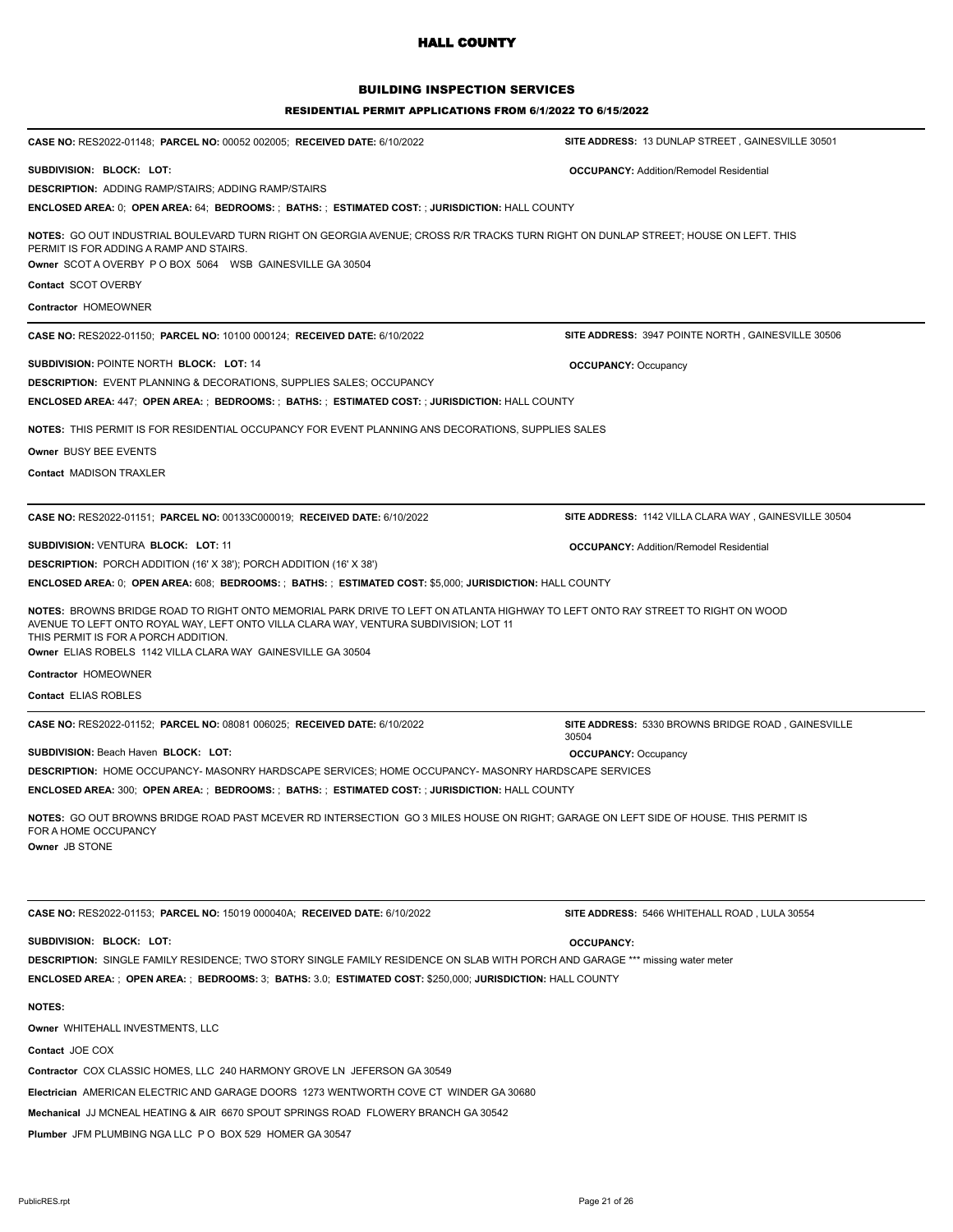### BUILDING INSPECTION SERVICES

| CASE NO: RES2022-01154; PARCEL NO: 11155 000026; RECEIVED DATE: 6/11/2022                                                                                                                                                                                                                                                                                          | SITE ADDRESS: 7738 SOURWOOD LANE, MURRAYVILLE 30564       |
|--------------------------------------------------------------------------------------------------------------------------------------------------------------------------------------------------------------------------------------------------------------------------------------------------------------------------------------------------------------------|-----------------------------------------------------------|
|                                                                                                                                                                                                                                                                                                                                                                    |                                                           |
| <b>SUBDIVISION: Lakeshore Development BLOCK: LOT:</b>                                                                                                                                                                                                                                                                                                              | <b>OCCUPANCY: Addition/Remodel Residential</b>            |
| DESCRIPTION: DETACHED GARAGE/CRAFT ROOM; SCREEN PORCH OVER DECK; DETACHED GARAGE W.CRAFT ROOM;SCREEN PORCH OVER DECK                                                                                                                                                                                                                                               |                                                           |
| ENCLOSED AREA: 1,500; OPEN AREA: 0; BEDROOMS: 0; BATHS: 0.0; ESTIMATED COST: \$110,000; JURISDICTION: HALL COUNTY                                                                                                                                                                                                                                                  |                                                           |
| NOTES: TURN LEFT ONTO E.E. BUTLER PKWY/GA-11 BUS. CONTINUE TO FOLLOW GA-11 BUS. TURN SLIGHT LEFT ONTO YELLOW CREEK RD. TURN RIGHT<br>ONTO BARKERS BEND DR. TURN SHARP LEFT ONTO SOURWOOD LN. WILL BE ON RIGHT.<br>THIS PERMIT IS FOR DETACHED GARAGE WITH CRAFT ROOM ABOVE 30 X 36<br>BUILD SCREENED PORCH OVER EXISTING DECK.<br>ELEC: JOSES ELEC<br>PLUMB:RANDAL |                                                           |
| <b>Owner LINDA S WILLIAMS 430 THORNTREE PASS LAWRENCEVILLE GA 30043</b>                                                                                                                                                                                                                                                                                            |                                                           |
| <b>Contact PHIL DEVRIES</b>                                                                                                                                                                                                                                                                                                                                        |                                                           |
| <b>Contractor STONECREST CUSTOM HOMES P.O. BOX 1338 CUMMING GA 30028</b>                                                                                                                                                                                                                                                                                           |                                                           |
| CASE NO: RES2022-01155; PARCEL NO: 15004 000131; RECEIVED DATE: 6/11/2022                                                                                                                                                                                                                                                                                          | SITE ADDRESS: 5740 F GILMER ROAD, GILLSVILLE 30543        |
| SUBDIVISION: BLOCK: LOT:                                                                                                                                                                                                                                                                                                                                           | <b>OCCUPANCY:</b> Single-Family Residence                 |
| DESCRIPTION: SINGLE FAMILY RESIDENCE; ONE STORY SINGLE FAMILY RESIDENCE OVER UNFINISHED BASEMENT WITH PORCH AND GARAGE                                                                                                                                                                                                                                             |                                                           |
| ENCLOSED AREA: 5,800; OPEN AREA: 700; BEDROOMS: 5; BATHS: 5.0; ESTIMATED COST: \$650,000; JURISDICTION: HALL COUNTY                                                                                                                                                                                                                                                |                                                           |
| NOTES: GO 129 SOUTH, TURN LEFT ONTO GILLSVILLE HWY, TURN LEFT ONTO F GILMER RD. HOUSE IS ON THE LEFT<br>THIS PERMIT IS FOR A ONE STORY SINGLE FAMILY RESIDENCE OVER UNFINISHED BASEMENT WITH PORCH AND GARAGE. HOMEOWNER PERMITTED.<br>Owner RANDY BAILEY 5831 CHOCTAW LANE BRASELTON GA 30517                                                                     |                                                           |
| <b>Contact RANDY BAILEY</b>                                                                                                                                                                                                                                                                                                                                        |                                                           |
| <b>Mechanical HOMEOWNER</b>                                                                                                                                                                                                                                                                                                                                        |                                                           |
| Plumber HOMEOWNER                                                                                                                                                                                                                                                                                                                                                  |                                                           |
| <b>Electrician HOMEOWNER</b>                                                                                                                                                                                                                                                                                                                                       |                                                           |
| Contractor HOMEOWNER                                                                                                                                                                                                                                                                                                                                               |                                                           |
| <b>CASE NO: RES2022-01157; PARCEL NO: 12034 000001D; RECEIVED DATE: 6/13/2022</b>                                                                                                                                                                                                                                                                                  | SITE ADDRESS: 6042 RANSOM FREE ROAD, CLERMONT 30527       |
| SUBDIVISION: CHARLES G. SHAW JR BLOCK: LOT: TR4                                                                                                                                                                                                                                                                                                                    | <b>OCCUPANCY:</b> Single-Family Residence                 |
| DESCRIPTION: SINGLE FAMILY RESIDENCE; SINGLE FAMILY RESIDENCE ON SLAB WITH A BONUS ROOM / GARAGE AND PORCH                                                                                                                                                                                                                                                         |                                                           |
| ENCLOSED AREA: 3,733; OPEN AREA: 0; BEDROOMS: 4; BATHS: 3.0; ESTIMATED COST: \$385,000; JURISDICTION: HALL COUNTY                                                                                                                                                                                                                                                  |                                                           |
| NOTES: GO OUT CLEVELAND HIGHWAY TURN LEFT ON GREEN CIRCLE TURN ONTO RANSOM FREE ROAD; PAST CLERMONT HIGHWAY LOT ON RIGHT.<br>ELECTRICAN - LANDMARK-EN<br>MECHANICAL - STUART, CR<br>PLUMBING - ARROWOOD, MPR                                                                                                                                                       |                                                           |
| Contact SHAWN FOUDY                                                                                                                                                                                                                                                                                                                                                |                                                           |
| Plumber ARROWOOD PLUMBING 6292 OLD HWY 441 P, O,. BOX 656<br>BALDWIN GA 30511                                                                                                                                                                                                                                                                                      |                                                           |
| Contractor ROCKING CHAIR CUSTOM HOMES, LLC 5586 CHECKERED SPOT DR GAINESVILLE GA 30506                                                                                                                                                                                                                                                                             |                                                           |
| Mechanical STUART MECHANICAL SERVICES, INC 5267 PALMERO CT BUFORD GA 30518                                                                                                                                                                                                                                                                                         |                                                           |
| Electrician LANDMARK ELECTRIC PO BOX 1042 ACWORTH GA 30101                                                                                                                                                                                                                                                                                                         |                                                           |
| Owner HAMILTON/MORGAN HARPER                                                                                                                                                                                                                                                                                                                                       |                                                           |
| CASE NO: RES2022-01158; PARCEL NO: 15037G000072; RECEIVED DATE: 6/13/2022                                                                                                                                                                                                                                                                                          | SITE ADDRESS: 4642 WINDSOR DRIVE, FLOWERY BRANCH<br>30542 |
| SUBDIVISION: ROYAL LAKES BLOCK: LOT:                                                                                                                                                                                                                                                                                                                               | <b>OCCUPANCY: Addition/Remodel Residential</b>            |
| DESCRIPTION: REPLACING EXISTING DECK WITH SCREEN PORCH; REPLACING DECK WITH SCREEN PORCH (NOT CHANGING FOOTPRINT)                                                                                                                                                                                                                                                  |                                                           |
| ENCLOSED AREA: 240; OPEN AREA: ; BEDROOMS: ; BATHS: ; ESTIMATED COST: ; JURISDICTION: HALL COUNTY                                                                                                                                                                                                                                                                  |                                                           |
| <b>NOTES:</b> GO OUT SLOAN MILL ROAD TURN RIGHT ON WINDSOR DRIVE; HOUSE ON RIGHT (ACROSS FROM BLAKEFORD INTERSECTION). THIS PERMIT IS FOR<br>DECKING EXISTING DECK WITH SCREEN PORCH (NOT CHANGING FOOTPRINT).<br>Owner BRYAN JASON LACKEY 4642 WINDSOR DRIVE FLOWERY BRANCH GA 30542                                                                              |                                                           |
| Contractor CLASSIC CITY BUILDING & REMODELING 108 JEFFERSON ROAD STATHAM GA 30666                                                                                                                                                                                                                                                                                  |                                                           |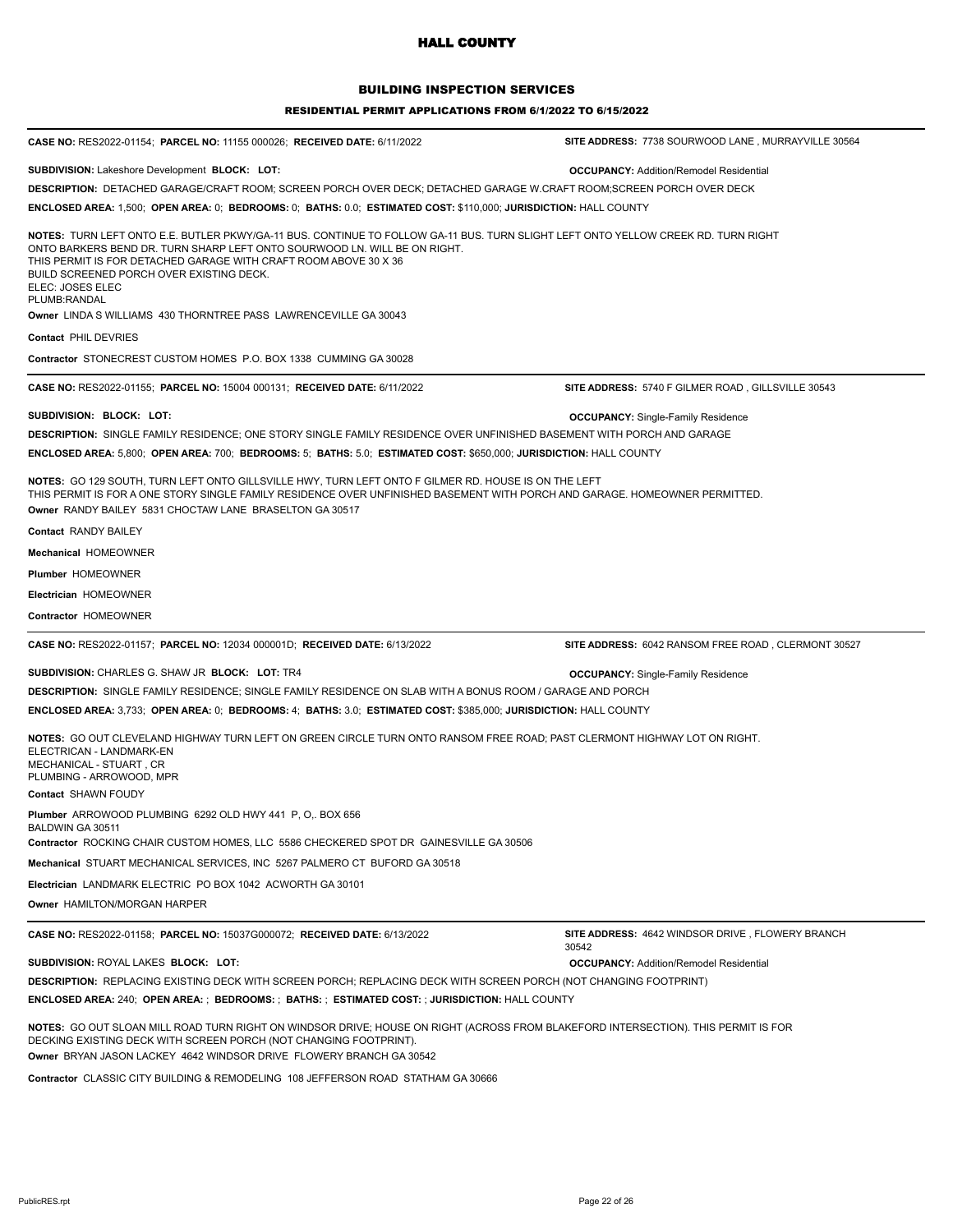## BUILDING INSPECTION SERVICES

#### RESIDENTIAL PERMIT APPLICATIONS FROM 6/1/2022 TO 6/15/2022

| <b>CASE NO: RES2022-01160; PARCEL NO: 15008 000041; RECEIVED DATE: 6/13/2022</b>                                                                                                                                                                                                                                                                           | SITE ADDRESS: 4820 HIGHWAY 52, GAINESVILLE 30507                       |
|------------------------------------------------------------------------------------------------------------------------------------------------------------------------------------------------------------------------------------------------------------------------------------------------------------------------------------------------------------|------------------------------------------------------------------------|
| SUBDIVISION: BLOCK: LOT:                                                                                                                                                                                                                                                                                                                                   | <b>OCCUPANCY: Occupancy</b>                                            |
| DESCRIPTION: GRADING,CLEARING/TRUCKING SERVICES (OFFICE ONLY); RES HOME OCCUP - GRADING, CLEARING/TRUCKING SERVICES (OFFICE ONLY)                                                                                                                                                                                                                          |                                                                        |
| ENCLOSED AREA: 500; OPEN AREA: ; BEDROOMS: ; BATHS: ; ESTIMATED COST: ; JURISDICTION: HALL COUNTY                                                                                                                                                                                                                                                          |                                                                        |
| NOTES: GO OUT OLD CORNELIA HIGHWAY TURN RIGHT ON HIGHWAY 52 PROPERTY ON RIGHT. THIS PERMIT IS FOR RES HOME OCCUPANCY FOR GRADING,<br>CLEARING AND TRUCKING SERVICES (OFFICE ONLY).<br>ZONING CONDITION: NO STORAGE OF SUPPLIES, EQUIPMENT, OR MATERIALS TO BE PARKED OR STORED AT RESIDENCE; NO COMMERCIAL VEHICLES TO BE<br>STORED OR PARKED AT PROPERTY. |                                                                        |
| Owner KYTLE CONTRACTING LLC 4820 HIGHWAY 52 GAINESVILLE GA 30507                                                                                                                                                                                                                                                                                           |                                                                        |
| <b>Contact TREY KYTLE</b>                                                                                                                                                                                                                                                                                                                                  |                                                                        |
|                                                                                                                                                                                                                                                                                                                                                            |                                                                        |
| CASE NO: RES2022-01161; PARCEL NO: 10128 000069; RECEIVED DATE: 6/13/2022                                                                                                                                                                                                                                                                                  | SITE ADDRESS: 5520 LITTLE RIVER CIRCLE, GAINESVILLE 30506              |
| <b>SUBDIVISION: Paradise Island BLOCK: LOT:</b>                                                                                                                                                                                                                                                                                                            | <b>OCCUPANCY: Addition/Remodel Residential</b>                         |
| <b>DESCRIPTION: BATHROOM EXTENSION; BATHROOM EXTENSION</b>                                                                                                                                                                                                                                                                                                 |                                                                        |
| <b>ENCLOSED AREA: 112; OPEN AREA: ; BEDROOMS: ; BATHS: ; ESTIMATED COST: ; JURISDICTION: HALL COUNTY</b>                                                                                                                                                                                                                                                   |                                                                        |
| NOTES: HWY 60 NORTH, TURN RIGHT ONTO MT VERNON RD, TURN RIGHT ONTO SHIRLEY RD, TURN RIGHT ONTO LITTLE RIVER RD, TURN RIGHT ONTO BLUE<br>BERRY HILLS DR. BEAR LEFT ONTO LITTLE RIVER CIR.<br>THIS PERMIT IS FOR BATHROOM EXTENSION -<br>HOMEOWNER PERMITTED MASTER PERMIT<br><b>MECH- HARPER</b><br>ELEC-SCROC<br>PLUMB- PUCKET                             |                                                                        |
| Contractor HOMEOWNER                                                                                                                                                                                                                                                                                                                                       |                                                                        |
| Electrician SCROC ELECTRIC 320 SOUTH LEE STREET BUFORD GA 30518                                                                                                                                                                                                                                                                                            |                                                                        |
| Mechanical HARPER HEATING & AIR 209 E MORENO STREET BUFORD GA 30518                                                                                                                                                                                                                                                                                        |                                                                        |
| Plumber PUCKETTE PLUMBING SERVICES INC. 1660 QUAIL POINT RUN HOSCHTON GA 30548                                                                                                                                                                                                                                                                             |                                                                        |
| Contact COLLEEN GILBERTSON                                                                                                                                                                                                                                                                                                                                 |                                                                        |
| Owner COLLEEN GILBERTSON                                                                                                                                                                                                                                                                                                                                   |                                                                        |
| <b>CASE NO: RES2022-01162; PARCEL NO: 15041 000125; RECEIVED DATE: 6/13/2022</b>                                                                                                                                                                                                                                                                           | SITE ADDRESS: 7217 SHERWOOD MILL DRIVE, FLOWERY<br><b>BRANCH 30542</b> |
| SUBDIVISION: SHERWOOD MILL BLOCK: LOT: 6                                                                                                                                                                                                                                                                                                                   | <b>OCCUPANCY: Occupancy</b>                                            |
| DESCRIPTION: SHORT TERM RENTAL - 2 BEDROOMS AND 7 PEOPLE MAX; SHORT TERM RENTAL - 2 BEDROOMS AND 7 PEOPLE MAX                                                                                                                                                                                                                                              |                                                                        |
| ENCLOSED AREA:;OPEN AREA:;BEDROOMS:;BATHS:;ESTIMATED COST:;JURISDICTION: HALL COUNTY                                                                                                                                                                                                                                                                       |                                                                        |
| NOTES: GO OUT SPOUT SPRINGS RD TURN ONTO SHERWOOD MILL DRIVE; 3RD LOT ON LEFT. THIS PERMIT IS FOR SHORT TERM RENTAL FOR 2 BEDROOMS<br>AND 7 PEOPLE MAX. SHORT TERM RENTAL WILL BE FOR BASEMENT LEVEL ONLY.<br>Owner GINGERWOOD PROPERTIES LLC 7217 SHERWOOD MILL DRIVE FLOWERY BRANCH GA 30542                                                             |                                                                        |
| Contact CAROL WOOD                                                                                                                                                                                                                                                                                                                                         |                                                                        |
|                                                                                                                                                                                                                                                                                                                                                            |                                                                        |
| CASE NO: RES2022-01163; PARCEL NO: 15048 001239; RECEIVED DATE: 6/13/2022                                                                                                                                                                                                                                                                                  | <b>SITE ADDRESS: 3429 LONG CREEK DRIVE, BUFORD 30519</b>               |
| SUBDIVISION: TRINITY FALLS BLOCK: LOT: 189                                                                                                                                                                                                                                                                                                                 | <b>OCCUPANCY: Addition/Remodel Residential</b>                         |
| <b>DESCRIPTION: SUNROOM ADDITION - 16'X34'; SUNROOM ADDITION - 16'X34'</b>                                                                                                                                                                                                                                                                                 |                                                                        |
| <b>ENCLOSED AREA: : OPEN AREA: 544; BEDROOMS: : BATHS: : ESTIMATED COST: \$35,000; JURISDICTION: HALL COUNTY</b>                                                                                                                                                                                                                                           |                                                                        |
| NOTES: GO OUT FRIENDSHIP ROAD TURN ONTO LONG CREEK DRIVE; LOOK FOR LOT 189. THIS PERMIT IS FOR ADDITION OF SUNROOM ADDITION OF 16'X34'.                                                                                                                                                                                                                    |                                                                        |
| <b>Owner NITESHKUMAR N. PATEL 3429 LONG CREEK DRIVE BUFORD GA 30519</b>                                                                                                                                                                                                                                                                                    |                                                                        |
| <b>Contact NITESHKUMAR PATEL</b>                                                                                                                                                                                                                                                                                                                           |                                                                        |
|                                                                                                                                                                                                                                                                                                                                                            |                                                                        |

**Contractor** HOMEOWNER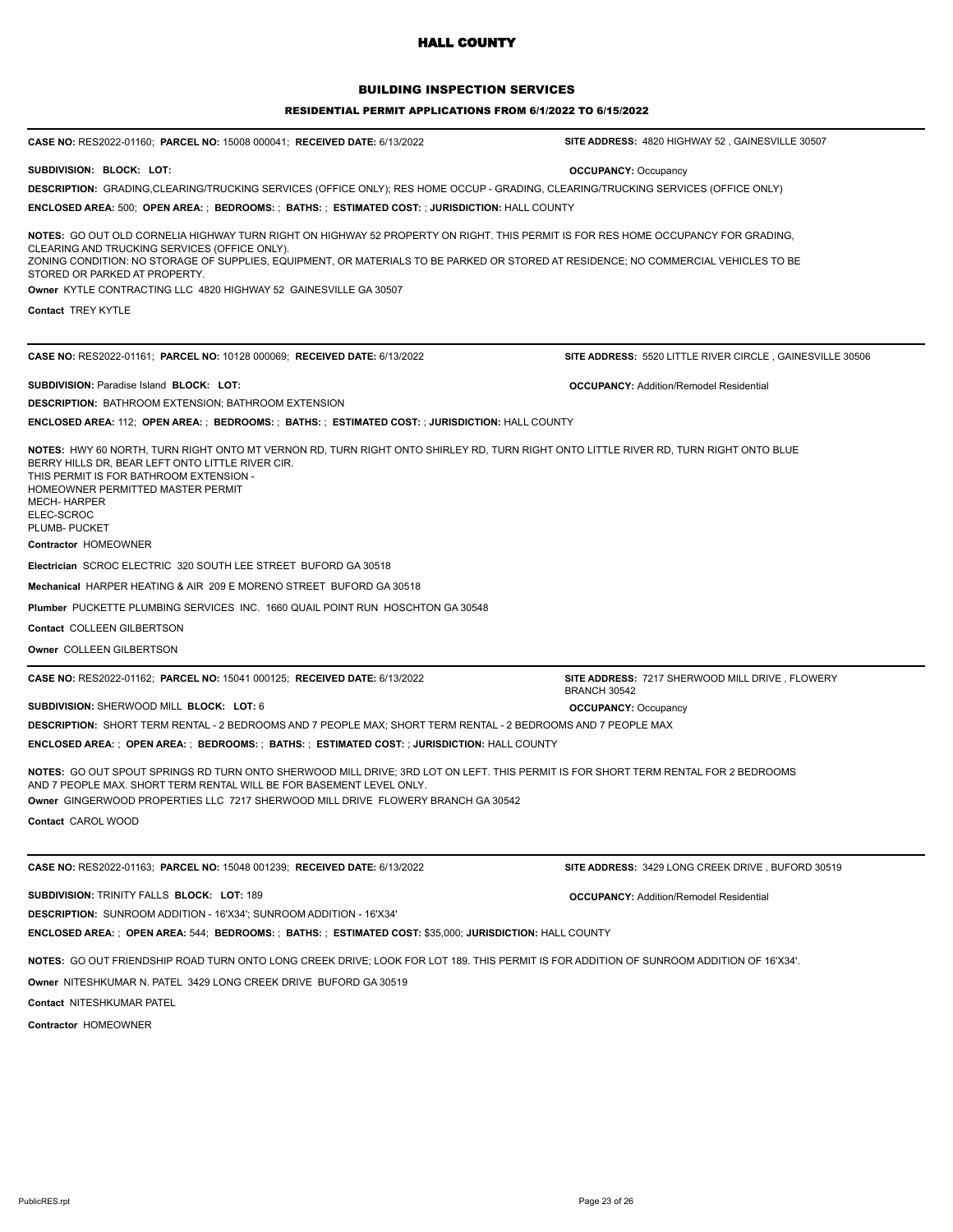## BUILDING INSPECTION SERVICES

| <b>CASE NO: RES2022-01164;  PARCEL NO: 11082 000073;  RECEIVED DATE: 6/13/2022</b>                                                                                                                                       | SITE ADDRESS: 5617 NORTH HALL PLACE, MURRAYVILLE 30564            |
|--------------------------------------------------------------------------------------------------------------------------------------------------------------------------------------------------------------------------|-------------------------------------------------------------------|
| SUBDIVISION: BLOCK: LOT:                                                                                                                                                                                                 | <b>OCCUPANCY:</b> New Stor/Agri/Jail/P.O./Pounds                  |
| DESCRIPTION: STORAGE BUILDING; STORAGE BUILDING                                                                                                                                                                          |                                                                   |
| ENCLOSED AREA: 280;  OPEN AREA: ;  BEDROOMS: ;  BATHS: ;  ESTIMATED COST: \$0; JURISDICTION: HALL COUNTY                                                                                                                 |                                                                   |
| NOTES: GO OUT THOMPSON BRIDGE RD TURN LEFT ON KANADAY RD TURN LEFT ON NORTH HALL PLACE;<br>THIS PERMIT IS FOR STORAGE BUILDING WITH ELECTRICY<br>HOMEOWNER PERMITTED                                                     |                                                                   |
| Owner LUCIA MARTIN 5617 NORTH HALL PLACE MURRAYVILLE GA 30564                                                                                                                                                            |                                                                   |
| Contact LUCIA MARTIN                                                                                                                                                                                                     |                                                                   |
| Contractor HOMEOWNER                                                                                                                                                                                                     |                                                                   |
| Electrician HOMEOWNER                                                                                                                                                                                                    |                                                                   |
| <b>CASE NO: RES2022-01165;  PARCEL NO: 15016 000221;  RECEIVED DATE: 6/13/2022</b>                                                                                                                                       | SITE ADDRESS: 4684 EAST HALL ROAD, GAINESVILLE 30507              |
| SUBDIVISION: BLOCK: LOT:                                                                                                                                                                                                 | <b>OCCUPANCY: Addition/Remodel Residential</b>                    |
| DESCRIPTION: SUNROOM -; SUNROOM                                                                                                                                                                                          |                                                                   |
| ENCLOSED AREA:;OPEN AREA:;BEDROOMS:;BATHS:;ESTIMATED COST: \$50,000; JURISDICTION: HALL COUNTY                                                                                                                           |                                                                   |
| NOTES: GO OUT OLD CORNELIA HWY TURN RIGHT ON JOE CHANDLER RD AT FOUR WAY STOP TURN RIGHT ON EAST HALL RD; GO 2 MILES HOUSE ON RIGHT<br>THIS PERMIT IS FOR COVERED PORCH ENCLOSURE TO MAKE SUNROOM<br>HOMEOWNER PERMITTED |                                                                   |
| Owner BLAKELEY SHANE FARR JR 4684 EAST HALL RD GAINESVILLE GA 30507                                                                                                                                                      |                                                                   |
| Contractor HOMEOWNER                                                                                                                                                                                                     |                                                                   |
| Contact BLAKE FARR                                                                                                                                                                                                       |                                                                   |
| CASE NO: RES2022-01166; PARCEL NO: 08035 000032; RECEIVED DATE: 6/13/2022                                                                                                                                                | SITE ADDRESS: 3615 DAVID TIM ROAD, GAINESVILLE 30504              |
| SUBDIVISION: BLOCK: LOT:                                                                                                                                                                                                 | <b>OCCUPANCY: Unclassified Category</b>                           |
| <b>DESCRIPTION:</b> SHORT TERM RENTAL - 3 BEDROOMS AND 9 PEOPLE MAX; SHORT TERM RENTAL - 3 BEDROOMS AND 9 PEOPLE MAX                                                                                                     |                                                                   |
| ENCLOSED AREA: 1,390;  OPEN AREA: ;  BEDROOMS: ;  BATHS: ;  ESTIMATED COST: ; JURISDICTION: HALL COUNTY                                                                                                                  |                                                                   |
| <b>NOTES:</b> GO OUT BROWNS BRIDGE ROAD TURN ONTO DAVID TIM ROAD;2ND PROPERTY ON LEFT. THIS PERMIT IS FOR SHORT TERM RENTAL- 3 BEDROOMS<br>AND 9 PEOPLE MAX.                                                             |                                                                   |
| Owner 3615 DAVID TIM ROAD 3625 DAVID TIM ROAD GAINESVILLE GA 30504                                                                                                                                                       |                                                                   |
| Contact DAVID GIJON                                                                                                                                                                                                      |                                                                   |
| CASE NO: RES2022-01167; PARCEL NO: 08148A003004; RECEIVED DATE: 6/14/2022                                                                                                                                                | SITE ADDRESS: 6500 GAINES FERRY ROAD C 4, FLOWERY                 |
|                                                                                                                                                                                                                          | <b>BRANCH 30542</b>                                               |
| SUBDIVISION: Cinnamon Cove BLOCK: LOT:                                                                                                                                                                                   | <b>OCCUPANCY: Addition/Remodel Residential</b>                    |
| DESCRIPTION: DECK REPAIR; DECK REPAIR                                                                                                                                                                                    |                                                                   |
| ENCLOSED AREA: 200;  OPEN AREA: ;  BEDROOMS: ;  BATHS: ;  ESTIMATED COST: \$4,500; JURISDICTION: HALL COUNTY                                                                                                             |                                                                   |
| <b>NOTES:</b> MCEVER RD TO GAINES FERRY RD; RIGHT ON GAINES FERRY RD; 1/3 MILES DOWN ON RIGHT; CINNAMON COVE TOWNHOMES. STE C-4<br>THIS PERMIT IS FOR DECK REPAIR                                                        |                                                                   |
| Contractor ORTIZ CONSTRUCTION 4384 CAMPBELL RD GAINESVILLE GA 30507                                                                                                                                                      |                                                                   |
| Contact DAN BISHOP                                                                                                                                                                                                       |                                                                   |
| Owner CINNAMON COVE CONDOS                                                                                                                                                                                               |                                                                   |
| CASE NO: RES2022-01168; PARCEL NO: 08148A008009; RECEIVED DATE: 6/14/2022                                                                                                                                                | SITE ADDRESS: 6500 GAINES FERRY ROAD H 9, FLOWERY<br>BRANCH 30542 |
| SUBDIVISION: Cinnamon Cove BLOCK: LOT:                                                                                                                                                                                   | <b>OCCUPANCY: Addition/Remodel Residential</b>                    |
| DESCRIPTION: DECK REPLACEMENT: DECK REPLACEMENT                                                                                                                                                                          |                                                                   |
| ENCLOSED AREA: 200;  OPEN AREA: ;  BEDROOMS: ;  BATHS: ;  ESTIMATED COST: \$4,500; JURISDICTION: HALL COUNTY                                                                                                             |                                                                   |
| <b>NOTES:</b> MCEVER RD TO GAINES FERRY RD; RIGHT ON GAINES FERRY RD; 1/3 MILES DOWN ON RIGHT; CINNAMON COVE TOWNHOMES. ST H-7<br>THIS PERMIT IS FOR DECK REPLACMENT<br>Owner CINNAMON COVE CONDOS                       |                                                                   |
| Contractor ORTIZ CONSTRUCTION 4384 CAMPBELL RD GAINESVILLE GA 30507                                                                                                                                                      |                                                                   |
| Contact DAN BISHOP                                                                                                                                                                                                       |                                                                   |
|                                                                                                                                                                                                                          |                                                                   |
|                                                                                                                                                                                                                          |                                                                   |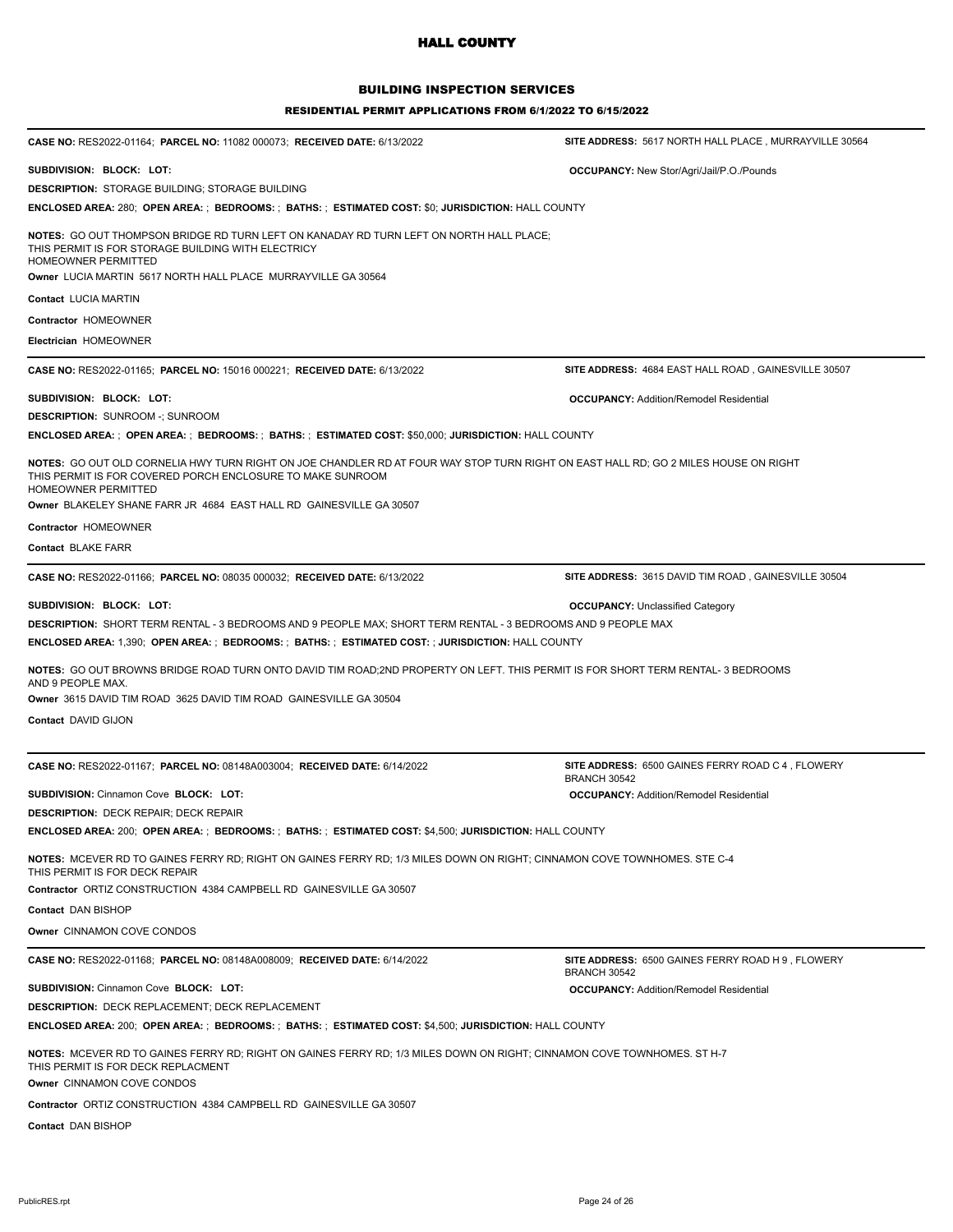### BUILDING INSPECTION SERVICES

| <b>CASE NO: RES2022-01171; PARCEL NO: 11007 000001; RECEIVED DATE: 6/14/2022</b>                                                                                                                                                                                                               | SITE ADDRESS: 5679 OSCAR GILSTRAP ROAD, CLERMONT<br>30527    |
|------------------------------------------------------------------------------------------------------------------------------------------------------------------------------------------------------------------------------------------------------------------------------------------------|--------------------------------------------------------------|
| SUBDIVISION: BLOCK: LOT:                                                                                                                                                                                                                                                                       | <b>OCCUPANCY:</b> New Stor/Agri/Jail/P.O./Pounds             |
| <b>DESCRIPTION:</b> BATH HOUSE - 15'X15'; STORAGE BUILDING-BATH HOUSE WITH ELECTRICAL AND PLUMBING LOCATED AT BARN LOCATION                                                                                                                                                                    |                                                              |
| ENCLOSED AREA: 225; OPEN AREA: ; BEDROOMS: ; BATHS: ; ESTIMATED COST: ; JURISDICTION: HALL COUNTY                                                                                                                                                                                              |                                                              |
| NOTES: GO OUT MT VERNON RD TURN ONTO BRITT WHITMIRE ROAD TURN ONTO OSCAR GILSTRAP ROAD; PROPERTY ON LEFT. THIS PERMIT IS FOR 15'X15'<br>BATH HOUSE LOCATED AT BARN LOCATION. WILL HAVE ELECTRICAL AND PLUMBING.<br>Owner EMMALYNE ELIZABETH GODFREY 5679 OSCAR GILSTRAP ROAD CLERMONT GA 30527 |                                                              |
| Contact JAY HOLLANDER                                                                                                                                                                                                                                                                          |                                                              |
| Contractor HOLLANDER CONSTRUCTION, INC. P. O. BOX 907873 GAINESVILLE GA 30501                                                                                                                                                                                                                  |                                                              |
| CASE NO: RES2022-01172; PARCEL NO: 08114 004001; RECEIVED DATE: 6/14/2022                                                                                                                                                                                                                      | SITE ADDRESS: 4687 HOLLAND DAM ROAD, FLOWERY BRANCH<br>30542 |
| SUBDIVISION: BLOCK: LOT:                                                                                                                                                                                                                                                                       | <b>OCCUPANCY: Addition/Remodel Residential</b>               |
| <b>DESCRIPTION: REMODEL; REMODEL</b>                                                                                                                                                                                                                                                           |                                                              |
| ENCLOSED AREA: 1,600; OPEN AREA: ; BEDROOMS: ; BATHS: ; ESTIMATED COST: \$5,000; JURISDICTION: HALL COUNTY                                                                                                                                                                                     |                                                              |
| NOTES: 985 SOUTH TO EXIT 12, SPOUT SPRINGS ROAD, TURN LEFT, RIGHT ON HOLLAND DAM ROAD.<br>THIS PERMIT IS FOR WHOLE HOUSE REMODEL<br>HOMEOWNER PERMITTED ALL.<br><b>Owner LIDIO ARELLANO ALANIS 4687 HOLLAND DAM ROAD FLOWERY BRANCH GA 30542</b>                                               |                                                              |
| Contractor HOMEOWNER                                                                                                                                                                                                                                                                           |                                                              |
| Electrician HOMEOWNER                                                                                                                                                                                                                                                                          |                                                              |
| Plumber HOMEOWNER                                                                                                                                                                                                                                                                              |                                                              |
| Contact LIDIO ARELLA                                                                                                                                                                                                                                                                           |                                                              |
| <b>CASE NO: RES2022-01173; PARCEL NO: 10134 000041; RECEIVED DATE: 6/14/2022</b>                                                                                                                                                                                                               | SITE ADDRESS: 2734 NORTHLAKE ROAD, GAINESVILLE 30506         |
| <b>SUBDIVISION: Northlake BLOCK: LOT: 34</b>                                                                                                                                                                                                                                                   | <b>OCCUPANCY: Occupancy</b>                                  |
| DESCRIPTION: RES HOME OCCUP-BROKER-PACKAGING SUPPLIES/EQUIPMENT; RES HOME OCCUPANCY-BROKER-PACKAGING SUPPLIES/EQUIPMENT                                                                                                                                                                        |                                                              |
| <b>ENCLOSED AREA: 438; OPEN AREA: ; BEDROOMS: ; BATHS: ; ESTIMATED COST: ; JURISDICTION: HALL COUNTY</b>                                                                                                                                                                                       |                                                              |
| NOTES: GO OUT CLEVELAND HIGHWAY TURN LEFT ON LITTLE RIVER PARK RD TURN ONTO NORTHLAKE ROAD; HOUSE ON RIGHT. THIS PERMIT IS FOR RES<br>HOME OCCUPANCY FOR BROKER OF PACKAGING SUPPLIES AND EQUIPMENT.<br>Owner ALLIANCE PACKAGING GROUP INC 2734 NORTH LAKE RD GAINESVILLE GA 30506             |                                                              |
| Contact MICHELLE R CALVERT                                                                                                                                                                                                                                                                     |                                                              |
| CASE NO: RES2022-01174; PARCEL NO: 11023 000024; RECEIVED DATE: 6/14/2022                                                                                                                                                                                                                      | SITE ADDRESS: 6541 HENRY SMITH ROAD, MURRAYVILLE 30564       |
| SUBDIVISION: BLOCK: LOT:                                                                                                                                                                                                                                                                       | <b>OCCUPANCY:</b> New Stor/Agri/Jail/P.O./Pounds             |
| DESCRIPTION: 13'X26' STORAGE SHED; 13'x26' STORAGE SHED                                                                                                                                                                                                                                        |                                                              |
| ENCLOSED AREA: 338; OPEN AREA: ; BEDROOMS: ; BATHS: ; ESTIMATED COST: \$300; JURISDICTION: HALL COUNTY                                                                                                                                                                                         |                                                              |
| NOTES: GO OUT MT VERNON RD TURN ONTO HENRY SMITH ROAD; HOUSE ON LEFT BEFORE EDWARDS ROAD INTERSECTION. THIS PERMIT IS FOR STORAGE<br><b>BUILDING.</b><br>Owner TYLER CRAWFORD 6541 HENRY SMITH ROAD MURRAYVILLE GA 30564                                                                       |                                                              |
|                                                                                                                                                                                                                                                                                                |                                                              |
| Contact TYLER CRAWFORD                                                                                                                                                                                                                                                                         |                                                              |
|                                                                                                                                                                                                                                                                                                |                                                              |
| Contractor HOMEOWNER                                                                                                                                                                                                                                                                           |                                                              |
| <b>CASE NO: RES2022-01175; PARCEL NO: 15029 000028C; RECEIVED DATE: 6/14/2022</b>                                                                                                                                                                                                              | SITE ADDRESS: 4811 SHERMAN ALLEN ROAD, GAINESVILLE<br>30507  |
| SUBDIVISION: BLOCK: LOT:                                                                                                                                                                                                                                                                       | <b>OCCUPANCY: Occupancy</b>                                  |
| <b>DESCRIPTION: HANDYMAN SERVICES; OCCUPANCY</b>                                                                                                                                                                                                                                               |                                                              |
| <b>ENCLOSED AREA: 458; OPEN AREA: ; BEDROOMS: ; BATHS: ; ESTIMATED COST: ; JURISDICTION: HALL COUNTY</b><br>NOTES: GO OUT 60S TURN RIGHT ON POPLAR SPRINGS RD TURN LEFT ON SHERMAN ALLEN RD; THIS PERMIT IS FOR RESIDENTIAL OCCUPANCY FOR                                                      |                                                              |
| HANDYMAN SERVICES<br>Owner SAMSON HANDYMAN SERVICE LLC                                                                                                                                                                                                                                         |                                                              |